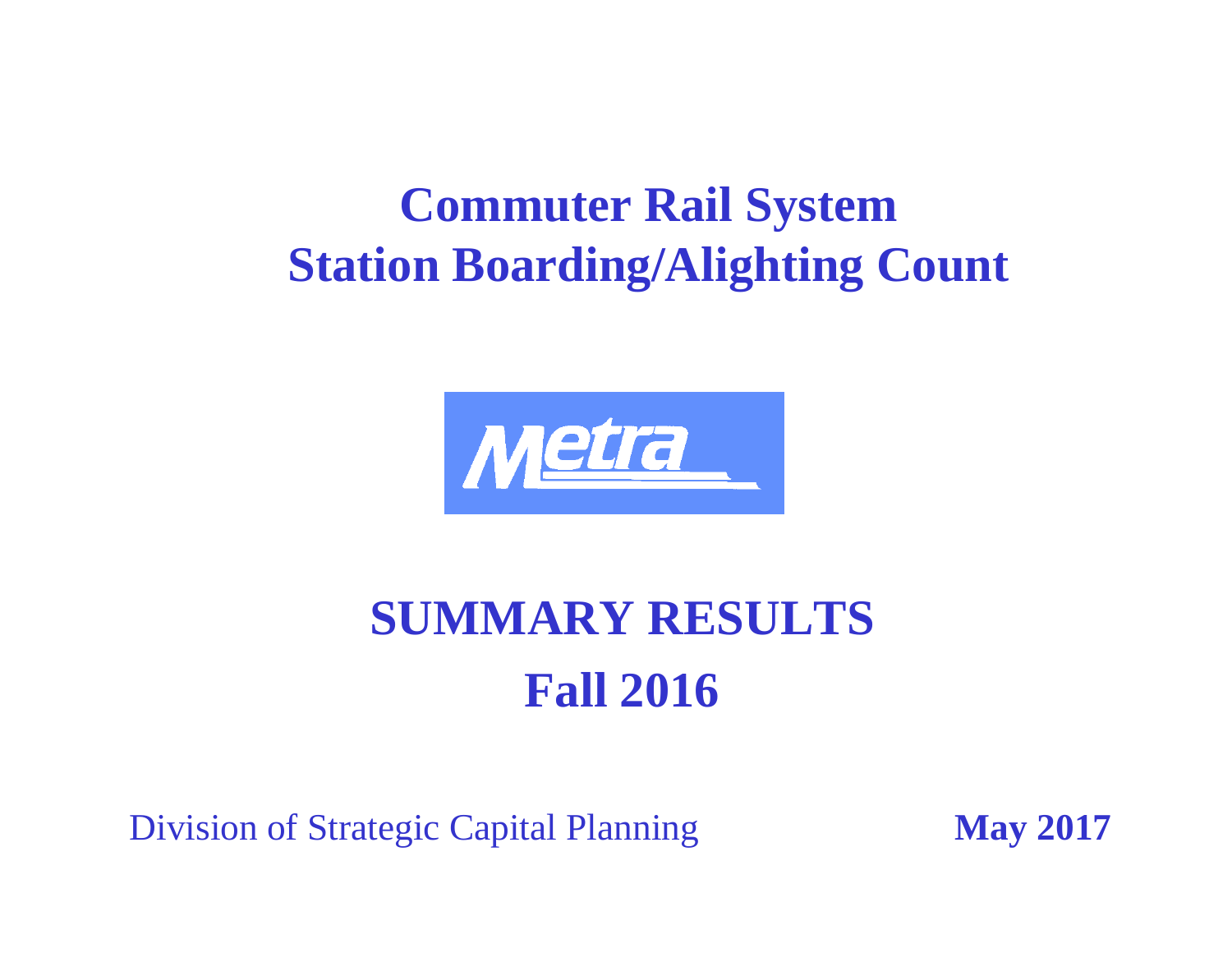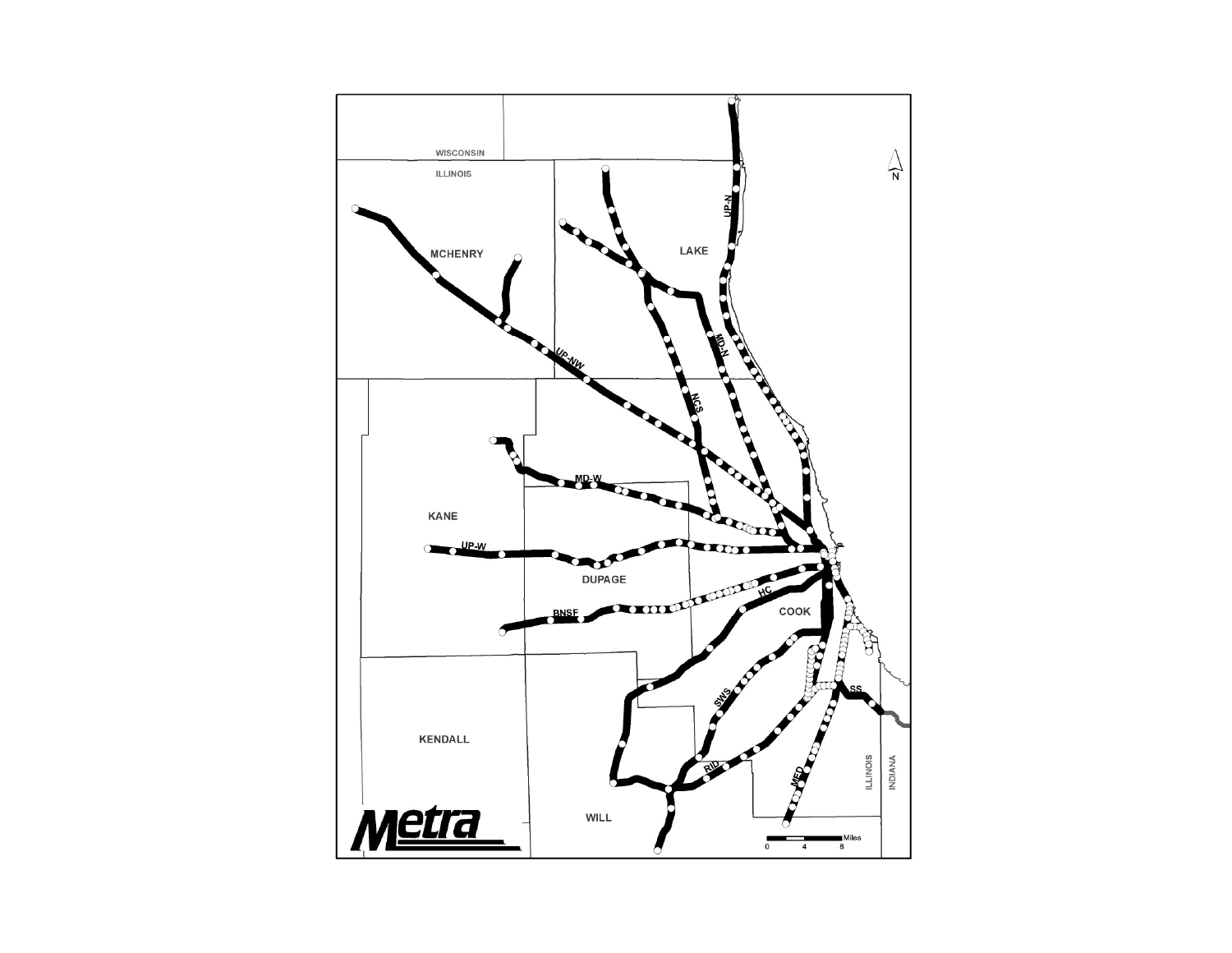#### **Fall 2016 Commuter Rail System Weekday Station Boarding/Alighting Count SUMMARY RESULTS**

This report summarizes results of the Metra station passenger boarding/alighting count taken during the fall of 2016, and is intended as a companion to the separate train count tabulations report.

Metra uses several primary data sources to measure commuter rail ridership. Passenger travel by month is estimated on the basis of ticket sales. Standard trip-rate factors are applied to sales of each ticket type to convert ticket information to passenger trips. Since this data is collected at the fare zone level, it is possible to determine where travel has been made, but not when. Another source is conductor passenger load counts of trains entering and leaving downtown stations. This information serves to measure when passenger travel occurs, but not where. To answer the question of where and when Metra service is used, a census of an entire rail line's ridership for a given weekday is taken on a periodic basis. This Fall 2016 count is the most recent such census.

This 2016 project involved use of survey personnel positioned at the entranceway of each revenue car, or on station platforms if more efficient. Weekday counts were performed on Tuesdays, Wednesdays, and Thursdays except for some recounts on Monday December  $5<sup>th</sup>$ . Counters recorded the number of passengers boarding and alighting at each station stop on pre-coded forms that were later keyed and computer processed. (The South Shore Line trains of the Northern Indiana Commuter Transportation District were not counted.)

The Fall 2016 Commuter Rail System Weekday Station Boarding/Alighting Count (2016 count) was managed by an outside contractor, who was responsible for recruiting, training, scheduling, and supervising count personnel, and for data entry. A detailed examination of the 2016 count by the contractor and Metra staff led to recounts being made on a few trains. Metra staff analyzed and tabulated the final data.

For the 2016 count, trains were counted on these dates:

| Abbr.       | <b>Count Dates</b>            |
|-------------|-------------------------------|
| Elec        | Nov. 1 through Nov. 17, 2016  |
| RI          | Nov. 29 through Dec. 8, 2016  |
| <b>SWS</b>  | Oct. 11 through Nov. 16, 2016 |
| Her         | Sep. 27 through Oct. 19, 2016 |
| <b>BNSF</b> | Nov. 9 through Dec. 5, 2016   |
| UP-West     | Oct. 26 through Dec. 13, 2016 |
| Milw-W      | Oct. 18 through Nov. 17, 2016 |
| UP-NW       | Nov. 15 through Dec. 8, 2016  |
| Milw-N      | Oct. 20 through Dec. 1, 2016  |
| <b>NCS</b>  | Oct. 6 through Dec. 1, 2016   |
| $UP-N$      | Oct. 25 through Dec. 14, 2016 |
|             |                               |

Overall, the accuracy of the information was judged good for the specific day(s) of each line's count. However, the validity of the counts as being representative of how riders "typically" use the service is somewhat more difficult to gauge. A one-day count, as opposed to averages derived from multiple observations, is more susceptible to random variations due to factors like weather, traffic conditions, day of week, and time of year. Given that no other data source presently exists which breaks passenger use down to the station stop/train level, most users of this report will need to assume that the data is representative of ridership patterns.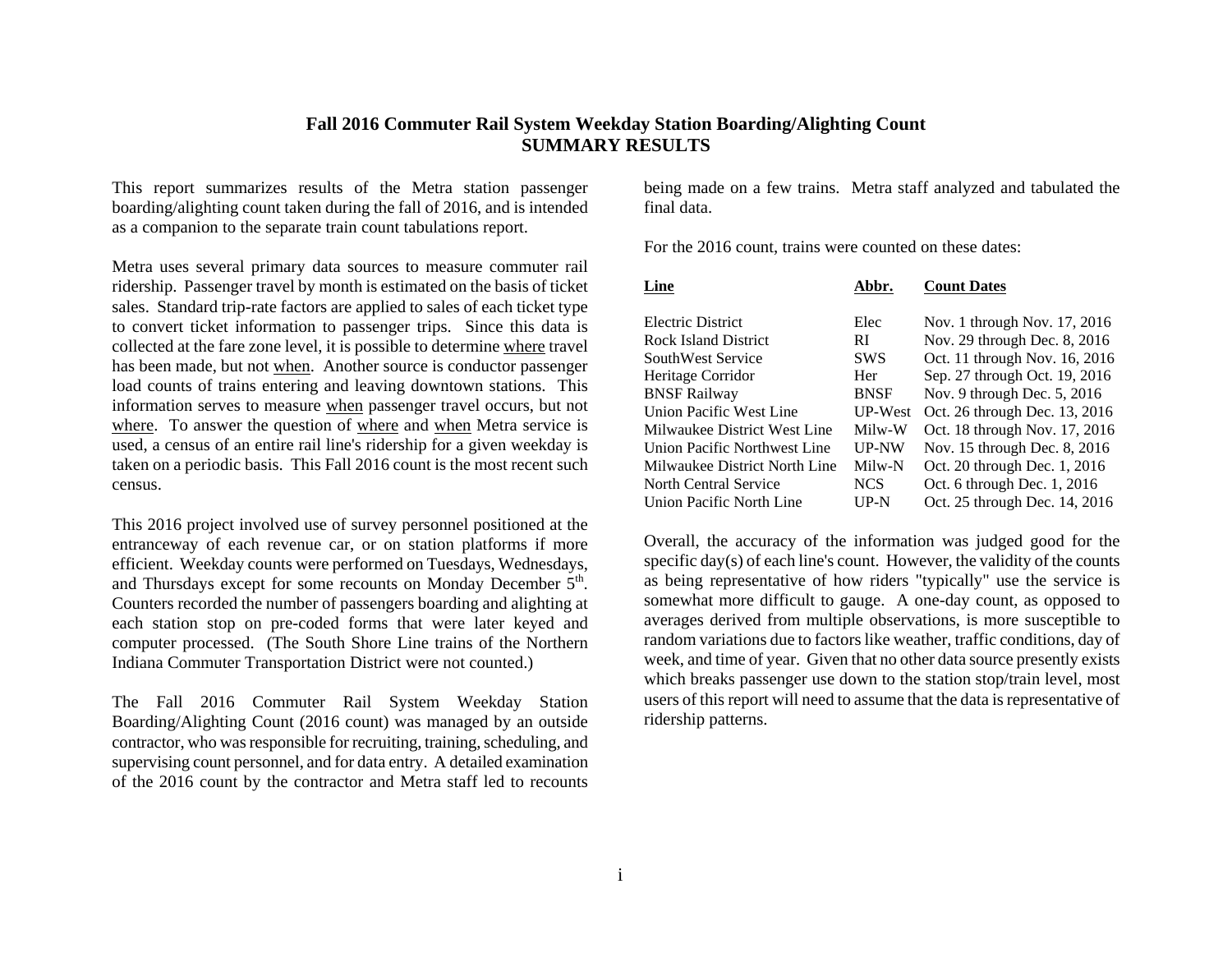System counts of similar coverage have been taken previously, including Spring 1983, Spring 1985, Fall 1987, Fall 1989, Fall 1991, Fall 1993, Fall 1995, Fall 1997, Fall 1999, Fall 2002, Fall 2006, and Spring 2014.

The summary count results in this report are organized according to six topical areas. A listing of each exhibit is provided below, including a short description of table format and content.

#### **Exhibit I Rail Line Ridership Statistics**

#### a. Line Boardings by Distance from Downtown page 1

Provides rail line boardings aggregated by distance from downtown for 2014 and 2016. Note that the 2016 count occurred in the fall, while the 2014 count occurred in the spring.

#### b. Total AM Boardings by Area and Rail Line page 2

This table summarizes boardings on inbound trains arriving, and outbound trains departing, downtown terminal stations between the start of service and 11:59 AM. Line counts are arrayed according to nine geographical areas based on station location. This exhibit is intended to provide a general correlation between commuter rail use and area of residence.

#### c. Weekday Ridership Statistics by Rail Line page 3

Provides rail line ridership figures according to three measures, including: total passenger trips, intermediate passenger trips (i.e., trips that neither begin or end downtown), and passenger miles (i.e., combined distance of all passenger travel). For each measure, breakdowns are provided by direction of travel

and time-of-day. Criteria for time-of-day are based on the following table:

|                | <b>Inbound Trains</b><br><b>Arriving Chicago</b> | <b>Outbound Trains</b><br><b>Departing Chicago</b> |
|----------------|--------------------------------------------------|----------------------------------------------------|
| AM Peak        | Start of Service - 9:15 AM                       | Start of Service - 9:15 AM                         |
| Midday         | $9:16$ AM - 3:29 PM                              | $9:16$ AM - 3:29 PM                                |
| <b>PM</b> Peak | $3:30$ PM - 6:45 PM                              | $3:30$ PM - 6:45 PM                                |
| Evening        | 6:46 PM - End of Service                         | 6:46 PM - End of Service                           |

#### **Exhibit II Weekday Station Boardings and Alightings** pages 4-10

This table summarizes the total number of passengers entering and leaving stations by direction of travel. Also included are the total AM boardings for each station, that is, all passengers boarding a train from start of service day until 11:59 am. The table also includes the rank of outlying stations (i.e., Metra stations located outside of downtown Chicago). For stations that are served by multiple lines, the rank is based on the combined Metra ridership.

#### **Exhibit III**

#### **Weekday Station Boardings Over Time** pages 11-16

This exhibit includes station results from thirteen counts conducted since 1983. Stations are listed by rail line in descending mile post order. Counts for stations closed over the thirty-three year period are also provided.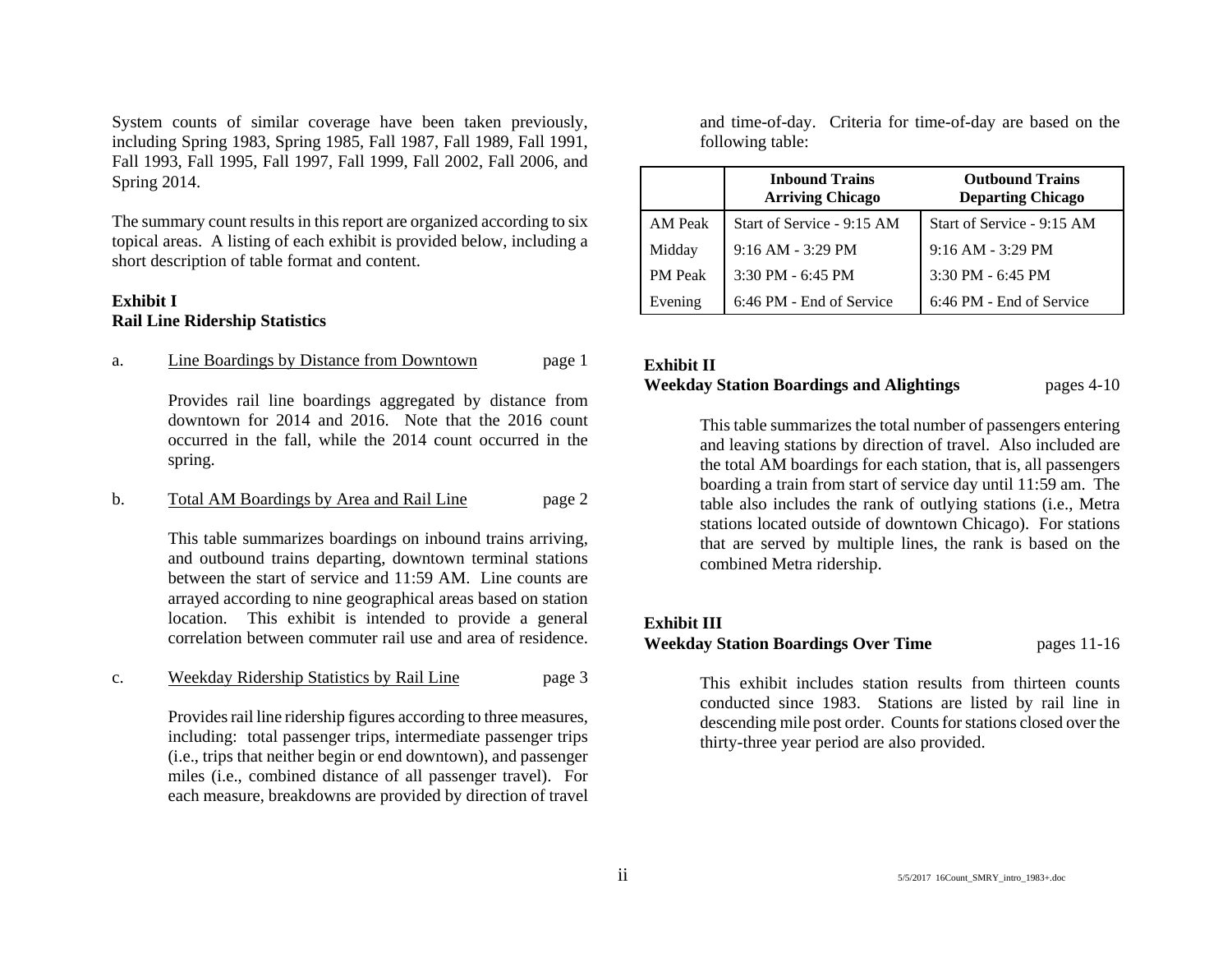#### **Exhibit IV**

| <b>Weekday Station Boardings and Alightings by</b>                                                                                                                            |               | Exhibi |
|-------------------------------------------------------------------------------------------------------------------------------------------------------------------------------|---------------|--------|
| <b>Time-of-Day and Direction</b>                                                                                                                                              | pages 17-22   | Downt  |
| This table breaks down Fall 2016 station ridership by time-of-<br>day and direction of travel.                                                                                |               | a.     |
| <b>Exhibit V</b>                                                                                                                                                              |               | b.     |
| <b>Non-Downtown Metra Stations Ranked by Total</b><br><b>Weekday Boardings</b>                                                                                                | pages $23-25$ |        |
| Stations are ranked in descending order of total Fall 2016<br>Metra boardings. Stations served by more than one line are<br>ranked according to the combined Metra ridership. |               |        |

### **Exhibit VI Downtown Stations**

| a. | Downtown Station Boardings Over Time                                                                           | page 26 |
|----|----------------------------------------------------------------------------------------------------------------|---------|
|    | Boardings over time are presented for each of the five<br>downtown stations, including breakouts by rail line. |         |
| b. | Downtown Station Boardings and Alightings<br>by Service Period                                                 | page 27 |
|    | Fall 2016 downtown station ridership is presented by time-of-<br>day and direction of travel.                  |         |

**Metra Division of Strategic Capital Planning**

**May 2017**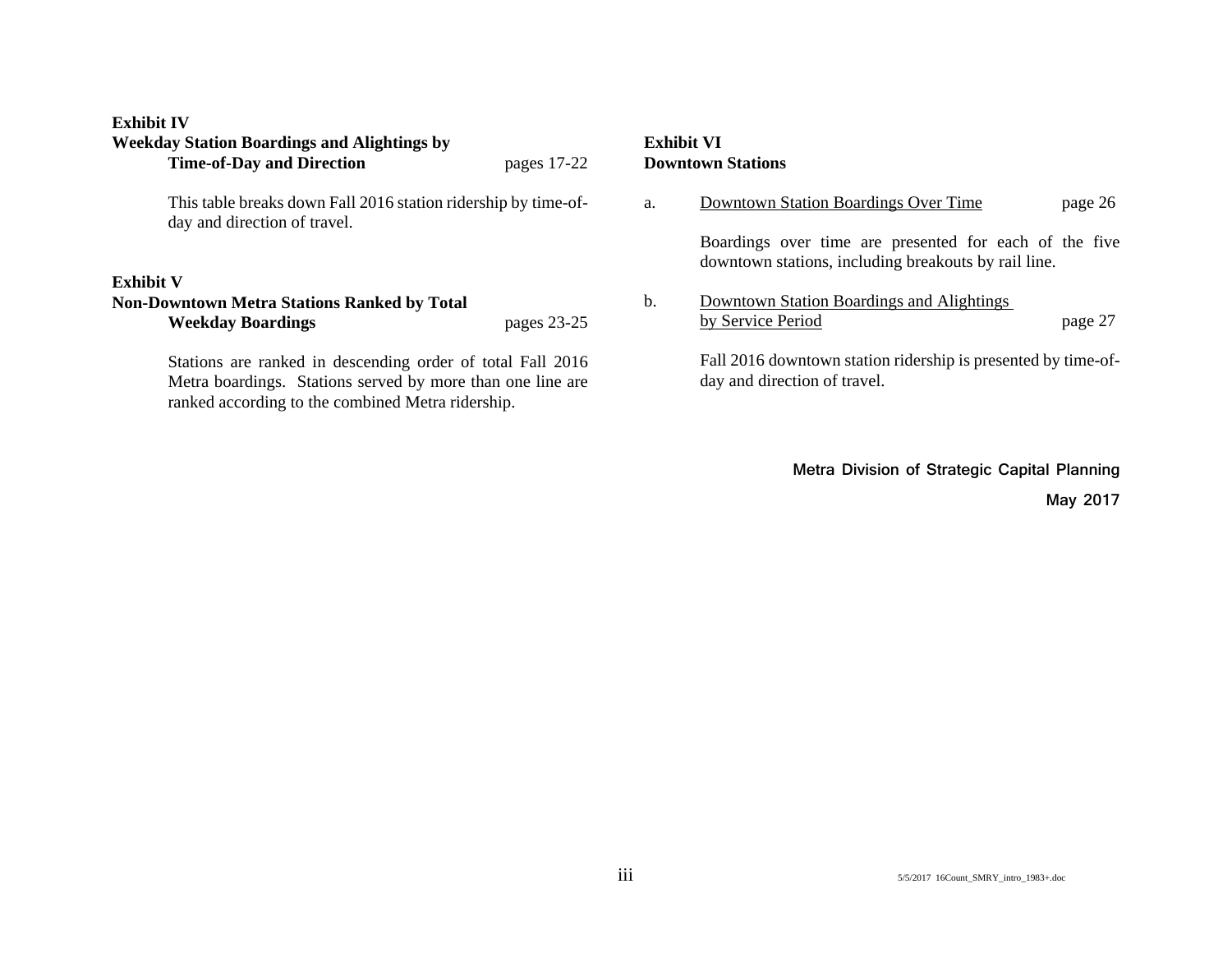## **Line Boardings by Distance from Downtown, Fall 2016 vs. Spring 2014 Exhibit Ia.**

| <b>Miles</b> from |         |                 | <b>Rock</b>   | <b>SouthWest</b> |          |             | $\overline{UP}$ | <b>Milwaukee</b> | $\overline{UP}$  | <b>Milwaukee</b> | <b>North</b>   | $\overline{UP}$ |               |
|-------------------|---------|-----------------|---------------|------------------|----------|-------------|-----------------|------------------|------------------|------------------|----------------|-----------------|---------------|
| <b>Downtown</b>   | Year    | <b>Electric</b> | <b>Island</b> | <b>Service</b>   | Heritage | <b>BNSF</b> | West            | West             | <b>Northwest</b> | <b>North</b>     | <b>Central</b> | <b>North</b>    | <b>System</b> |
| $50.1+$           | 2014    |                 |               |                  |          |             |                 |                  | 826              |                  | 227            | 358             | 1,411         |
|                   | 2016    |                 |               |                  |          |             |                 |                  | 634              |                  | 184            | 276             | 1,094         |
|                   | Change  |                 |               |                  |          |             |                 |                  | (192)            |                  | (43)           | (82)            | (317)         |
|                   | %Change |                 |               |                  |          |             |                 |                  | $-23.2%$         |                  | $-18.9%$       | $-22.9%$        | $-22.5%$      |
| 40.1-50.0         | 2014    |                 | 866           | 29               |          |             | 658             |                  | 1,982            | 1,658            | 580            | 225             | 5,998         |
|                   | 2016    |                 | 768           | 22               |          |             | 583             |                  | 1,950            | 1,437            | 475            | 185             | 5,420         |
|                   | Change  |                 | (98)          | (7)              |          |             | (75)            |                  | (32)             | (221)            | (105)          | (40)            | (578)         |
|                   | %Change |                 | $-11.3%$      | $-24.1%$         |          |             | $-11.4%$        |                  | $-1.6%$          | $-13.3%$         | $-18.1%$       | $-17.8%$        | $-9.6%$       |
| 30.1-40.0         | 2014    | 939             | 1,146         | 27               | 596      | 7,981       | 1,732           | 3,024            | 3,000            | 1,277            | 1,084          | 2,032           | 22,838        |
|                   | 2016    | 907             | 1,115         | 24               | 621      | 7,717       | 1,708           | 2,938            | 3,130            | 1,247            | 1,035          | 2,055           | 22,497        |
|                   | Change  | (32)            | (31)          | (3)              | 25       | (264)       | (24)            | (86)             | 130              | (30)             | (49)           | 23              | (341)         |
|                   | %Change | $-3.4%$         | $-2.7%$       | $-11.1%$         | 4.2%     | $-3.3%$     | $-1.4%$         | $-2.8%$          | 4.3%             | $-2.3%$          | $-4.5%$        | 1.1%            | $-1.5%$       |
| 20.1-30.0         | 2014    | 7,067           | 5,620         | 1,722            | 456      | 10,218      | 5,421           | 5,512            | 6,355            | 4,414            | 1,231          | 2,793           | 50,809        |
|                   | 2016    | 6,589           | 5,849         | 1,785            | 489      | 10,202      | 5,263           | 5,842            | 6,653            | 4,493            | 1,209          | 2,999           | 51,373        |
|                   | Change  | (478)           | 229           | 63               | 33       | (16)        | (158)           | 330              | 298              | 79               | (22)           | 206             | 564           |
|                   | %Change | $-6.8%$         | 4.1%          | 3.7%             | 7.2%     | $-0.2%$     | $-2.9%$         | 6.0%             | 4.7%             | 1.8%             | $-1.8%$        | 7.4%            | 1.1%          |
| $10.1 - 20.0$     | 2014    | 5,723           | 6,134         | 2,811            | 181      | 9,121       | 4,985           | 2,008            | 6,115            | 4,651            | 403            | 7,173           | 49,305        |
|                   | 2016    | 5,340           | 6,085         | 2,769            | 215      | 9,024       | 4,972           | 2,017            | 6,219            | 4,805            | 400            | 8,822           | 50,668        |
|                   | Change  | (383)           | (49)          | (42)             | 34       | (97)        | (13)            | 9                | 104              | 154              | (3)            | 1,649           | 1,363         |
|                   | %Change | $-6.7%$         | $-0.8%$       | $-1.5%$          | 18.8%    | $-1.1%$     | $-0.3%$         | 0.4%             | 1.7%             | 3.3%             | $-0.7%$        | 23.0%           | 2.8%          |
| $1.0 - 10.0$      | 2014    | 3,834           | 644           |                  |          | 1,289       | 1,619           | 1,166            | 1,766            | 1,387            | 92             | 4,767           | 16,564        |
|                   | 2016    | 4,211           | 545           |                  |          | 1,193       | 1,395           | 1,262            | 1,956            | 1,389            | 53             | 5,084           | 17,088        |
|                   | Change  | 377             | (99)          |                  |          | (96)        | (224)           | 96               | 190              | $\sqrt{2}$       | (39)           | 317             | 524           |
|                   | %Change | 9.8%            | $-15.4%$      |                  |          | $-7.4%$     | $-13.8%$        | 8.2%             | 10.8%            | 0.1%             | $-42.4%$       | 6.6%            | 3.2%          |
| <b>Downtown</b>   | 2014    | 13,775          | 13,239        | 4,477            | 1,188    | 26,077      | 12,781          | 10,011           | 15,938           | 9,870            | 2,799          | 10,833          | 120,988       |
|                   | 2016    | 12,939          | 12,656        | 4,503            | 1,222    | 26,615      | 13,451          | 10,310           | 16,395           | 10,072           | 2,772          | 12,566          | 123,501       |
|                   | Change  | (836)           | (583)         | 26               | 34       | 538         | 670             | 299              | 457              | 202              | (27)           | 1,733           | 2,513         |
|                   | %Change | $-6.1%$         | $-4.4%$       | 0.6%             | 2.9%     | 2.1%        | 5.2%            | 3.0%             | 2.9%             | 2.0%             | $-1.0%$        | 16.0%           | 2.1%          |
| <b>Total</b>      | 2014    | 31,338          | 27,649        | 9,066            | 2,421    | 54,686      | 27,196          | 21,721           | 35,982           | 23,257           | 6,416          | 28,181          | 267,913       |
|                   | 2016    | 29,986          | 27,018        | 9,103            | 2,547    | 54,751      | 27,372          | 22,369           | 36,937           | 23,443           | 6,128          | 31,987          | 271,641       |
|                   | Change  | (1, 352)        | (631)         | 37               | 126      | 65          | 176             | 648              | 955              | 186              | (288)          | 3,806           | 3,728         |
|                   | %Change | $-4.3%$         | $-2.3%$       | 0.4%             | 5.2%     | 0.1%        | 0.6%            | 3.0%             | 2.7%             | 0.8%             | $-4.5%$        | 13.5%           | 1.4%          |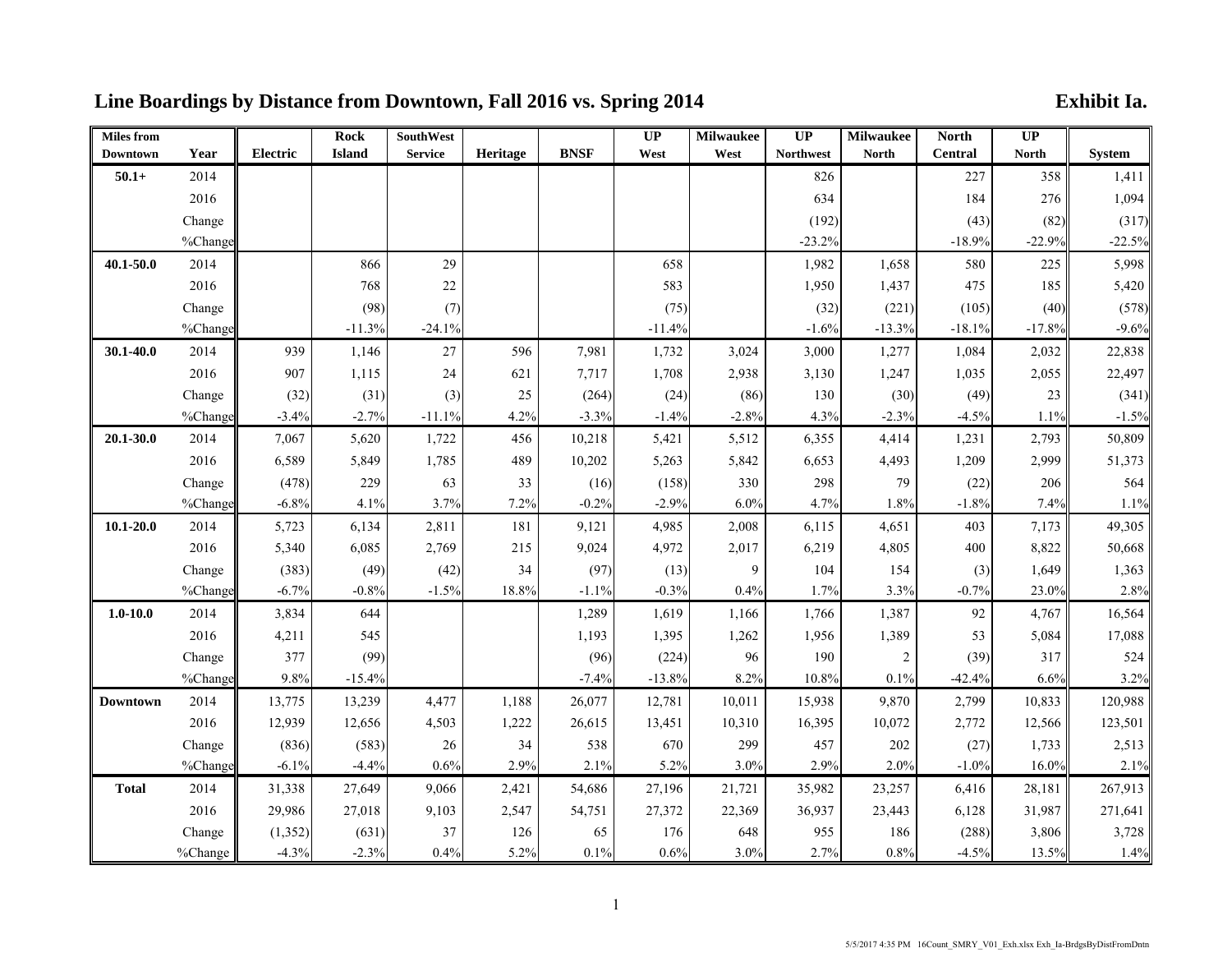### **Total AM Boardings by Area and Rail Line -- Fall 2016 Exhibit Ib.**

|                        |              |               |                  |          |                  |        |                  |                  | AM Boardings (trains arriving/departing downtown stations between start of service and 11:59 am) |                |              |                   |               |                |
|------------------------|--------------|---------------|------------------|----------|------------------|--------|------------------|------------------|--------------------------------------------------------------------------------------------------|----------------|--------------|-------------------|---------------|----------------|
|                        |              |               |                  |          |                  |        |                  |                  |                                                                                                  |                |              |                   | <b>System</b> |                |
| <b>Station</b>         |              | Rock          | <b>SouthWest</b> |          |                  | UP     | <b>Milwaukee</b> | UP               | <b>Milwaukee</b>                                                                                 | <b>North</b>   | UP           |                   |               | % Share        |
| Location               | Electric     | <b>Island</b> | <b>Service</b>   | Heritage | <b>BNSF</b>      | West   | West             | <b>Northwest</b> | <b>North</b>                                                                                     | <b>Central</b> | <b>North</b> | <b>Total</b>      | 2016          | 2014           |
| <b>Inbound Trains</b>  |              |               |                  |          |                  |        |                  |                  |                                                                                                  |                |              |                   |               |                |
| Chicago                | 3,978        | 4,064         | 410              |          | 25               | 3      | 771              | 1,853            | 1,270                                                                                            | 25             | 2,844        | 15,243            | 13%           | 12%            |
| <b>Suburban Cook</b>   | 8,485        | 5,966         | 3,927            | 699      | 5,684            | 1,454  | 1,695            | 11,302           | 4,693                                                                                            | 753            | 6,433        | 51,091            | 42%           | 41%            |
| <b>DuPage</b>          |              |               |                  |          | 17,844           | 8,682  | 5,888            |                  |                                                                                                  |                |              | 32,414            | 27%           | 27%            |
| Kane                   |              |               |                  |          | 1,657            | 2,043  | 1,536            |                  |                                                                                                  |                |              | 5,236             | 4%            | $5\%$          |
| Lake                   |              |               |                  |          |                  |        |                  |                  | 3,428                                                                                            | 2,068          | 3,035        | 8,531             | 7%            | 7%             |
| <b>McHenry</b>         |              |               |                  |          |                  |        |                  | 3,480            |                                                                                                  |                |              | 3,480             | 3%            | $3\%$          |
| Will                   | 810          | 3,167         | 44               | 621      |                  |        |                  |                  |                                                                                                  |                |              | 4,642             | 4%            | $4\%$          |
| Wisconsin              |              |               |                  |          |                  |        |                  |                  |                                                                                                  |                | 219          | 219               | 0%            | $0\%$          |
| <b>Total</b>           | 13,273       | 13,197        | 4,381            | 1,320    | 25,210           | 12,182 | 9,890            | 16,635           | 9,391                                                                                            | 2,846          | 12,531       | 120,856           | 100%          | 100%           |
| % Share 2016           | 11%          | 11%           | 4%               | $1\%$    | 21%              | 10%    | 8%               | 14%              | 8%                                                                                               | $2\%$          | 10%          | 100%              |               |                |
| <b>Outbound Trains</b> |              |               |                  |          |                  |        |                  |                  |                                                                                                  |                |              |                   |               |                |
| Chicago                | 1,013        | 309           | 57               |          | 803              | 522    | 552              | 1,131            | 1,545                                                                                            | 97             | 2,285        | 8,314             | 87%           | 85%            |
| <b>Suburban Cook</b>   | 57           | 53            | $\sqrt{2}$       |          | 128              | 100    | 71               | 113              | 51                                                                                               | 14             | 310          | 899               | 9%            | $11\%$         |
| <b>DuPage</b>          |              |               |                  |          | 61               | 75     | 35               |                  |                                                                                                  |                |              | 171               | 2%            | $3\%$          |
| Kane                   |              |               |                  |          | $\boldsymbol{0}$ | 1      | $\theta$         |                  |                                                                                                  |                |              | -1                | $0\%$         | $0\%$          |
| Lake                   |              |               |                  |          |                  |        |                  |                  | 31                                                                                               | 1              | 88           | 120               | $1\%$         | $1\%$          |
| <b>McHenry</b>         |              |               |                  |          |                  |        |                  | 16               |                                                                                                  |                |              | 16                | $0\%$         | $0\%$          |
| Will<br>Wisconsin      | $\mathbf{0}$ | 6             | $\boldsymbol{0}$ |          |                  |        |                  |                  |                                                                                                  |                | $\mathbf{0}$ | 6<br>$\mathbf{0}$ | 0%<br>0%      | $0\%$<br>$0\%$ |
| <b>Total</b>           | 1,070        | 368           | 59               |          | 992              | 698    | 658              | 1,260            | 1,627                                                                                            | 112            | 2,683        | 9,527             | 100%          | 100%           |
| % Share 2016           | $11\%$       | 4%            | $1\%$            | $0\%$    | 10%              | $7\%$  | $7\%$            | 13%              | 17%                                                                                              | $1\%$          | 28%          | 100%              |               |                |
| <b>All Trains</b>      |              |               |                  |          |                  |        |                  |                  |                                                                                                  |                |              |                   |               |                |
| Chicago                | 4,991        | 4,373         | 467              |          | 828              | 525    | 1,323            | 2,984            | 2,815                                                                                            | 122            | 5,129        | 23,557            | 18%           | 18%            |
| <b>Suburban Cook</b>   | 8,542        | 6,019         | 3,929            | 699      | 5,812            | 1,554  | 1,766            | 11,415           | 4,744                                                                                            | 767            | 6,743        | 51,990            | 40%           | 39%            |
| <b>DuPage</b>          |              |               |                  |          | 17,905           | 8,757  | 5,923            |                  |                                                                                                  |                |              | 32,585            | 25%           | 25%            |
| Kane                   |              |               |                  |          | 1,657            | 2,044  | 1,536            |                  |                                                                                                  |                |              | 5,237             | 4%            | $4\%$          |
| Lake                   |              |               |                  |          |                  |        |                  |                  | 3,459                                                                                            | 2,069          | 3,123        | 8,651             | 7%            | $7\%$          |
| <b>McHenry</b>         |              |               |                  |          |                  |        |                  | 3,496            |                                                                                                  |                |              | 3,496             | 3%            | $3\%$          |
| Will                   | 810          | 3,173         | 44               | 621      |                  |        |                  |                  |                                                                                                  |                |              | 4,648             | 4%            | 4%             |
| Wisconsin              |              |               |                  |          |                  |        |                  |                  |                                                                                                  |                | 219          | 219               | $0\%$         | $0\%$          |
| <b>Total</b>           | 14,343       | 13,565        | 4,440            | 1,320    | 26,202           | 12,880 | 10,548           | 17,895           | 11,018                                                                                           | 2,958          | 15,214       | 130,383           | 100%          | 100%           |
| % Share 2016           | 11%          | 10%           | 3%               | $1\%$    | 20%              | 10%    | 8%               | 14%              | 8%                                                                                               | 2%             | 12%          | 100%              |               |                |
| % Share 2014           | 11%          | 10%           | 3%               | $1\%$    | 21%              | 10%    | 8%               | 13%              | 8%                                                                                               | 2%             | 10%          | 100%              |               |                |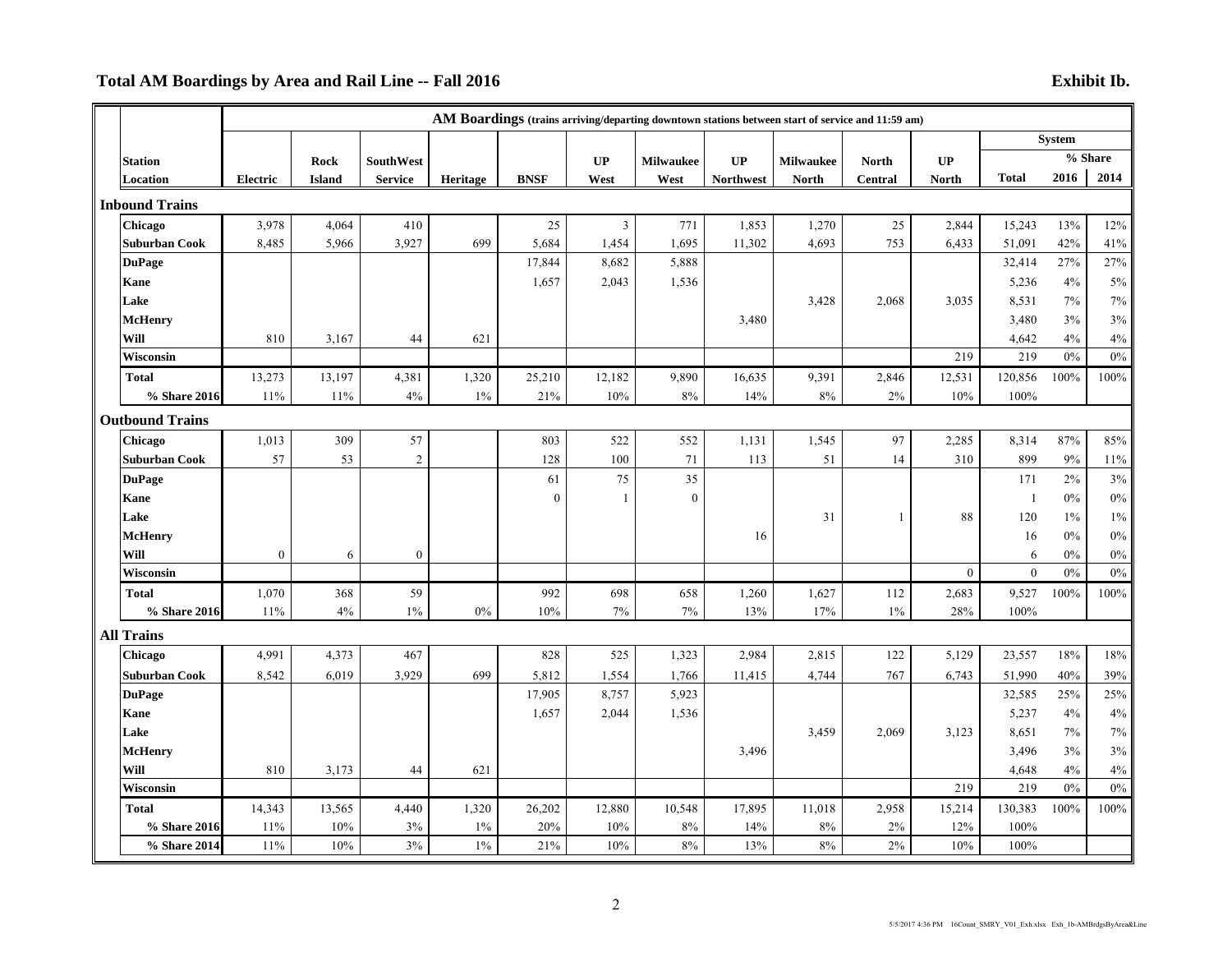### **Weekday Ridership Statistics by Rail Line -- Fall 2016 Exhibit Ic.**

|                                      |                    |                | SouthWest          |                          |                      |                | Milwaukee          | UP                 | Milwaukee   |                |                    |                        |
|--------------------------------------|--------------------|----------------|--------------------|--------------------------|----------------------|----------------|--------------------|--------------------|-------------|----------------|--------------------|------------------------|
|                                      | Electric           | Rock Island    | Service            | Heritage                 | <b>BNSF</b>          | <b>UP</b> West | West               | Northwest          | North       | North Central  | <b>UP</b> North    | System                 |
| <b>Total Passenger Trips</b>         |                    |                |                    |                          |                      |                |                    |                    |             |                |                    |                        |
| <b>Inbound Trains</b>                |                    |                |                    |                          |                      |                |                    |                    |             |                |                    |                        |
| <b>AM-Peak</b>                       | 11,892             | 12,442         | 4,040              | 1,320                    | 23,837               | 11,160         | 9,005              | 15,000             | 8,434       | 2,680          | 11,369             | 111,179                |
| <b>Midday</b>                        | 2,066              | 1,030          | 405                | $\overline{\phantom{a}}$ | 1,764                | 1,246          | 1,276              | 2,136              | 1,513       | 225            | 1,721              | 13,382                 |
| <b>PM-Peak</b>                       | 925                | 340            | 83                 | $\overline{\phantom{a}}$ | 1,329                | 631            | 758                | 1,029              | 1,642       | 152            | 2,541              | 9,430                  |
| Evening                              | 398                | 98             | 22                 | $\equiv$                 | 331                  | 320            | 229                | 391                | 318         | $\overline{5}$ | 623                | 2,735                  |
| Sub-Total                            | 15,281             | 13,910         | 4,550              | 1,320                    | 27,261               | 13,357         | 11,268             | 18,556             | 11,907      | 3,062          | 16,254             | 136,726                |
| <b>Outbound Trains</b>               |                    |                |                    |                          |                      |                |                    |                    |             |                |                    |                        |
| <b>AM-Peak</b>                       | 543                | 169            | 37                 | $\overline{\phantom{a}}$ | 805                  | 472            | 419                | 989                | 1,367       | 112            | 2,390              | 7,303                  |
| <b>Midday</b>                        | 2,063              | 1,398          | 386                | 52                       | 3,016                | 1,001          | 992                | 1,553              | 1,003       | 340            | 1,423              | 13,227                 |
| <b>PM-Peak</b>                       | 10,788             | 10,899         | 3,761              | 1,175                    | 20,725               | 11,301         | 8,786              | 14,241             | 7,904       | 2,347          | 10,461             | 102,388                |
| Evening                              | 1,311              | 642            | 369                | $\equiv$                 | 2,944                | 1,241          | 904                | 1,598              | 1,262       | 267            | 1,459              | 11,997                 |
| Sub-Total                            | 14,705             | 13,108         | 4,553              | 1,227                    | 27,490               | 14,015         | 11,101             | 18,381             | 11,536      | 3,066          | 15,733             | 134,915                |
| <b>Grand Total</b>                   | 29,986             | 27,018         | 9,103              | 2,547                    | 54,751               | 27,372         | 22,369             | 36,937             | 23,443      | 6,128          | 31,987             | 271,641                |
|                                      |                    |                |                    |                          |                      |                |                    |                    |             |                |                    |                        |
| <b>Intermediate Passenger Trips*</b> |                    |                |                    |                          |                      |                |                    |                    |             |                |                    |                        |
| <b>Inbound Trains</b>                |                    |                |                    |                          |                      |                |                    |                    |             |                |                    |                        |
| <b>AM-Peak</b>                       | 1,358              | 567            | 21                 | 3                        | 204                  | 322            | 430                | 811                | 716         | 217            | 796                | 5,445                  |
| <b>Midday</b>                        | 374                | 155            | $\overline{7}$     | $\overline{\phantom{a}}$ | 158                  | 107            | 133                | 465                | 196         | 36             | 446                | 2,077                  |
| <b>PM-Peak</b>                       | 180                | 123            | 6                  | $\overline{\phantom{a}}$ | 255                  | 152            | 260                | 507                | 738         | 62             | 1,649              | 3,932                  |
| Evening                              | 178                | $\frac{45}{5}$ | $\overline{2}$     | $\frac{1}{3}$            | 102                  | 135            | 117                | 218                | 140         | $\equiv$       | 439                | 1,376                  |
| Sub-Total                            | 2,090              | 890            | 36                 |                          | 719                  | 716            | 940                | 2,001              | 1,790       | 315            | 3,330              | 12,830                 |
| <b>Outbound Trains</b>               |                    |                |                    |                          |                      |                |                    |                    |             |                |                    |                        |
| <b>AM-Peak</b>                       | 173                | 74             | $\overline{4}$     | $\overline{\phantom{a}}$ | 175                  | 172            | 235                | 586                | 732         | 33             | 1,754              | 3,938                  |
| Midday                               | 392                | 100            | 22                 | $\overline{\phantom{a}}$ | 320                  | 94             | 150                | 278                | 191         | 67             | 406                | 2,020                  |
| <b>PM-Peak</b>                       | 976                | 253            | 23                 | 5                        | 291                  | 243            | 320                | 932                | 447         | 173            | 790                | 4,453                  |
| Evening<br>Sub-Total                 | 235<br>1,776       | 25<br>452      | $\mathbf{1}$<br>50 | $\frac{1}{5}$            | 89<br>875            | 55<br>564      | 86<br>791          | 190<br>1,986       | 94<br>1,464 | 21<br>294      | 217<br>3,167       | 1,013<br>11,424        |
| <b>Grand Total</b>                   | 3,866              | 1,342          | 86                 | $\,8\,$                  | 1,594                | 1,280          | 1,731              | 3,987              | 3,254       | 609            | 6,497              | 24,254                 |
|                                      |                    |                |                    |                          |                      |                |                    |                    |             |                |                    |                        |
| <b>Passenger Miles</b>               |                    |                |                    |                          |                      |                |                    |                    |             |                |                    |                        |
| <b>Inbound Trains</b>                |                    |                |                    |                          |                      |                |                    |                    |             |                |                    |                        |
| <b>AM-Peak</b>                       | 221,108            | 255,889        | 76,653             | 36,795                   | 562,490              | 246,158        | 220,053            | 371,096            | 191,017     | 82,209         | 177,853            | 2,441,321              |
| <b>Midday</b>                        | 34,464             | 23,542         | 8,086              |                          | 37,480               | 29,130         | 32,184             | 53,559             | 33,692      | 7,251          | 29,424             | 288,814                |
| <b>PM-Peak</b>                       | 9,441              | 7,317          | 1,480              | $\overline{\phantom{a}}$ | 28,742               | 13,202         | 16,866             | 20,769             | 32,417      | 4,117          | 41,004             | 175,355                |
| <b>Evening</b>                       | 5,513              | 2,375          | 492                |                          | 7,213                | 6,433          | 4,991              | 9,260              | 6,992       | 235            | 10,920             | 54,423                 |
| Sub-Total                            | 270,526            | 289,123        | 86,711             | 36,795                   | 635,925              | 294,924        | 274,095            | 454,684            | 264,119     | 93,812         | 259,201            | 2,959,913              |
| <b>Outbound Trains</b>               |                    |                |                    |                          |                      |                |                    |                    |             |                |                    |                        |
| <b>AM-Peak</b>                       | 5,576              | 3,754          | 677                |                          | 17,509               | 8,960          | 8,764              | 20,016             | 25,574      | 2,967          | 38,367             | 132,163                |
| <b>Midday</b>                        | 34,655             | 29,177         | 7,338              | 1,584                    | 66,554               | 22,631         | 24,336             | 37,200             | 23,793      | 10,761         | 24,057             | 282,085                |
| <b>PM-Peak</b>                       | 209,876            | 226,536        | 70,912             | 32,150                   | 483,977              | 250,953        | 215,231            | 349,471            | 175,980     | 71,653         | 164,302            | 2,251,041              |
| <b>Evening</b>                       | 22,928             | 13,411         | 7,002              | $\equiv$                 | 66,182               | 28,209         | 22,476             | 39,532             | 30,766      | 8,201          | 24,119             | 262,825                |
| Sub-Total                            | 273,036<br>543,561 | 272,878        | 85,929             | 33,734                   | 634,222<br>1,270,148 | 310,753        | 270,806<br>544,900 | 446,218<br>900,902 | 256,112     | 93,581         | 250,845<br>510,046 | 2,928,113<br>5,888,026 |
| <b>Grand Total</b>                   |                    | 562,001        | 172,640            | 70,529                   |                      | 605,676        |                    |                    | 520,230     | 187,393        |                    |                        |

\*Trips that neither begin nor end downtown.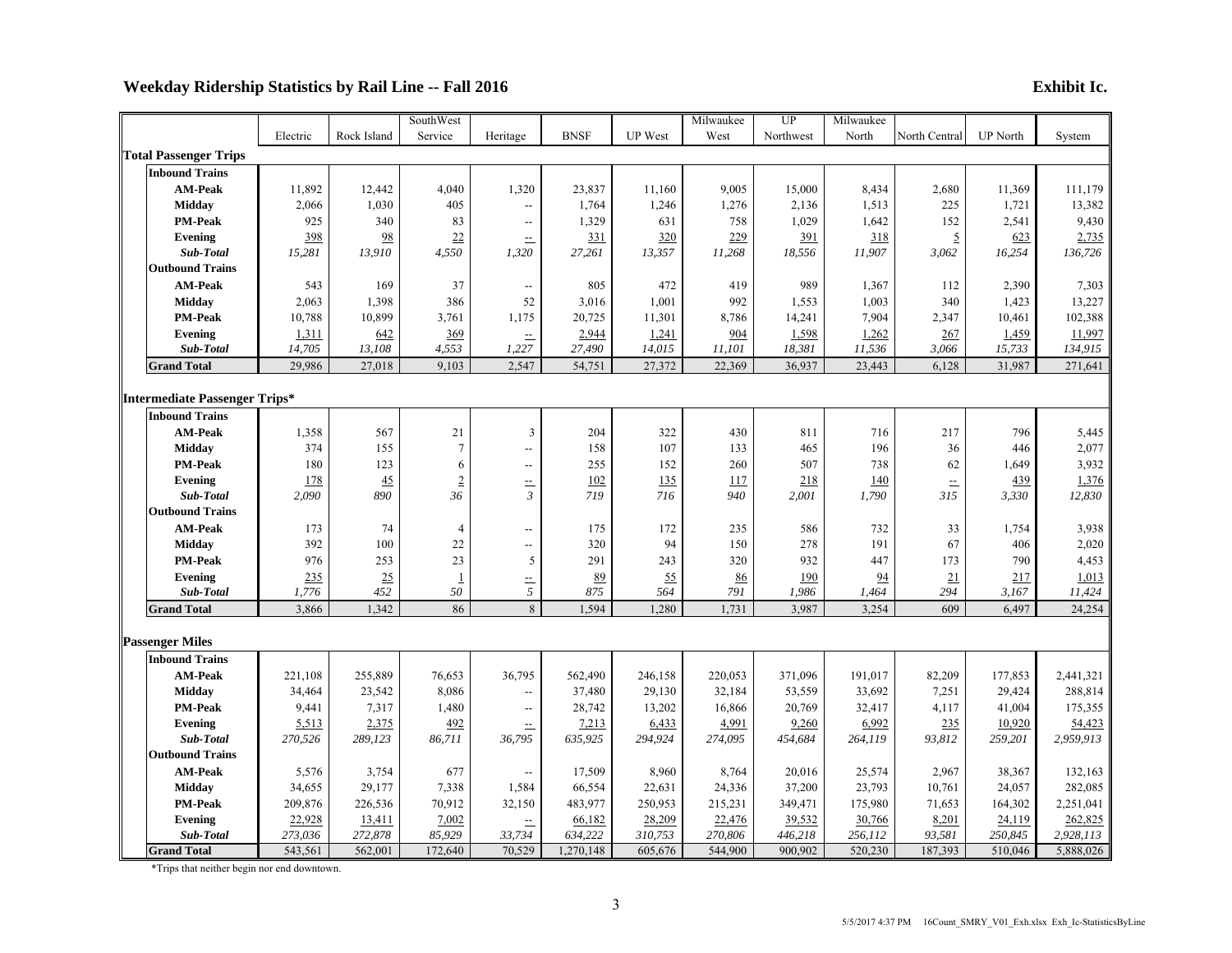|           |      |                               |      |                           |          |                                                        | Total Passengers Entering & Leaving Stations |                  | Outlying        |       |        |                  |                  |
|-----------|------|-------------------------------|------|---------------------------|----------|--------------------------------------------------------|----------------------------------------------|------------------|-----------------|-------|--------|------------------|------------------|
|           | Sta- |                               | Mile | Fare                      | Station  | <b>Inbound Trains</b><br>Outbound Trains<br>All Trains |                                              |                  |                 |       |        | Total AM*        | Metra            |
| Line      | code | Station                       | Post | Zone                      | Location | Ons                                                    | Offs                                         | Ons              | Offs            | Ons   | Offs   | <b>Boardings</b> | Rank**           |
| Elec-SC   | 1130 | South Chicago, 93rd St.       | 13.2 | B                         | Chicago  | 619                                                    | $\mathbf{0}$                                 | $\mathbf{0}$     | 631             | 619   | 631    | 533              | 86               |
| Elec-SC   | 1125 | 87th Street                   | 12.5 | B                         | Chicago  | 89                                                     | 2                                            | 1                | 111             | 90    | 113    | 75               | 202              |
| Elec-SC   | 1120 | 83rd Street                   | 12.0 | B                         | Chicago  | 102                                                    | $\mathbf{1}$                                 | 1                | 96              | 103   | 97     | 75               | 195              |
| Elec-SC   | 1115 | Cheltenham, 79th St.          | 11.5 | $\bf{B}$                  | Chicago  | $\overline{54}$                                        | $\overline{3}$                               | $\mathbf{1}$     | 64              | 55    | 67     | 40               | 213              |
| Elec-SC   | 1109 | Windsor Park                  | 10.9 | B                         | Chicago  | 91                                                     | $\overline{2}$                               | $\overline{4}$   | 74              | 95    | 76     | 75               | 201              |
| Elec-SC   | 1103 | South Shore                   | 10.3 | B                         | Chicago  | 182                                                    | $\overline{c}$                               | $\mathbf{0}$     | 140             | 182   | 142    | 157              | 172              |
| Elec-SC   | 1097 | Bryn Mawr                     | 9.7  | $\bf{B}$                  | Chicago  | 88                                                     | 9                                            | 24               | 84              | 112   | 93     | 74               | 189              |
| Elec-SC   | 1091 | Stony Island                  | 9.1  | $\bf{B}$                  | Chicago  | 108                                                    | 9                                            | 1                | 132             | 109   | 141    | 91               | 192              |
| Elec-BI   | 4189 | <b>Blue Island</b>            | 18.9 | D                         | Sub Cook | 181                                                    | $\boldsymbol{0}$                             | $\boldsymbol{0}$ | 133             | 181   | 133    | 161              | 173              |
| Elec-BI   | 4184 | <b>Burr Oak</b>               | 18.4 | D                         | Sub Cook | 116                                                    | $\theta$                                     | $\overline{1}$   | 91              | 117   | 91     | 110              | 185              |
| Elec-BI   | 4179 | Ashland Avenue                | 17.9 | D                         | Sub Cook | 111                                                    | $\mathbf{0}$                                 | $\overline{0}$   | 96              | 111   | 96     | 105              | 190              |
| Elec-BI   | 4170 | Racine Avenue                 | 17.0 | D                         | Chicago  | 31                                                     | 1                                            | $\overline{0}$   | 36              | 31    | 37     | 29               | 224              |
| Elec-BI   | 4167 | West Pullman                  | 16.7 | $\mathbf D$               | Chicago  | 22                                                     | $\overline{2}$                               | $\overline{0}$   | $\overline{17}$ | 22    | 19     | $\overline{21}$  | 233              |
| Elec-BI   | 4160 | <b>Stewart Ridge</b>          | 16.0 | D                         | Chicago  | 36                                                     | 3                                            | $\overline{0}$   | 25              | 36    | $28\,$ | 34               | 220              |
| Elec-BI   | 4156 | <b>State Street</b>           | 15.6 | D                         | Chicago  | 29                                                     | $\mathbf{1}$                                 | $\mathbf{1}$     | 31              | 30    | 32     | 26               | 226              |
| Elec-Main | 5315 | <b>University Park</b>        | 31.5 | G                         | Will     | 907                                                    | $\theta$                                     | $\mathbf{0}$     | 828             | 907   | 828    | 810              | 59               |
| Elec-Main | 5293 | Richton Park                  | 29.3 | $\mathbf{F}$              | Sub Cook | 1,165                                                  | $\overline{2}$                               | 14               | 1,144           | 1,179 | 1,146  | 1,062            | 35               |
| Elec-Main | 5282 | Matteson                      | 28.2 | $\mathbf{F}$              | Sub Cook | 502                                                    | 1                                            | 5                | 449             | 507   | 450    | 475              | 101              |
| Elec-Main | 5276 | 211th St., Lincoln Hwy.       | 27.6 | $\mathbf{F}$              | Sub Cook | 717                                                    | 10                                           | $\overline{10}$  | 779             | 727   | 789    | 660              | 72               |
| Elec-Main | 5266 | Olympia Fields                | 26.6 | $\boldsymbol{\mathrm{F}}$ | Sub Cook | 638                                                    | 6                                            | $\mathfrak{S}$   | 659             | 643   | 665    | 591              | 80               |
| Elec-Main | 5249 | Flossmoor                     | 24.9 | E                         | Sub Cook | 819                                                    | $\overline{4}$                               | 5                | 754             | 824   | 758    | 749              | 64               |
| Elec-Main | 5235 | Homewood                      | 23.5 | E                         | Sub Cook | 1,292                                                  | 24                                           | 16               | 1,213           | 1,308 | 1,237  | 1,178            | $\overline{31}$  |
| Elec-Main | 5228 | Calumet                       | 22.8 | $\mathbf E$               | Sub Cook | 980                                                    | $\overline{7}$                               | 9                | 1,082           | 989   | 1,089  | 957              | 51               |
| Elec-Main | 5223 | Hazel Crest                   | 22.3 | E                         | Sub Cook | 405                                                    | 12                                           | 7                | 375             | 412   | 387    | 383              | 123              |
| Elec-Main | 5200 | Harvey                        | 20.0 | $\mathbf D$               | Sub Cook | 513                                                    | 45                                           | 29               | 528             | 542   | 573    | 462              | 98               |
| Elec-Main | 5190 | 147th St., Sibley Blvd.       | 19.0 | D                         | Sub Cook | 969                                                    | 10                                           | 15               | 935             | 984   | 945    | 909              | 52               |
| Elec-Main | 5182 | Ivanhoe                       | 18.2 | D                         | Sub Cook | 616                                                    | 7                                            | 12               | 584             | 628   | 591    | 579              | 84               |
| Elec-Main | 5173 | Riverdale                     | 17.3 | D                         | Sub Cook | 170                                                    | 9                                            | 10               | 186             | 180   | 195    | 161              | 174              |
| Elec-Main | 5145 | Kensington, 115th St.         | 14.5 | $\mathcal{C}$             | Chicago  | 990                                                    | 157                                          | 130              | 859             | 1,120 | 1,016  | 953              | 41               |
| Elec-Main | 5140 | 111th St., Pullman            | 14.0 | $\mathbf C$               | Chicago  | 21                                                     | 10                                           | 3                | 28              | 24    | 38     | 16               | 231              |
| Elec-Main | 5135 | 107th Street                  | 13.5 | $\mathbf C$               | Chicago  | 17                                                     | 3                                            | $\overline{2}$   | $\overline{24}$ | 19    | 27     | 16               | 236              |
| Elec-Main | 5130 | 103rd St., Rosemoor           | 13.0 | $\mathbf C$               | Chicago  | 34                                                     | 9                                            | $\mathfrak{Z}$   | 33              | 37    | 42     | 34               | 219              |
| Elec-Main | 5120 | 95th St., Chicago State Univ. | 12.0 | $\mathbf C$               | Chicago  | 11                                                     | $28\,$                                       | 15               | 13              | 26    | 41     | 13               | 230              |
| Elec-Main | 5114 | 91st St., Chesterfield        | 11.4 | $\mathbf C$               | Chicago  | $\overline{25}$                                        | $\mathbf{1}$                                 | $\overline{2}$   | 21              | 27    | 22     | 24               | 229              |
| Elec-Main | 5109 | 87th St., Woodruff            | 10.9 | $\mathcal{C}$             | Chicago  | 34                                                     | 10                                           | $\tau$           | 32              | 41    | 42     | 32               | 217              |
| Elec-Main | 5104 | 83rd St., Avalon Park         | 10.4 | $\mathbf C$               | Chicago  | 40                                                     | 5                                            | $\overline{0}$   | 50              | 40    | 55     | 38               | 218              |
| Elec-Main | 5100 | 79th St., Chatham             | 10.0 | $\, {\bf B}$              | Chicago  | 52                                                     | 10                                           | $\overline{7}$   | 41              | 59    | 51     | 51               | $\overline{212}$ |
| Elec-Main | 5093 | 75th St., Grand Crossing      | 9.3  | $\bf{B}$                  | Chicago  | 22                                                     | 9                                            | 6                | 26              | 28    | 35     | 17               | 228              |
| Elec-Main | 5079 | 63rd Street                   | 7.9  | B                         | Chicago  | 144                                                    | 62                                           | 155              | 209             | 299   | 271    | 131              | 147              |
| Elec-Main | 5074 | 59th St., Univ. of Chicago    | 7.4  | $\bf{B}$                  | Chicago  | 664                                                    | 369                                          | 10               | 467             | 674   | 836    | 307              | 78               |
| Elec-Main | 5070 | 55th-56th-57th St.            | 7.0  | B                         | Chicago  | 975                                                    | 272                                          | 567              | 944             | 1,542 | 1,216  | 692              | 20               |
| Elec-Main | 5065 | 53rd St., Hyde Park           | 6.5  | $\mathbf{B}$              | Chicago  | 529                                                    | 201                                          | 113              | 429             | 642   | 630    | 436              | 81               |

\* All trains arriving/departing downtown terminals up to 11:59am \*\* Ranking by all alightings among outlying stations \*\* Ranking by all alightings among outlying stations \*\* Based on alightings of all lines serving this st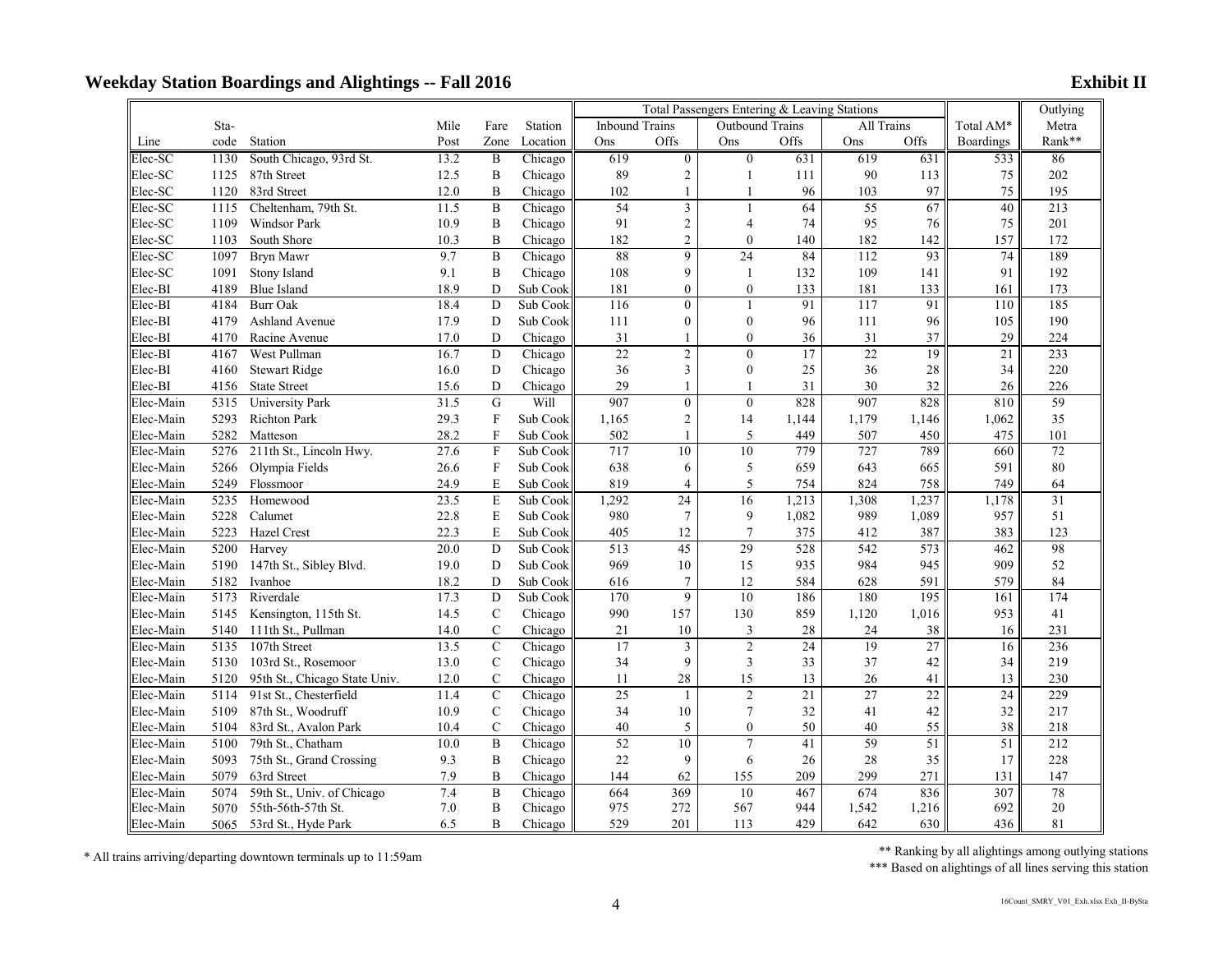|            |      |                           |                   |                |          |                       | Total Passengers Entering & Leaving Stations |                  | Outlying         |                 |        |                  |                 |
|------------|------|---------------------------|-------------------|----------------|----------|-----------------------|----------------------------------------------|------------------|------------------|-----------------|--------|------------------|-----------------|
|            | Sta- |                           | Mile              | Fare           | Station  | <b>Inbound Trains</b> |                                              | All Trains       | Total AM*        | Metra           |        |                  |                 |
| Line       | code | Station                   | Post              | Zone           | Location | Ons                   | Offs                                         | Ons              | Offs             | Ons             | Offs   | <b>Boardings</b> | Rank**          |
| Elec-Main  | 5059 | 47th St., Kenwood         | 5.9               | B              | Chicago  | 65                    | 30                                           | 17               | 140              | 82              | 170    | 59               | 205             |
| Elec-Main  | 5032 | 27th Street               | 3.2               | $\mathbf{A}$   | Chicago  | 12                    | 14                                           | 18               | 19               | 30              | 33     | 17               | 226             |
| Elec-Main  | 5027 | McCormick Place           | 2.7               | $\mathbf{A}$   | Chicago  | 42                    | 88                                           | 66               | 27               | 108             | 115    | 12               | 193             |
| Elec-Main  | 5022 | 18th Street               | 2.2               | $\overline{A}$ | Chicago  | $\overline{2}$        | $\overline{37}$                              | 40               | $\overline{29}$  | 42              | 66     | 23               | 216             |
| Elec-Main  | 5014 | Museum Campus/11th St.    | 1.4               | A              | Chicago  | 40                    | 603                                          | 444              | 25               | 484             | 628    | 89               | 107             |
| Elec-Main  | 5008 | Van Buren Street          | 0.8               | A              | Chicago  | 10                    | 3,881                                        | 3,131            | 12               | 3,141           | 3,893  | 118              |                 |
| Elec-Main  | 5000 | Millennium Station        | $\overline{0.0}$  | $\mathbf{A}$   | Chicago  | $\theta$              | 9,310                                        | 9,798            | $\mathbf{0}$     | 9,798           | 9,310  | 683              |                 |
|            |      | <b>Total Electric</b>     |                   |                |          | 15,281                | 15,281                                       | 14,705           | 14,705           | 29,986          | 29,986 | 14,343           |                 |
| RI-Main    | 6402 | Joliet                    | 40.2              | H              | Will     | 768                   | $\theta$                                     | $\theta$         | 734              | 768             | 734    | 598              | 68              |
| RI-Main    | 6340 | New Lenox                 | 34.0              | $\mathbf G$    | Will     | 1,111                 | $\overline{7}$                               | 4                | 947              | 1,115           | 954    | 1,061            | 42              |
| RI-Main    | 6296 | Mokena                    | 29.6              | F              | Will     | 598                   | 10                                           | 6                | 567              | 604             | 577    | 564              | $8\,$           |
| RI-Main    | 6275 | <b>Hickory Creek</b>      | $\overline{27.5}$ | $\overline{F}$ | Will     | 994                   | 5                                            | 5                | 918              | 999             | 923    | 950              | 50              |
| RI-Main    | 6251 | 80th Avenue, Tinley Park  | 25.1              | $\mathbf E$    | Sub Cook | 2,033                 | 18                                           | 17               | 1,918            | 2,050           | 1,936  | 1,966            | 8               |
| RI-Main    | 6235 | <b>Tinley Park</b>        | 23.5              | $\mathbf E$    | Sub Cook | 1,041                 | 14                                           | 19               | 945              | 1,060           | 959    | 995              | 45              |
| RI-Main    | 6204 | Oak Forest                | 20.4              | E              | Sub Cook | 1,110                 | $\overline{34}$                              | 26               | 933              | 1,136           | 967    | 1,090            | $\overline{38}$ |
| RI-Main    | 6184 | Midlothian                | 18.4              | D              | Sub Cook | 997                   | 162                                          | 18               | 877              | 1,015           | 1,039  | 957              | 49              |
| RI-Main    | 6172 | Robbins                   | 17.2              | D              | Sub Cook | 84                    | 41                                           | 5                | 81               | 89              | 122    | 81               | 203             |
| RI-Main    | 6157 | Vermont St., Blue Island  | 15.7              | $\mathbf D$    | Sub Cook | 521                   | 81                                           | $\overline{54}$  | $\overline{529}$ | $\frac{1}{575}$ | 610    | 525              | 93              |
| RI-Main    | 6120 | 103rd St., Washington Hts | 12.0              | $\mathbf C$    | Chicago  | 106                   | 4                                            | $\mathbf{1}$     | 133              | 107             | 137    | 106              | 194             |
| RI-Main    | 6109 | 95th Street, Longwood     | 10.9              | $\mathsf{C}$   | Chicago  | 57                    | $\mathbf{1}$                                 | 3                | 48               | 60              | 49     | 58               | 210             |
| RI-Branch  | 7164 | Vermont St., Blue Island  | 16.4              | D              | Sub Cook | 105                   | 8                                            | 8                | 114              | 113             | 122    | 85               | 188             |
| RI-Branch  | 7158 | Prairie Street            | 15.8              | $\mathbf D$    | Sub Cook | 16                    | 3                                            | $\overline{4}$   | 34               | 20              | 37     | 20               | 235             |
| RI-Branch  | 7152 | 123rd Street              | 15.2              | D              | Sub Cook | 44                    | $\mathbf{1}$                                 | $\mathbf{1}$     | 51               | 45              | 52     | 40               | 215             |
| RI-Branch  | 7148 | 119th Street              | 14.8              | $\mathsf{C}$   | Sub Cook | 272                   | $\overline{\mathbf{3}}$                      | $\overline{7}$   | 261              | 279             | 264    | 260              | 153             |
| RI-Branch  | 7143 | 115th St., Morgan Park    | 14.3              | $\mathbf C$    | Chicago  | 170                   | $\overline{c}$                               | $\boldsymbol{0}$ | 165              | 170             | 167    | 163              | 175             |
| RI-Branch  | 7138 | 111th St., Morgan Park    | 13.8              | $\mathbf C$    | Chicago  | 580                   | 6                                            | 7                | 539              | 587             | 545    | 551              | 92              |
| RI-Branch  | 7133 | 107th St., Beverly Hills  | 13.3              | $\mathbf C$    | Chicago  | 450                   | $\overline{3}$                               | $\overline{1}$   | 462              | 451             | 465    | 439              | 111             |
| RI-Branch  | 7128 | 103rd St., Beverly Hills  | 12.8              | $\mathbf C$    | Chicago  | 724                   | 4                                            | 35               | 750              | 759             | 754    | 696              | 69              |
| RI-Branch  | 7123 | 99th St., Beverly Hills   | 12.3              | $\mathbf C$    | Chicago  | 723                   | 7                                            | $\sqrt{2}$       | 674              | 725             | 681    | 703              | 73              |
| RI-Branch  | 7117 | 95th St., Beverly Hills   | 11.7              | $\mathbf C$    | Chicago  | 406                   | 17                                           | $\overline{17}$  | 403              | 423             | 420    | 393              | 118             |
| RI-Branch  | 7113 | 91st St., Beverly Hills   | 11.3              | $\mathbf C$    | Chicago  | 362                   | 3                                            | $\overline{2}$   | 380              | 364             | 383    | 354              | 132             |
| RI-Branch  | 7106 | <b>Brainerd</b>           | 10.6              | $\mathbf C$    | Chicago  | 300                   | 5                                            | $\mathfrak{Z}$   | 289              | 303             | 294    | 299              | 146             |
| RI-Main    | 6098 | Gresham                   | 9.8               | $\, {\bf B}$   | Chicago  | 313                   | 138                                          | 5                | 335              | 318             | 473    | 308              | 142             |
| RI-Main    | 6031 | 35th St.                  | 3.1               | A              | Chicago  | 25                    | 313                                          | 202              | 21               | 227             | 334    | 32               | 161             |
| RI-Main    | 6000 | LaSalle Street Station    | 0.0               | $\mathbf{A}$   | Chicago  | $\overline{0}$        | 13,020                                       | 12,656           | $\mathbf{0}$     | 12,656          | 13,020 | 271              |                 |
|            |      | <b>Total Rock Island</b>  |                   |                |          | 13,910                | 13,910                                       | 13,108           | 13,108           | 27,018          | 27,018 | 13,565           |                 |
| <b>SWS</b> | 8408 | Manhattan                 | 40.8              | $\bf{I}$       | Will     | 22                    | $\overline{0}$                               | $\mathbf{0}$     | 18               | 22              | 18     | 20               | 233             |
| <b>SWS</b> | 8358 | Laraway Road              | 35.8              | H              | Will     | 24                    | $\mathbf{0}$                                 | $\boldsymbol{0}$ | 27               | 24              | 27     | 24               | 231             |
| <b>SWS</b> | 8289 | Orland Park, 179th St.    | 28.9              | $\mathbf{F}$   | Sub Cook | 201                   | $\mathbf{1}$                                 | $\theta$         | 182              | 201             | 183    | 186              | 167             |
| <b>SWS</b> | 8248 | Orland Park, 153rd St.    | 25.2              | E              | Sub Cook | 603                   | $\overline{c}$                               | $\mathbf{1}$     | 589              | 604             | 591    | 581              | 88              |
| <b>SWS</b> | 8236 | Orland Park, 143rd St.    | 23.6              | $\mathbf E$    | Sub Cook | 546                   | $\mathbf{1}$                                 | $\overline{2}$   | 528              | 548             | 529    | 517              | 96              |
| <b>SWS</b> | 8203 | Palos Park                | 20.3              | E              | Sub Cook | 432                   | $\overline{3}$                               | $\theta$         | 427              | 432             | 430    | 419              | 117             |

\* All trains arriving/departing downtown terminals up to 11:59am \*\* Ranking by all alightings among outlying stations \*\* Ranking by all alightings among outlying stations \*\*\* Based on alightings of all lines serving this s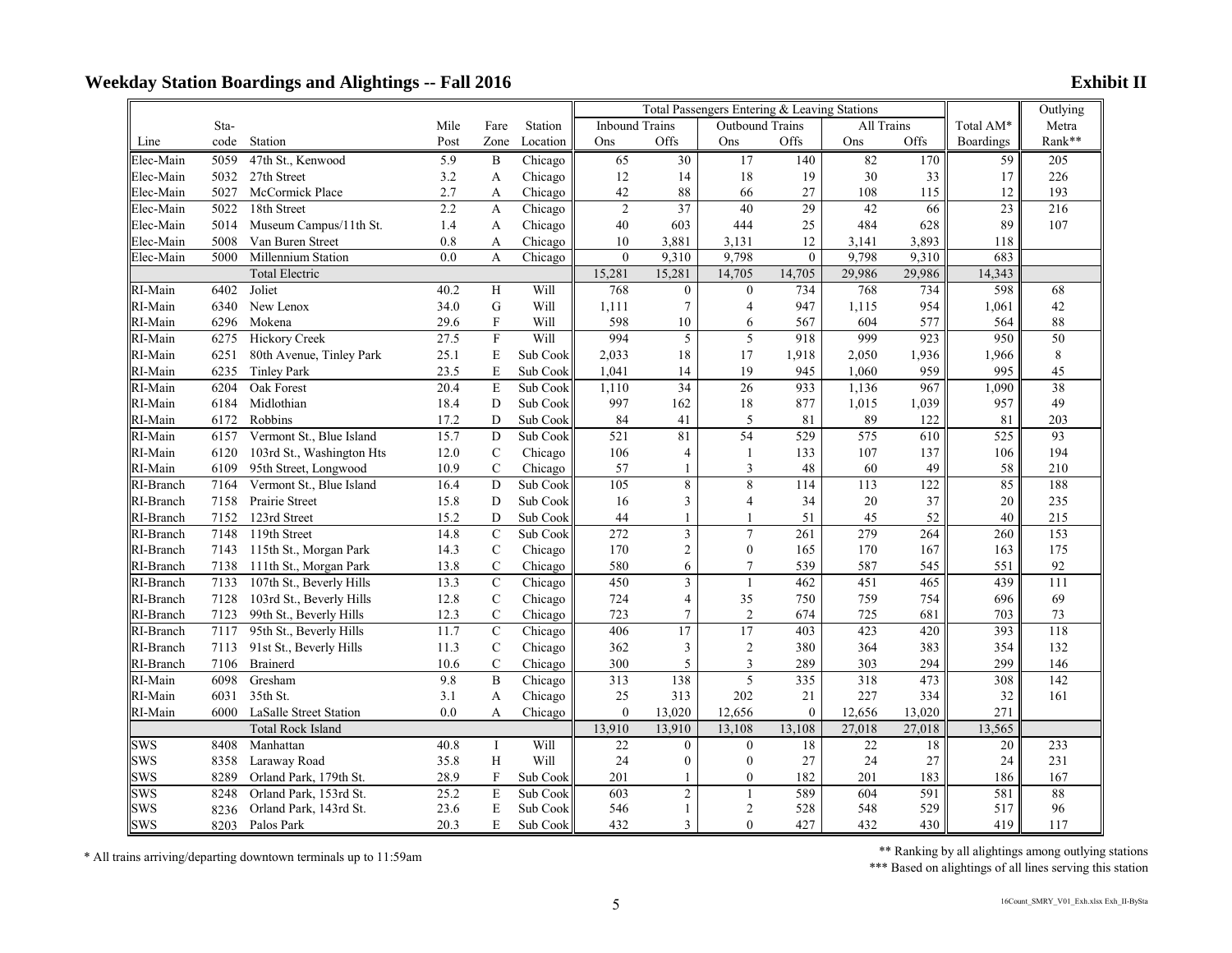|             |             |                                |      |                |          |                  | Total Passengers Entering & Leaving Stations                  |                  | Outlying       |        |        |                 |                |
|-------------|-------------|--------------------------------|------|----------------|----------|------------------|---------------------------------------------------------------|------------------|----------------|--------|--------|-----------------|----------------|
|             | Sta-        |                                | Mile | Fare           | Station  |                  | All Trains<br><b>Inbound Trains</b><br><b>Outbound Trains</b> |                  |                |        |        |                 | Metra          |
| Line        | code        | Station                        | Post | Zone           | Location | Ons              | Offs                                                          | Ons              | Offs           | Ons    | Offs   | Boardings       | Rank**         |
| SWS         | 8192        | Palos Heights                  | 19.2 | D              | Sub Cook | 238              | $\overline{0}$                                                | $\boldsymbol{0}$ | 230            | 238    | 230    | 224             | 160            |
| <b>SWS</b>  | 8182        | Worth                          | 18.2 | $\mathbf D$    | Sub Cook | 419              | $\mathbf{1}$                                                  | $\mathbf{0}$     | 430            | 419    | 431    | 408             | 121            |
| <b>SWS</b>  | 8168        | Chicago Ridge                  | 16.8 | D              | Sub Cook | 334              | 1                                                             | 5                | 354            | 339    | 355    | 322             | 139            |
| <b>SWS</b>  | 8152        | Oak Lawn                       | 15.2 | D              | Sub Cook | 1,308            | 17                                                            | $\overline{21}$  | 1,312          | 1,329  | 1,329  | 1,272           | 30             |
| <b>SWS</b>  | 8126        | Ashburn                        | 12.6 | $\mathbf C$    | Chicago  | 215              | $\overline{c}$                                                | $\mathfrak{Z}$   | 237            | 218    | 239    | 211             | 164            |
| <b>SWS</b>  | 8112        | Wrightwood                     | 11.9 | $\mathcal{C}$  | Chicago  | 208              | 8                                                             | 18               | 219            | 226    | 227    | 201             | 162            |
| <b>SWS</b>  | 8000        | <b>Union Station</b>           | 0.0  | $\mathbf{A}$   | Chicago  | $\mathbf{0}$     | 4,514                                                         | 4,503            | $\mathbf{0}$   | 4,503  | 4,514  | 55              |                |
|             |             | <b>Total SouthWest Service</b> |      |                |          | 4,550            | 4,550                                                         | 4,553            | 4,553          | 9,103  | 9,103  | 4,440           |                |
| Heritage    | 9372        | Joliet                         | 37.2 | H              | Will     | 209              | $\boldsymbol{0}$                                              | $\mathbf{0}$     | 182            | 209    | 182    | 209             | 165            |
| Heritage    | 9329        | Lockport                       | 32.9 | G              | Will     | 412              | $\overline{0}$                                                | $\mathbf{0}$     | 385            | 412    | 385    | 412             | 123            |
| Heritage    | 9253        | Lemont                         | 25.3 | E              | Sub Cook | 488              | $\overline{0}$                                                | $\mathbf{1}$     | 434            | 489    | 434    | 488             | 106            |
| Heritage    | 9175        | <b>Willow Springs</b>          | 17.5 | ${\bf D}$      | Sub Cook | 115              | $\overline{0}$                                                | $\theta$         | 125            | 115    | 125    | 115             | 186            |
| Heritage    | 9119        | Summit                         | 11.9 | $\mathsf{C}$   | Sub Cook | 96               | 3                                                             | $\overline{4}$   | 101            | 100    | 104    | 96              | 197            |
| Heritage    | 8000        | <b>Union Station</b>           | 0.0  | $\overline{A}$ | Chicago  | $\overline{0}$   | 1,317                                                         | 1,222            | $\mathbf{0}$   | 1,222  | 1,317  | $\mathbf{0}$    |                |
|             |             | Total Heritage                 |      |                |          | 1,320            | 1,320                                                         | 1,227            | 1,227          | 2,547  | 2,547  | 1,320           |                |
| <b>BNSF</b> | 10380       | Aurora                         | 37.5 | H              | Kane     | 1,936            | $\mathbf{0}$                                                  | $\mathbf{0}$     | 1,920          | 1,936  | 1,920  | 1,657           | 10             |
| <b>BNSF</b> |             | 10316 Route 59                 | 31.6 | G              | DuPage   | 5,764            | 19                                                            | 17               | 5,528          | 5,781  | 5,547  | 5,540           | $\mathbf{1}$   |
| <b>BNSF</b> |             | 10285 Naperville               | 28.5 | $\mathbf F$    | DuPage   | 4,064            | 45                                                            | 43               | 4,164          | 4,107  | 4,209  | 3,748           | $\overline{c}$ |
| <b>BNSF</b> | 10245 Lisle |                                | 24.5 | E              | DuPage   | 1,744            | $\overline{26}$                                               | 45               | 1,882          | 1,789  | 1,908  | 1,534           | 12             |
| <b>BNSF</b> |             | 10226 Belmont                  | 22.6 | E              | DuPage   | 1,436            | 10                                                            | 36               | 1,356          | 1,472  | 1,366  | 1,317           | 22             |
| <b>BNSF</b> |             | 10212 Downers Grove, Main St.  | 21.2 | E              | DuPage   | 2,315            | 32                                                            | 61               | 2,486          | 2,376  | 2,518  | 2,097           | 6              |
| <b>BNSF</b> |             | 10204 Fairview Avenue          | 20.4 | E              | DuPage   | 429              | $\overline{15}$                                               | 29               | 417            | 458    | 432    | 389             | 108            |
| <b>BNSF</b> |             | 10195 Westmont                 | 19.5 | D              | DuPage   | 1,036            | 31                                                            | $22\,$           | 1,065          | 1,058  | 1,096  | 950             | 46             |
| <b>BNSF</b> |             | 10183 Clarendon Hills          | 18.3 | D              | DuPage   | 798              | 13                                                            | 8                | 816            | 806    | 829    | 748             | 66             |
| <b>BNSF</b> | 10178       | West Hinsdale                  | 17.8 | D              | DuPage   | 375              | $\mathbf{0}$                                                  | $\mathbf{1}$     | 304            | 376    | 304    | 375             | 128            |
| <b>BNSF</b> |             | 10169 Hinsdale                 | 16.9 | $\mathbf D$    | DuPage   | 1,120            | 24                                                            | 40               | 1,086          | 1,160  | 1,110  | 1,010           | 36             |
| <b>BNSF</b> |             | 10164 Highlands                | 16.4 | D              | DuPage   | 202              | $\boldsymbol{0}$                                              | 1                | 207            | 203    | 207    | 197             | 166            |
| <b>BNSF</b> |             | 10155 Western Springs          | 15.5 | D              | Sub Cook | 1,116            | $\overline{15}$                                               | 17               | 1,103          | 1,133  | 1,118  | 1,079           | 39             |
| <b>BNSF</b> |             | 10142 LaGrange, Stone Ave.     | 14.2 | $\mathbf C$    | Sub Cook | 1,039            | 13                                                            | $7\phantom{.0}$  | 851            | 1,046  | 864    | 998             | 47             |
| <b>BNSF</b> |             | 10138 LaGrange Road            | 13.8 | $\mathcal{C}$  | Sub Cook | 1,280            | 72                                                            | 60               | 1,380          | 1,340  | 1,452  | 1,182           | 29             |
| <b>BNSF</b> |             | 10131 Congress Park            | 13.1 | $\mathcal{C}$  | Sub Cook | 286              | $\mathbf{1}$                                                  | $\overline{4}$   | 268            | 290    | 269    | 286             | 151            |
| <b>BNSF</b> |             | 10123 Brookfield               | 12.3 | $\mathcal{C}$  | Sub Cook | 537              | 30                                                            | 35               | 594            | 572    | 624    | 519             | 95             |
| <b>BNSF</b> |             | 10118 Hollywood (Zoo Stop)     | 11.8 | $\mathsf{C}$   | Sub Cook | 115              | 8                                                             | 5                | 183            | 120    | 191    | 109             | 183            |
| <b>BNSF</b> | 10111       | Riverside                      | 11.1 | $\mathcal{C}$  | Sub Cook | 471              | 39                                                            | 28               | 535            | 499    | 574    | 449             | 104            |
| <b>BNSF</b> |             | 10101 Harlem Avenue            | 10.1 | B              | Sub Cook | 387              | 39                                                            | 34               | 338            | 421    | 377    | 381             | 120            |
| <b>BNSF</b> |             | 10096 Berwyn                   | 9.6  | $\mathbf B$    | Sub Cook | 512              | 39                                                            | 120              | 643            | 632    | 682    | 498             | 83             |
| <b>BNSF</b> | 10091       | LaVergne                       | 9.1  | $\, {\bf B}$   | Sub Cook | 184              | $\overline{4}$                                                | 3                | 199            | 187    | 203    | 184             | 169            |
| <b>BNSF</b> |             | 10070 Cicero                   | 7.0  | B              | Sub Cook | 87               | 98                                                            | 98               | 137            | 185    | 235    | 127             | 170            |
| <b>BNSF</b> | 10038       | Western Avenue                 | 3.8  | A              | Chicago  | $\overline{4}$   | 70                                                            | 65               | $\overline{7}$ | 69     | 77     | 33              | 208            |
| <b>BNSF</b> | 10018       | <b>Halsted Street</b>          | 1.8  | $\mathbf{A}$   | Chicago  | 24               | 76                                                            | 96               | 21             | 120    | 97     | $\overline{25}$ | 183            |
| <b>BNSF</b> | 8000        | <b>Union Station</b>           | 0.0  | A              | Chicago  | $\boldsymbol{0}$ | 26,542                                                        | 26,615           | $\mathbf{0}$   | 26,615 | 26,542 | 770             |                |
|             |             | <b>Total BNSF</b>              |      |                |          | 27,261           | 27,261                                                        | 27,490           | 27,490         | 54,751 | 54,751 | 26,202          |                |

\* All trains arriving/departing downtown terminals up to 11:59am \*\* Ranking by all alightings among outlying station<br>\*\*\* Based on alightings of all lines serving this station \*\*\* Based on alightings of all lines serving th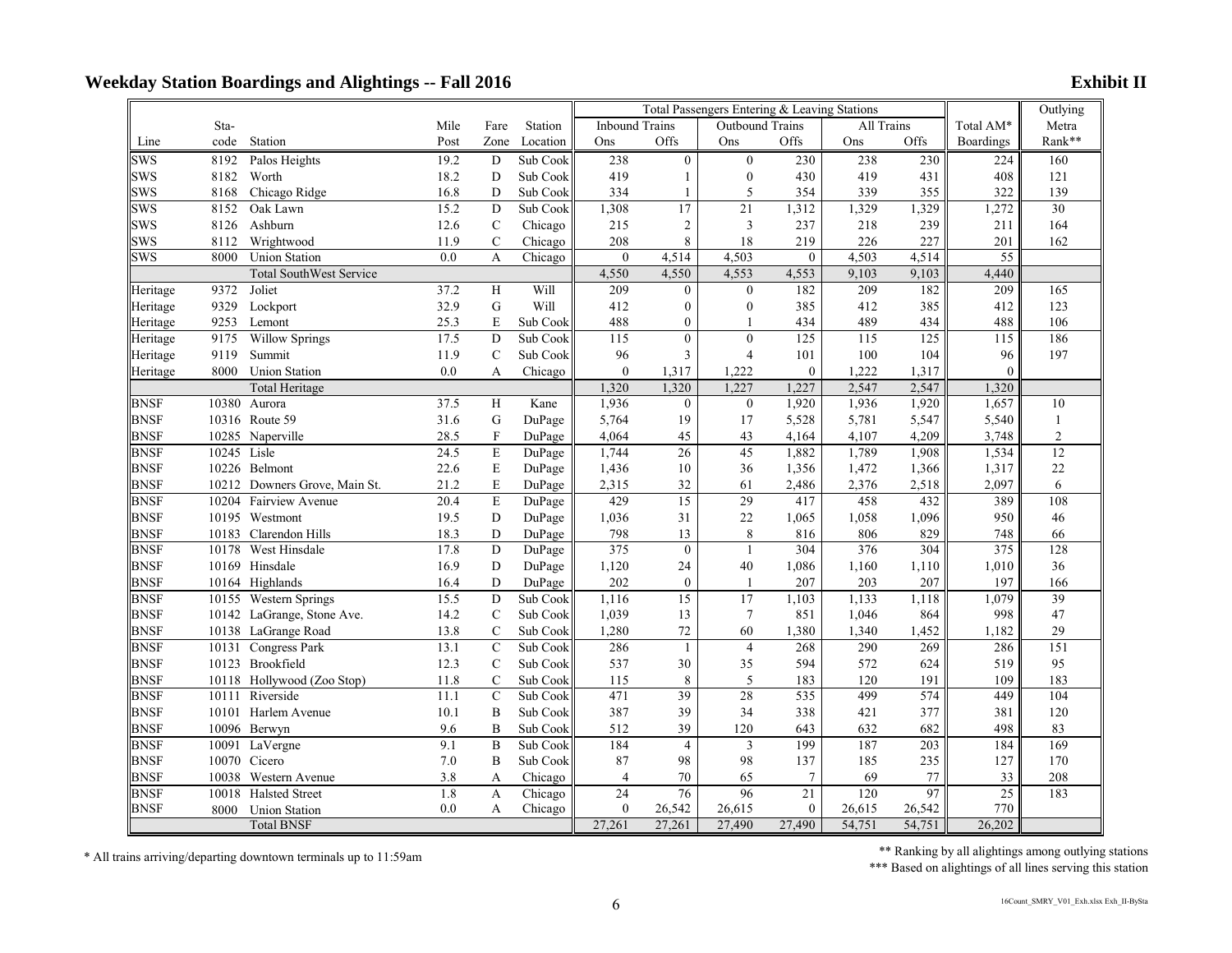|                |            | suay Diatron Doarumgs anu Anghungs |                  |                           |          |                       |                  |                                              |                |            |        |           |                 |
|----------------|------------|------------------------------------|------------------|---------------------------|----------|-----------------------|------------------|----------------------------------------------|----------------|------------|--------|-----------|-----------------|
|                |            |                                    |                  |                           |          |                       |                  | Total Passengers Entering & Leaving Stations |                |            |        |           | Outlying        |
|                | Sta-       |                                    | Mile             | Fare                      | Station  | <b>Inbound Trains</b> |                  | Outbound Trains                              |                | All Trains |        | Total AM* | Metra           |
| Line           | code       | Station                            | Post             | Zone                      | Location | Ons                   | Offs             | Ons                                          | Offs           | Ons        | Offs   | Boardings | Rank**          |
| <b>UP-West</b> |            | 11436 Elburn                       | 43.6             | $\bf{I}$                  | Kane     | 307                   | $\boldsymbol{0}$ | $\mathbf{0}$                                 | 329            | 307        | 329    | 246       | 145             |
| UP-West        |            | 11409 La Fox                       | 40.9             | $\bf{I}$                  | Kane     | 275                   | $\mathfrak{Z}$   | -1                                           | 265            | 276        | 268    | 264       | 156             |
| <b>UP-West</b> |            | 11355 Geneva                       | 35.5             | H                         | Kane     | 1,705                 | $\mathfrak{Z}$   | 3                                            | 1,835          | 1,708      | 1,838  | 1,534     | 16              |
| UP-West        |            | 11300 West Chicago                 | 29.8             | $\mathbf{F}$              | DuPage   | 524                   | $\sqrt{8}$       | $\overline{3}$                               | 548            | 527        | 556    | 470       | 99              |
| UP-West        |            | 11275 Winfield                     | 27.5             | $\mathbf{F}$              | DuPage   | 499                   | 14               | 8                                            | 534            | 507        | 548    | 429       | 101             |
| UP-West        |            | 11250 Wheaton                      | 25.0             | E                         | DuPage   | 1,535                 | 28               | 42                                           | 1,672          | 1,577      | 1,700  | 1,398     | 19              |
| UP-West        |            | 11238 College Avenue               | 23.8             | E                         | DuPage   | 911                   | 9                | $\overline{7}$                               | 882            | 918        | 891    | 855       | 57              |
| UP-West        |            | 11224 Glen Ellyn                   | 22.4             | $\mathbf E$               | DuPage   | 1,710                 | $27\,$           | 24                                           | 1,814          | 1,734      | 1,841  | 1,545     | 14              |
| UP-West        |            | 11199 Lombard                      | 19.9             | D                         | DuPage   | 1,316                 | 34               | 27                                           | 1,357          | 1,343      | 1,391  | 1,247     | 28              |
| UP-West        |            | 11178 Villa Park                   | 17.8             | D                         | DuPage   | 797                   | 25               | $\overline{31}$                              | 800            | 828        | 825    | 758       | 62              |
| UP-West        |            | 11157 Elmhurst                     | 15.7             | D                         | DuPage   | 2,253                 | 68               | 91                                           | 2,207          | 2,344      | 2,275  | 2,055     | $7\phantom{.0}$ |
| UP-West        |            | 11143 Berkeley                     | 14.3             | $\mathbf C$               | Sub Cook | 128                   | $\,8\,$          | 12                                           | 180            | 140        | 188    | 128       | 180             |
| UP-West        |            | 11126 Bellwood                     | 12.6             | $\mathcal{C}$             | Sub Cook | 140                   | $\overline{9}$   | 8                                            | 151            | 148        | 160    | 134       | 177             |
| UP-West        |            | 11113 Melrose Park                 | 11.3             | $\mathsf{C}$              | Sub Cook | 80                    | 13               | $\overline{7}$                               | 92             | 87         | 105    | 74        | 204             |
| UP-West        |            | 11105 Maywood                      | 10.5             | $\mathsf{C}$              | Sub Cook | 67                    | 25               | 15                                           | 45             | 82         | 70     | 74        | 205             |
| <b>UP-West</b> |            | 11097 River Forest                 | 9.7              | $\, {\bf B}$              | Sub Cook | 419                   | $\frac{126}{2}$  | $\overline{19}$                              | 406            | 438        | 532    | 414       | 115             |
| UP-West        |            | 11085 Oak Park, Marion St.         | 8.5              | B                         | Sub Cook | 686                   | 253              | 219                                          | 895            | 905        | 1,148  | 730       | 60              |
| <b>UP-West</b> |            | 11036 Kedzie                       | 3.6              | A                         | Chicago  | 5                     | 63               | 47                                           | 3              | 52         | 66     | 42        | 214             |
| <b>UP-West</b> |            | 13000 Ogilvie Transportation Ctr.  | 0.0              | A                         | Chicago  | $\mathbf{0}$          | 12,641           | 13,451                                       | $\mathbf{0}$   | 13,451     | 12,641 | 483       |                 |
|                |            | <b>Total UP West</b>               |                  |                           |          | 13,357                | 13,357           | 14,015                                       | 14,015         | 27,372     | 27,372 | 12,880    |                 |
| Milw-W         |            | 12398 Big Timber Road              | 39.8             | $\, {\rm H}$              | Kane     | 789                   | $\boldsymbol{0}$ | $\mathbf{0}$                                 | 714            | 789        | 714    | 648       | 67              |
| Milw-W         |            | 12366 Elgin                        | 36.6             | $\, {\rm H}$              | Kane     | 432                   | $\overline{4}$   | $\overline{4}$                               | 499            | 436        | 503    | 331       | 116             |
| Milw-W         |            | 12360 National Street              | 36.0             | H                         | Kane     | 640                   | 11               | $\overline{2}$                               | 663            | 642        | 674    | 557       | 81              |
| Milw-W         | 12301      | Bartlett                           | 30.1             | $\rm F$                   | Sub Cook | 1,066                 | $\overline{9}$   | 5                                            | 1,077          | 1,071      | 1,086  | 961       | 43              |
| Milw-W         |            | 12284 Hanover Park                 | 28.4             | $\boldsymbol{\mathrm{F}}$ | DuPage   | 1,472                 | 16               | 14                                           | 1,426          | 1,486      | 1,442  | 1,333     | $21\,$          |
| Milw-W         |            | 12265 Schaumburg                   | 26.5             | $\rm F$                   | DuPage   | 1,714                 | 19               | 13                                           | 1,716          | 1,727      | 1,735  | 1,574     | 15              |
| Milw-W         |            | 12239 Roselle                      | 23.9             | E                         | DuPage   | 1,439                 | 15               | 16                                           | 1,394          | 1,455      | 1,409  | 1,293     | 23              |
| Milw-W         |            | 12230 Medinah                      | 23.0             | $\mathbf E$               | DuPage   | 565                   | 8                | 8                                            | 499            | 573        | 507    | 483       | 94              |
| Milw-W         |            | 12210 Itasca                       | 21.1             | $\mathbf E$               | DuPage   | 585                   | 23               | 16                                           | 579            | 601        | 602    | 465       | 90              |
| Milw-W         | 12191      | Wood Dale                          | 19.1             | D                         | DuPage   | 593                   | 27               | 31                                           | 523            | 624        | 550    | 489       | 85              |
| Milw-W         |            | 12172 Bensenville                  | 17.2             | $\mathbf D$               | DuPage   | 327                   | 45               | 30                                           | 327            | 357        | 372    | 286       | 134             |
| Milw-W         |            | 12140 Mannheim                     | 14.0             | $\mathsf{C}$              | Sub Cook | 23                    | 10               | 8                                            | 13             | 31         | 23     | 14        | 224             |
| Milw-W         |            | 12132 Franklin Park                | 13.2             | $\mathbf C$               | Sub Cook | 354                   | 91               | 104                                          | 379            | 458        | 470    | 332       | 108             |
| Milw-W         |            | 12114 River Grove                  | 11.4             | $\mathsf{C}$              | Sub Cook | 103                   | 33               | 39                                           | 119            | 142        | 152    | 95        | 144***          |
| Milw-W         |            | 12102 Elmwood Park                 | 10.2             | $\mathbf C$               | Sub Cook | 353                   | 58               | 52                                           | 353            | 405        | 411    | 364       | 125             |
| Milw-W         |            | 12095 Mont Clare                   | 9.5              | $\, {\bf B}$              | Chicago  | 295                   | 28               | 40                                           | 323            | 335        | 351    | 300       | 141             |
| Milw-W         | 12091 Mars |                                    | 9.1              | $\boldsymbol{B}$          | Chicago  | 138                   | 6                | $\overline{4}$                               | 104            | 142        | 110    | 138       | 179             |
| Milw-W         |            | 12086 Galewood                     | 8.6              | B                         | Chicago  | 225                   | 38               | 54                                           | 220            | 279        | 258    | 236       | 153             |
| Milw-W         |            | 12077 Hanson Park                  | 7.7              | B                         | Chicago  | 53                    | 13               | $\overline{7}$                               | 53             | 60         | 66     | 53        | 210             |
| Milw-W         |            | 12065 Grand/Cicero                 | 6.5              | B                         | Chicago  | 43                    | 61               | 53                                           | 40             | 96         | 101    | 76        | 198             |
| Milw-W         | 12029      | Western Avenue                     | 2.9              | A                         | Chicago  | 59                    | 425              | 291                                          | 80             | 350        | 505    | 150       | $64***$         |
| Milw-W         | 8000       | <b>Union Station</b>               | $\overline{0.0}$ | $\mathbf{A}$              | Chicago  | $\overline{0}$        | 10,328           | 10.310                                       | $\overline{0}$ | 10,310     | 10,328 | 370       |                 |

\* All trains arriving/departing downtown terminals up to 11:59am \*\* Ranking by all alightings among outlying stations \*\* Ranking by all alightings among outlying stations \*\* Based on alightings of all lines serving this st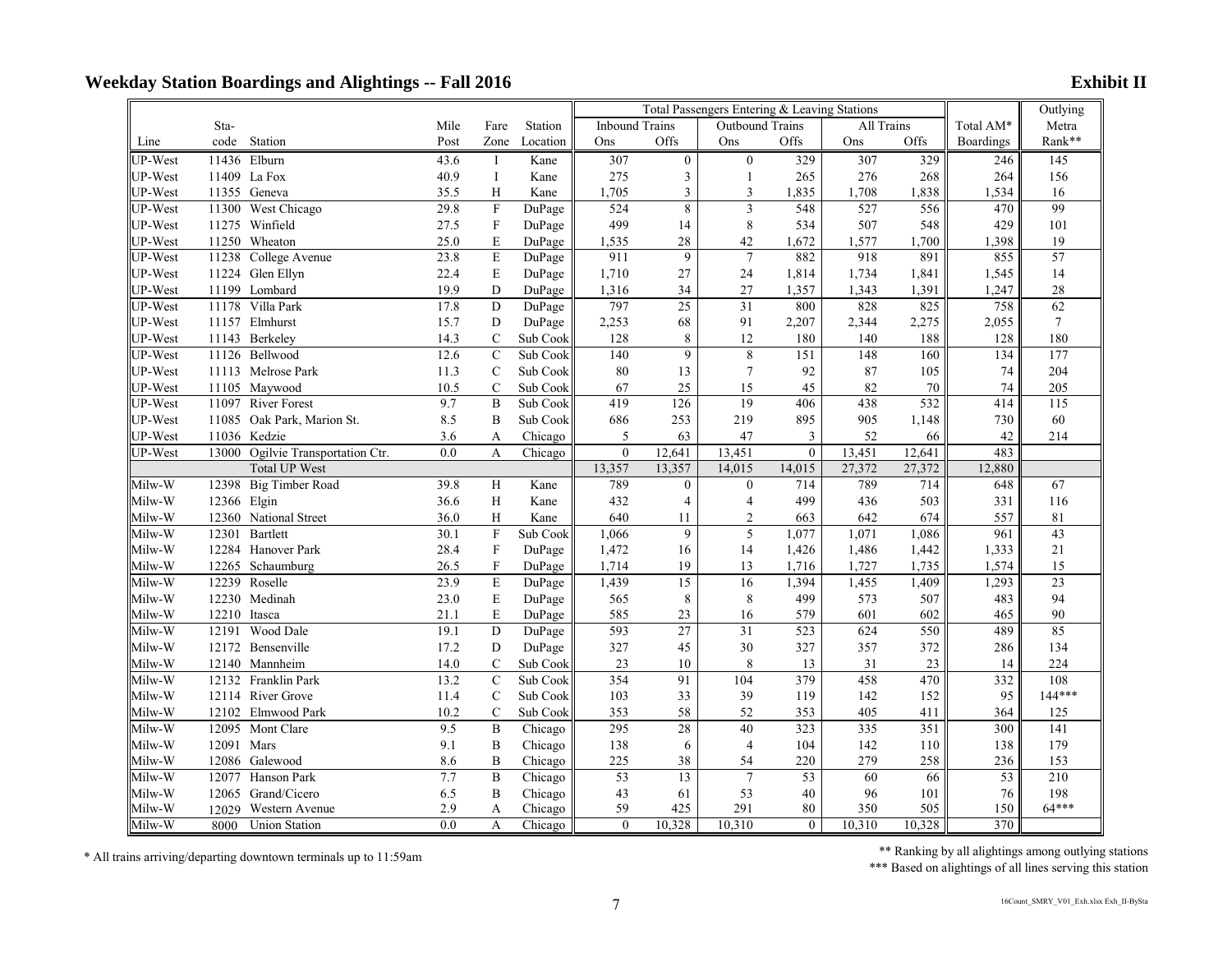|              |            |                                   |      |                |          | Total Passengers Entering & Leaving Stations                         |                |                  |                  |        |        |                  | Outlying        |
|--------------|------------|-----------------------------------|------|----------------|----------|----------------------------------------------------------------------|----------------|------------------|------------------|--------|--------|------------------|-----------------|
|              | Sta-       |                                   | Mile | Fare           | Station  | <b>Inbound Trains</b><br><b>All Trains</b><br><b>Outbound Trains</b> |                |                  |                  |        |        | Total AM*        | Metra           |
| Line         | code       | Station                           | Post | Zone           | Location | Ons                                                                  | Offs           | Ons              | Offs             | Ons    | Offs   | <b>Boardings</b> | Rank**          |
|              |            | <b>Total Milwaukee West</b>       |      |                |          | 11,268                                                               | 11,268         | 11,101           | 11,101           | 22,369 | 22,369 | 10,548           |                 |
| UP/McHrn     |            | 14506 McHenry                     | 50.6 | $\rm K$        | McHenry  | 96                                                                   | $\overline{0}$ | $\mathbf{0}$     | 80               | 96     | 80     | 96               | 198             |
| <b>UP-NW</b> |            | 13631 Harvard                     | 63.1 | M              | McHenry  | 221                                                                  | $\mathbf{0}$   | $\mathbf{0}$     | 234              | 221    | 234    | 177              | 163             |
| UP-NW        |            | 13516 Woodstock                   | 51.6 | K              | McHenry  | 309                                                                  | 9              | 8                | 299              | 317    | 308    | 274              | 143             |
| UP-NW        |            | 13432 Crystal Lake                | 43.2 | $\mathbf{I}$   | McHenry  | 1,178                                                                | 21             | $\overline{21}$  | 1,149            | 1,199  | 1,170  | 1,033            | $\overline{34}$ |
| <b>UP-NW</b> |            | 13417 Pingree Road                | 41.7 | $\bf{I}$       | McHenry  | 744                                                                  | 5              | $\tau$           | 755              | 751    | 760    | 673              | 70              |
| UP-NW        | 13386 Cary |                                   | 38.6 | H              | McHenry  | 898                                                                  | 13             | 43               | 880              | 941    | 893    | 839              | 56              |
| UP-NW        |            | 13373 Fox River Grove             | 37.3 | H              | McHenry  | 439                                                                  | 14             | 12               | 435              | 451    | 449    | 404              | 111             |
| <b>UP-NW</b> |            | 13319 Barrington                  | 31.9 | G              | Sub Cook | 1,681                                                                | 38             | 57               | 1,643            | 1,738  | 1,681  | 1,489            | 13              |
| UP-NW        |            | 13268 Palatine                    | 26.4 | $\rm F$        | Sub Cook | 2,286                                                                | 105            | 92               | 2,259            | 2,378  | 2,364  | 2,044            | 5               |
| UP-NW        |            | 13244 Arlington Park              | 24.4 | E              | Sub Cook | 1,664                                                                | 48             | $\overline{33}$  | 1,611            | 1,697  | 1,659  | 1,475            | 17              |
| UP-NW        |            | 13228 Arlington Heights           | 22.8 | E              | Sub Cook | 2,439                                                                | 97             | 139              | 2,312            | 2,578  | 2,409  | 2,213            | $\overline{4}$  |
| UP-NW        |            | 13200 Mount Prospect              | 20.0 | D              | Sub Cook | 1,746                                                                | 62             | $70\,$           | 1,821            | 1,816  | 1,883  | 1,605            | 11              |
| UP-NW        |            | 13186 Cumberland                  | 18.6 | D              | Sub Cook | 429                                                                  | 29             | $\overline{26}$  | 389              | 455    | 418    | 373              | 110             |
| UP-NW        |            | 13171 Des Plaines                 | 17.1 | D              | Sub Cook | 972                                                                  | 157            | 170              | 1,044            | 1,142  | 1,201  | 829              | 37              |
| UP-NW        |            | 13150 Dee Road                    | 15.0 | $\mathsf{C}$   | Sub Cook | 494                                                                  | 14             | 21               | 448              | 515    | 462    | 479              | 100             |
| UP-NW        |            | 13135 Park Ridge                  | 13.5 | $\mathcal{C}$  | Sub Cook | 966                                                                  | 90             | 77               | 976              | 1,043  | 1,066  | 908              | 48              |
| UP-NW        |            | 13126 Edison Park                 | 12.6 | $\mathbf C$    | Chicago  | 653                                                                  | 35             | 41               | 659              | 694    | 694    | 644              | 76              |
| UP-NW        |            | 13114 Norwood Park                | 11.4 | $\mathcal{C}$  | Chicago  | 324                                                                  | 35             | 35               | 276              | 359    | 311    | 294              | 133             |
| UP-NW        |            | 13101 Gladstone Park              | 10.1 | $\mathbf{B}$   | Chicago  | 187                                                                  | 6              | 8                | 228              | 195    | 234    | 187              | 168             |
| UP-NW        |            | 13091 Jefferson Park              | 9.1  | $\mathbf{B}$   | Chicago  | 391                                                                  | 281            | 265              | 392              | 656    | 673    | 493              | 79              |
| UP-NW        |            | 13070 Irving Park                 | 7.0  | $\, {\bf B}$   | Chicago  | 242                                                                  | 175            | 201              | 307              | 443    | 482    | 336              | 113             |
| UP-NW        | 13029      | Clybourn                          | 2.9  | $\mathbf{A}$   | Chicago  | 197                                                                  | 767            | 660              | 184              | 857    | 951    | 423              | 61              |
| <b>UP-NW</b> |            | 13000 Ogilvie Transportation Ctr. | 0.0  | A              | Chicago  | $\boldsymbol{0}$                                                     | 16,555         | 16,395           | $\boldsymbol{0}$ | 16,395 | 16,555 | 607              |                 |
|              |            | <b>Total UP Northwest</b>         |      |                |          | 18,556                                                               | 18,556         | 18,381           | 18,381           | 36,937 | 36,937 | 17,895           |                 |
| Milw-N       |            | 15495 Fox Lake                    | 49.5 | J              | Lake     | 356                                                                  | $\overline{0}$ | $\mathbf{0}$     | 336              | 356    | 336    | 308              | 135             |
| Milw-N       |            | 15478 Ingleside                   | 47.8 | $\mathbf{J}$   | Lake     | 74                                                                   | $\mathbf{1}$   | $\boldsymbol{0}$ | 91               | 74     | 92     | 68               | 207             |
| Milw-N       |            | 15460 Long Lake                   | 46.0 | J              | Lake     | 94                                                                   | $\mathbf{0}$   | 2                | 84               | 96     | 84     | 80               | 198             |
| Milw-N       |            | 15440 Round Lake                  | 44.0 | $\mathbf I$    | Lake     | 413                                                                  | $\overline{0}$ | $\overline{4}$   | 337              | 417    | 337    | 330              | 122             |
| Milw-N       |            | 15410 Grayslake                   | 41.0 | $\bf{I}$       | Lake     | 493                                                                  | 4              | $\mathbf{1}$     | 470              | 494    | 474    | 411              | 105             |
| Milw-N       |            | 15392 Prairie Crossing            | 39.2 | H              | Lake     | 419                                                                  | 9              | 3                | 427              | 422    | 436    | 345              | 119             |
| Milw-N       |            | 15355 Libertyville                | 35.5 | H              | Lake     | 789                                                                  | 58             | $\overline{36}$  | 767              | 825    | 825    | 624              | 63              |
| Milw-N       |            | 15280 Lake Forest                 | 28.4 | F              | Lake     | 523                                                                  | 27             | 25               | 562              | 548    | 589    | 385              | 96              |
| Milw-N       |            | 15242 Deerfield                   | 24.2 | E              | Lake     | 1,214                                                                | 34             | 68               | 1,102            | 1,282  | 1,136  | 908              | 32              |
| Milw-N       |            | 15230 Lake Cook Road              | 23.0 | $\mathbf E$    | Sub Cook | 1,177                                                                | 87             | 94               | 1,263            | 1,271  | 1,350  | 524              | 33              |
| Milw-N       |            | 15211 Northbrook                  | 21.1 | E              | Sub Cook | 1,349                                                                | 43             | 43               | 1,227            | 1,392  | 1,270  | 1,098            | 26              |
| Milw-N       |            | 15188 Glen of North Glenview      | 18.8 | D              | Sub Cook | 1,013                                                                | 66             | 57               | 1,047            | 1,070  | 1,113  | 810              | 44              |
| Milw-N       |            | 15174 Glenview                    | 17.4 | D              | Sub Cook | 1,369                                                                | 61             | $\overline{70}$  | 1,313            | 1,439  | 1,374  | 1,166            | $\overline{24}$ |
| Milw-N       | 15162 Golf |                                   | 16.2 | D              | Sub Cook | 344                                                                  | 30             | 31               | 278              | 375    | 308    | 303              | 129             |
| Milw-N       |            | 15143 Morton Grove                | 14.3 | $\mathsf{C}$   | Sub Cook | 915                                                                  | 69             | 54               | 927              | 969    | 996    | 843              | 55              |
| Milw-N       |            | 15116 Edgebrook                   | 11.6 | $\overline{C}$ | Chicago  | 535                                                                  | 77             | 74               | 494              | 609    | 571    | 546              | 87              |
| Milw-N       |            | 15102 Forest Glen                 | 10.2 | $\mathcal{C}$  | Chicago  | 270                                                                  | 81             | 73               | 274              | 343    | 355    | 310              | 138             |

\* All trains arriving/departing downtown terminals up to 11:59am \*\* Ranking by all alightings among outlying stations \*\* Ranking by all alightings among outlying stations \*\*\* Based on alightings of all lines serving this s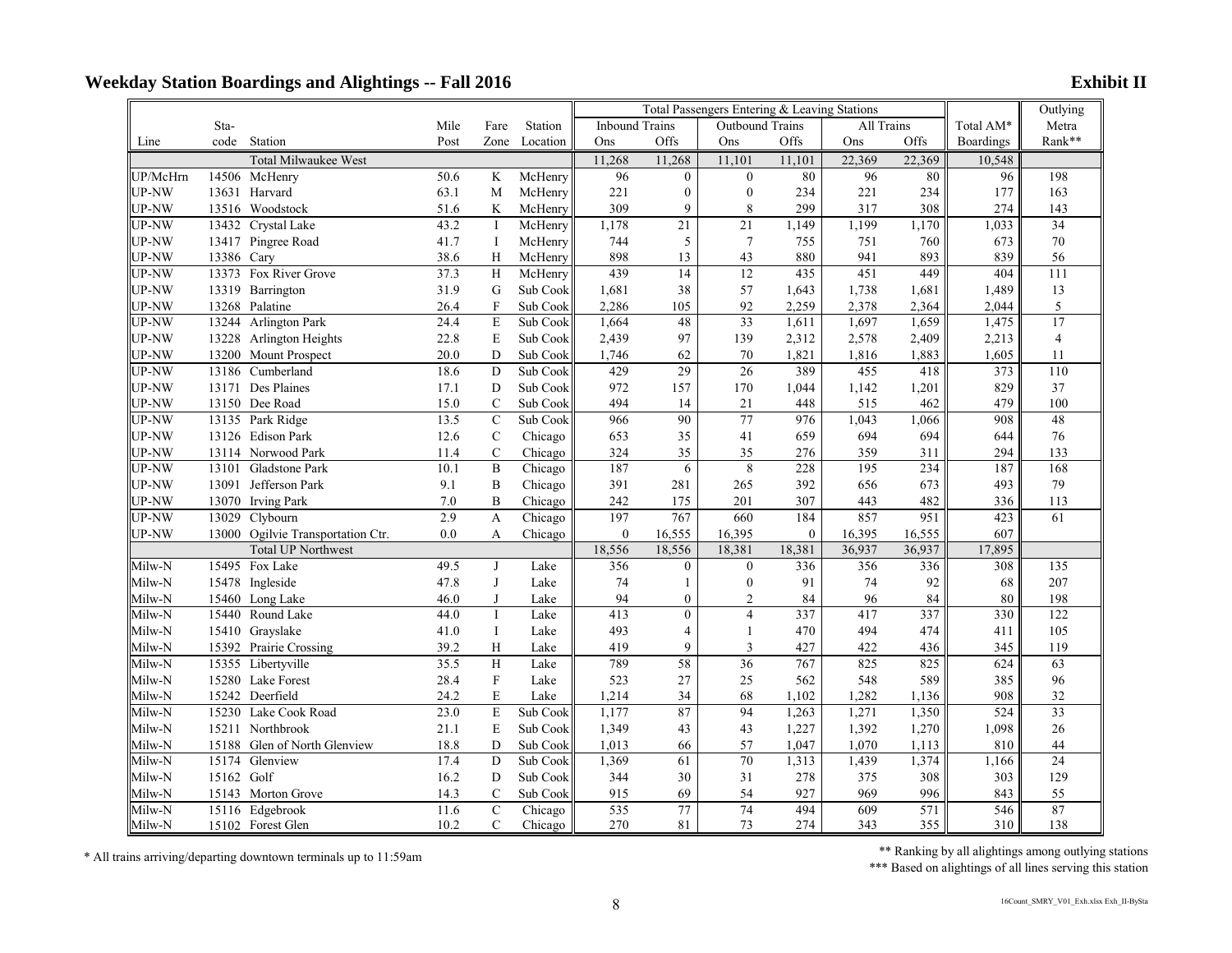|                         |       |                                     |              |                           |           |                       |                  | Total Passengers Entering & Leaving Stations |                  |                 |                 |                  | Outlying         |
|-------------------------|-------|-------------------------------------|--------------|---------------------------|-----------|-----------------------|------------------|----------------------------------------------|------------------|-----------------|-----------------|------------------|------------------|
|                         | Sta-  |                                     | Mile         | Fare                      | Station   | <b>Inbound Trains</b> |                  | Outbound Trains                              |                  | All Trains      |                 | Total AM*        | Metra            |
| Line                    | code  | Station                             | Post         | Zone                      | Location  | Ons                   | Offs             | Ons                                          | Offs             | Ons             | Offs            | <b>Boardings</b> | Rank**           |
| Milw-N                  |       | 15090 Mayfair                       | 9.0          | $\bf{B}$                  | Chicago   | 115                   | 182              | 169                                          | 110              | 284             | 292             | 249              | 152              |
| Milw-N                  |       | 15082 Grayland                      | 8.2          | $\bf{B}$                  | Chicago   | 226                   | 116              | 113                                          | 214              | 339             | 330             | 303              | 139              |
| Milw-N                  |       | 15064 Healy                         | 6.4          | B                         | Chicago   | 154                   | 240              | 191                                          | 130              | 345             | 370             | 293              | 137              |
| Milw-N                  | 12029 | Western Avenue                      | 2.9          | A                         | Chicago   | 65                    | 605              | 356                                          | 83               | 421             | 688             | 286              | 64***            |
| Milw-N                  | 8000  | <b>Union Station</b>                | 0.0          | A                         | Chicago   | $\boldsymbol{0}$      | 10,117           | 10,072                                       | $\boldsymbol{0}$ | 10,072          | 10,117          | 828              |                  |
|                         |       | Total Milwaukee North               |              |                           |           | 11,907                | 11,907           | 11,536                                       | 11,536           | 23,443          | 23,443          | 11,018           |                  |
| <b>NCS</b>              | 16528 | Antioch                             | 52.8         | K                         | Lake      | 184                   | $\mathbf{0}$     | $\mathbf{0}$                                 | 201              | 184             | 201             | 164              | $\overline{171}$ |
| <b>NCS</b>              |       | 16482 Lake Villa                    | 48.2         | $_{\rm J}$                | Lake      | 148                   | $\mathbf{0}$     | $\boldsymbol{0}$                             | 129              | 148             | 129             | 139              | 177              |
| <b>NCS</b>              | 16459 | Round Lake Beach                    | 45.9         | J                         | Lake      | 113                   | $\sqrt{5}$       | $\overline{2}$                               | 106              | 115             | 111             | 103              | 186              |
| <b>NCS</b>              | 16439 | Washington St./Grayslake            | 43.9         | $\mathbf I$               | Lake      | 109                   | $\overline{2}$   | $\mathbf{1}$                                 | 93               | 110             | 95              | 97               | 191              |
| <b>NCS</b>              |       | 16407 Prairie Crossing/Libertyville | 40.7         | H                         | Lake      | 97                    | 5                | 5                                            | 103              | 102             | 108             | 80               | 196              |
| <b>NCS</b>              | 16369 | Mundelein                           | 36.9         | H                         | Lake      | 267                   | 10               | 10                                           | 255              | 277             | 265             | 250              | 155              |
| <b>NCS</b>              | 16330 | Vernon Hills                        | 33.0         | G                         | Lake      | 365                   | $\overline{4}$   | $\sqrt{5}$                                   | 380              | 370             | 384             | 341              | 131              |
| <b>NCS</b>              |       | 16316 Prairie View                  | 31.6         | G                         | Lake      | 376                   | 16               | 12                                           | 360              | 388             | 376             | 358              | 126              |
| <b>NCS</b>              | 16295 | <b>Buffalo Grove</b>                | 29.5         | $\mathbf F$               | Lake      | 577                   | 15               | 13                                           | 540              | 590             | 555             | 537              | 91               |
| $\overline{\text{NCS}}$ | 16272 | Wheeling                            | 27.2         | $\mathbf F$               | Sub Cook  | 338                   | $\overline{22}$  | $\overline{15}$                              | 376              | 353             | 398             | 315              | 136              |
| <b>NCS</b>              |       | 16240 Prospect Heights              | 24.0         | E                         | Sub Cook  | 242                   | 24               | 24                                           | 258              | 266             | 282             | 241              | 159              |
| <b>NCS</b>              | 16171 | O'Hare Transfer                     | 17.1         | D                         | Chicago   | 22                    | 99               | 101                                          | 59               | 123             | 158             | 16               | 182              |
| <b>NCS</b>              | 16156 | Rosemont                            | 15.6         | D                         | Sub Cook  | $\overline{15}$       | $\overline{15}$  | 20                                           | 18               | $\overline{35}$ | $\overline{33}$ | 8                | 222              |
| <b>NCS</b>              | 16148 | <b>Schiller Park</b>                | 14.8         | $\mathsf{C}$              | Sub Cook  | 21                    | 14               | 15                                           | 17               | 36              | 31              | 24               | 220              |
| <b>NCS</b>              | 16130 | Belmont Ave./Franklin Park          | 13.0         | $\mathbf C$               | Sub Cook  | 18                    | 15               | 14                                           | 19               | 32              | 34              | 21               | 223              |
| <b>NCS</b>              | 12114 | <b>River Grove</b>                  | 11.4         | $\mathbf C$               | Sub Cook  | 158                   | 9                | 16                                           | 126              | 174             | 135             | 158              | 144***           |
| <b>NCS</b>              | 12029 | Western Avenue                      | 2.9          | A                         | Chicago   | 12                    | 60               | 41                                           | 26               | 53              | 86              | $27\,$           | $64***$          |
| <b>NCS</b>              | 8000  | <b>Union Station</b>                | 0.0          | A                         | Chicago   | $\boldsymbol{0}$      | 2,747            | 2,772                                        | $\mathbf{0}$     | 2,772           | 2,747           | 79               |                  |
|                         |       | <b>Total North Central Service</b>  |              |                           |           | 3,062                 | 3,062            | 3,066                                        | 3,066            | 6,128           | 6,128           | 2,958            |                  |
| UP-N                    |       | 17516 Kenosha, Wisconsin            | 51.5         | $\rm K$                   | Wisconsin | 276                   | $\mathbf{0}$     | $\overline{0}$                               | 307              | 276             | 307             | 219              | 156              |
| $UP-N$                  |       | 17445 Winthrop Harbor               | 44.5         | $\bf{I}$                  | Lake      | 61                    | $\boldsymbol{0}$ | $\boldsymbol{0}$                             | 68               | 61              | 68              | 57               | 209              |
| JP-N                    | 17421 | Zion                                | 42.1         | $\bf{I}$                  | Lake      | 119                   | 5                | 5                                            | 117              | 124             | 122             | 105              | 181              |
| UP-N                    | 17359 | Waukegan                            | 35.9         | H                         | Lake      | 893                   | $\overline{13}$  | 18                                           | 783              | 911             | 796             | 646              | 58               |
| $UP-N$                  |       | 17332 North Chicago                 | 33.7         | G                         | Lake      | 166                   | 9                | $\overline{4}$                               | 179              | 170             | 188             | 67               | 175              |
| JP-N                    |       | 17322 Great Lakes                   | 32.0         | G                         | Lake      | 260                   | 33               | 33                                           | 227              | 293             | 260             | 89               | 149              |
| UP-N                    | 17302 | Lake Bluff                          | 30.2         | G                         | Lake      | 660                   | 22               | $\overline{21}$                              | 642              | 681             | 664             | 298              | 77               |
| UP-N                    |       | 17283 Lake Forest                   | 28.3         | $\boldsymbol{\mathrm{F}}$ | Lake      | 671                   | 35               | 46                                           | 668              | 717             | 703             | 369              | 74               |
| JP-N                    |       | 17257 Fort Sheridan                 | 25.7         | $\mathbf{F}$              | Lake      | 261                   | 18               | 13                                           | 266              | 274             | 284             | 211              | 158              |
| JP-N                    |       | 17245 Highwood                      | 24.5         | $\mathbf E$               | Lake      | 245                   | $\overline{53}$  | 48                                           | 230              | 293             | 283             | 177              | 149              |
| UP-N                    |       | 17230 Highland Park                 | 23.0         | E                         | Lake      | 885                   | 70               | 93                                           | 915              | 978             | 985             | 632              | 53               |
| JP-N                    | 17215 | Ravinia                             | 21.5         | $\mathbf E$               | Lake      | 276                   | 20               | 19                                           | 285              | 295             | 305             | 234              | 148              |
| JP-N                    | 17205 | <b>Braeside</b>                     | 20.5         | E                         | Lake      | 425                   | $\overline{18}$  | $\overline{17}$                              | 403              | 442             | 421             | 238              | 114              |
| JP-N                    |       | 17192 Glencoe                       | 19.2         | D                         | Sub Cook  | 673                   | 31               | 42                                           | 638              | 715             | 669             | 535              | 75               |
| UP-N                    | 17177 | Hubbard Woods                       | 17.7<br>16.6 | D<br>D                    | Sub Cook  | 352<br>699            | 18<br>41         | 22<br>38                                     | 293<br>700       | 374<br>737      | 311<br>741      | 310<br>565       | 130<br>71        |
| UP-N                    | 17166 | Winnetka                            |              | D                         | Sub Cook  | 347                   | 79               | 35                                           | 294              |                 | 373             |                  |                  |
| $UP-N$                  |       | 17158 Indian Hill                   | 15.8         |                           | Sub Cook  |                       |                  |                                              |                  | 382             |                 | 262              | 127              |

\* All trains arriving/departing downtown terminals up to 11:59am \*\* Ranking by all alightings among outlying station<br>\*\*\* Based on alightings of all lines serving this station<br>\*\*\* Based on alightings of all lines serving th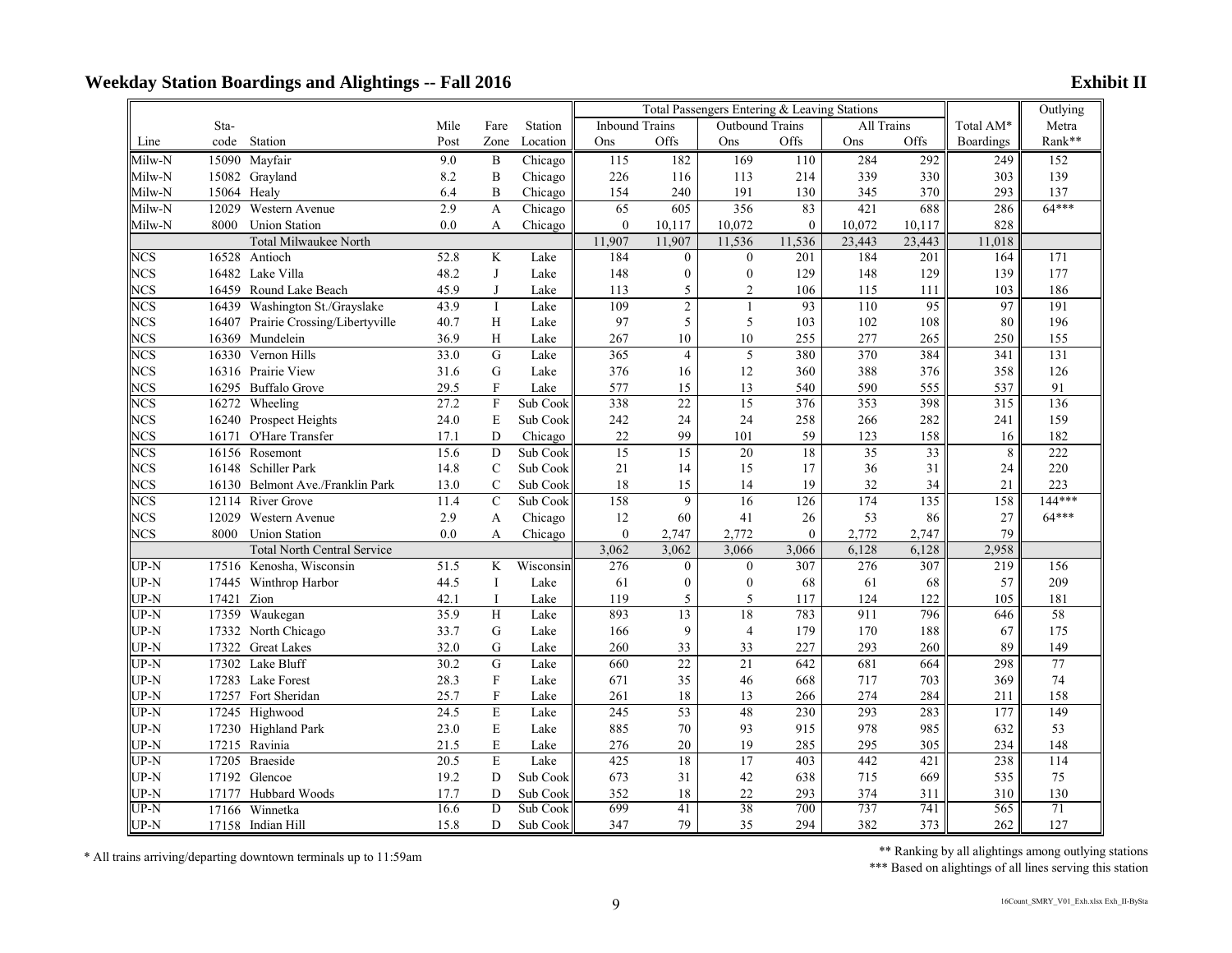|        |                           |                                   |      |      |          |                       |             | Total Passengers Entering & Leaving Stations |              |            |         |                  | Outlying |
|--------|---------------------------|-----------------------------------|------|------|----------|-----------------------|-------------|----------------------------------------------|--------------|------------|---------|------------------|----------|
|        | Sta-                      |                                   | Mile | Fare | Station  | <b>Inbound Trains</b> |             | Outbound Trains                              |              | All Trains |         | Total AM*        | Metra    |
| Line   | code                      | Station                           | Post | Zone | Location | Ons                   | <b>Offs</b> | Ons                                          | <b>Offs</b>  | Ons        | Offs    | <b>Boardings</b> | Rank**   |
| $UP-N$ |                           | 17152 Kenilworth                  | 15.2 | D    | Sub Cook | 481                   | 18          | 19                                           | 445          | 500        | 463     | 407              | 103      |
| $UP-N$ |                           | 17144 Wilmette                    | 14.4 | C    | Sub Cook | 1,555                 | 48          | 59                                           | 1,458        | 1,614      | 1,506   | 1,399            | 18       |
| $UP-N$ |                           | 17133 Central St., Evanston       | 13.3 | C    | Sub Cook | 1,351                 | 65          |                                              | 1,238        | 1,428      | 1,303   | 232              | 25       |
| $UP-N$ | 17120 Davis St., Evanston |                                   | 12.0 | C    | Sub Cook | 1,564                 | 491         | 375                                          | 1,643        | 1,939      | 2,134   | 1,039            | 9        |
| $UP-N$ |                           | 17110 Main St., Evanston          | 11.0 | C    | Sub Cook | 968                   | 175         | 165                                          | 954          | 1,133      | 1,129   | 994              | 39       |
| $UP-N$ |                           | 17094 Rogers Park                 | 9.4  | B    | Chicago  | 1.164                 | 186         | 225                                          | 1,034        | .389       | 1,220   | 232              | 27       |
| UP-N   |                           | 17065 Ravenswood                  | 6.5  | B    | Chicago  | 1,682                 | 1,007       | 1,039                                        | 1,745        | 2,721      | 2,752   | 2,397            |          |
| $UP-N$ |                           | 17029 Clybourn                    | 2.9  | A    | Chicago  | 220                   | 875         | 754                                          | 201          | 974        | 1,076   | 703              | 54       |
| $UP-N$ |                           | 13000 Ogilvie Transportation Ctr. | 0.0  | A    | Chicago  | $\theta$              | 12,924      | 12,566                                       | $\mathbf{0}$ | 12,566     | 12,924  | 797              |          |
|        |                           | <b>Total UP North</b>             |      |      |          | 16,254                | 16,254      | 15,733                                       | 15,733       | 31,987     | 31,987  | 15,214           |          |
|        |                           | <b>TOTAL</b>                      |      |      |          | 136,726               | 136.726     | 134.915                                      | 134,915      | 271.641    | 271.641 | 130,383          |          |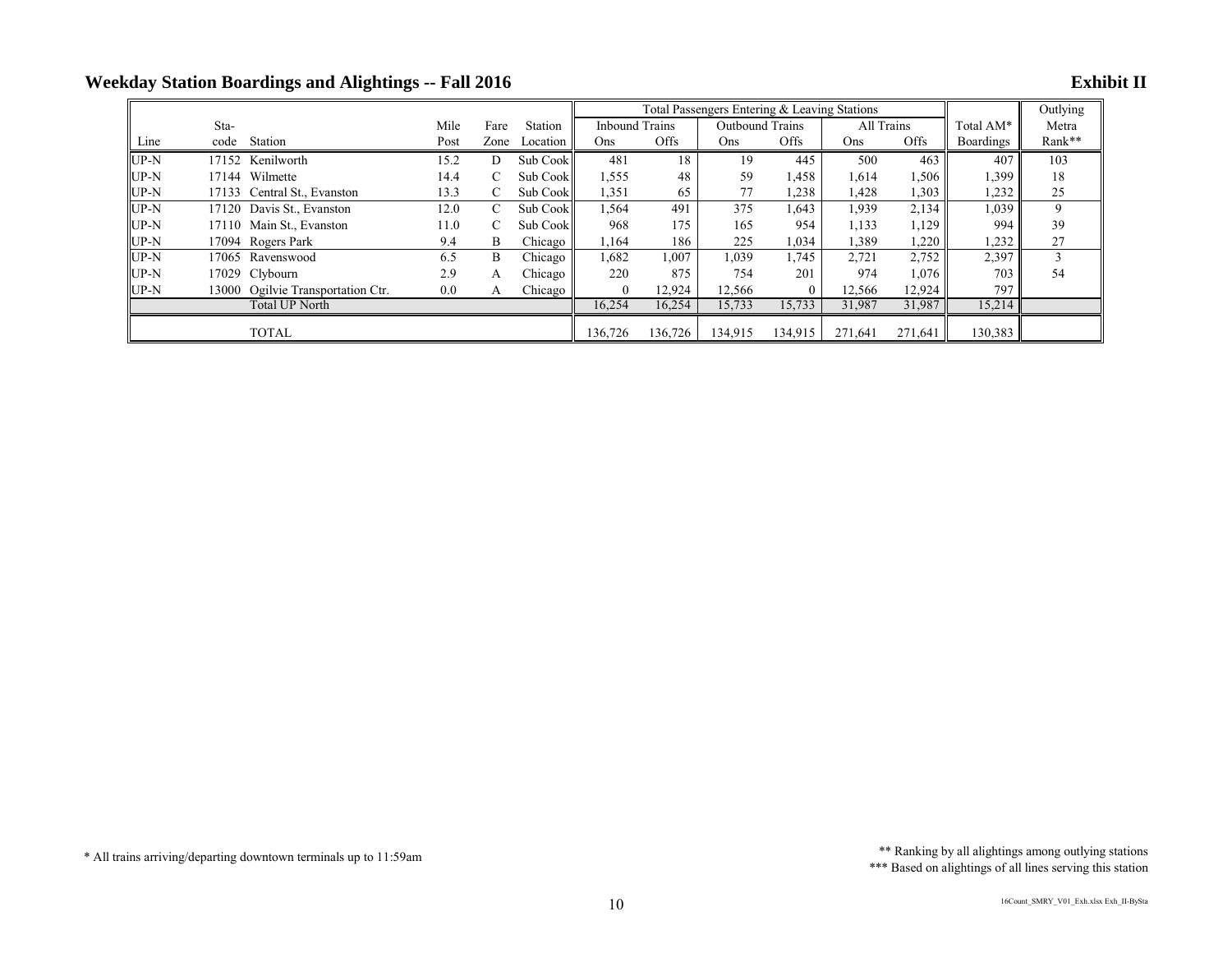|           |                                   | Mile | <b>Spring</b> | <b>Spring</b>            | Fall             | Fall                     | Fall   | Fall                     | Fall   | Fall   | Fall                     | Fall   | Fall                     | <b>Spring</b>            | Fall                     |
|-----------|-----------------------------------|------|---------------|--------------------------|------------------|--------------------------|--------|--------------------------|--------|--------|--------------------------|--------|--------------------------|--------------------------|--------------------------|
| Line      | <b>Station</b>                    | Post | 1983          | 1985                     | 1987             | 1989                     | 1991   | 1993                     | 1995   | 1997   | 1999                     | 2002   | 2006                     | 2014                     | 2016                     |
| Elec-SC   | South Chicago, 93rd St.           | 13.2 | 635           | 715                      | 881              | 997                      | 1,012  | 1,001                    | 942    | 997    | 960                      | 1,108  | 974                      | 652                      | 619                      |
| Elec-SC   | 87th Street                       | 12.5 | 211           | 272                      | 303              | 377                      | 339    | 272                      | 260    | 244    | 267                      | 245    | 189                      | 117                      | $90\,$                   |
| Elec-SC   | 83rd Street                       | 12.0 | 417           | 475                      | 505              | 511                      | 486    | 429                      | 415    | 417    | 450                      | 405    | 217                      | 113                      | 103                      |
| Elec-SC   | Cheltenham, 79th St.              | 11.5 | 232           | 284                      | 236              | 258                      | 288    | 207                      | 192    | 172    | 232                      | 174    | 114                      | 79                       | 55                       |
| Elec-SC   | Windsor Park                      | 10.9 | 266           | 378                      | 293              | 381                      | 353    | 274                      | 261    | 289    | 325                      | 313    | 192                      | 100                      | 95                       |
| Elec-SC   | South Shore                       | 10.3 | 349           | 387                      | 338              | 372                      | 458    | 414                      | 395    | 445    | 442                      | 428    | 278                      | 179                      | 182                      |
| Elec-SC   | Bryn Mawr                         | 9.7  | 153           | 190                      | 153              | 171                      | 203    | 232                      | 236    | 265    | 294                      | 225    | 184                      | 88                       | 112                      |
| Elec-SC   | Stony Island                      | 9.1  | 175           | 182                      | 192              | 247                      | 263    | 210                      | 201    | 221    | 235                      | 236    | 197                      | 161                      | 109                      |
| Elec-BI   | Blue Island                       | 18.9 | 393           | 336                      | 366              | 323                      | 359    | 416                      | 303    | 266    | 264                      | 237    | 324                      | 169                      | 181                      |
| Elec-BI   | <b>Burr Oak</b>                   | 18.4 | 350           | 279                      | 325              | 367                      | 307    | 283                      | 251    | 212    | 221                      | 179    | 156                      | 124                      | 117                      |
| Elec-BI   | Ashland Avenue                    | 17.9 | 166           | 123                      | 176              | 154                      | 147    | 167                      | 138    | 137    | 132                      | 137    | 165                      | 98                       | 111                      |
| Elec-BI   | Racine Avenue                     | 17.0 | 41            | 32                       | 42               | 71                       | 63     | 64                       | 76     | 85     | 84                       | 43     | 53                       | 33                       | 31                       |
| Elec-BI   | West Pullman                      | 16.7 | 57            | 66                       | 44               | 36                       | 56     | 46                       | 57     | 43     | 69                       | 34     | 24                       | 21                       | 22                       |
| Elec-BI   | <b>Stewart Ridge</b>              | 16.0 | 48            | 68                       | 64               | 90                       | 86     | 67                       | 68     | 84     | 89                       | 75     | 61                       | 37                       | 36                       |
| Elec-BI   | <b>State Street</b>               | 15.6 | 51            | 81                       | 91               | 81                       | 104    | 87                       | 86     | 94     | 103                      | 72     | 85                       | 54                       | 30                       |
| Elec-Main | University Park                   | 31.5 | 411           | 475                      | 628              | 782                      | 790    | 772                      | 912    | 851    | 1,009                    | 1,004  | 1,243                    | 939                      | 907                      |
| Elec-Main | Richton Park                      | 29.3 | 1,140         | 1,586                    | 1,619            | 1,680                    | 1,607  | 1,685                    | 1,651  | 1,716  | 1,665                    | 1,579  | 1,625                    | 1,315                    | 1,179                    |
| Elec-Main | Matteson                          | 28.2 | 1,080         | 1,295                    | 1,492            | 1,372                    | 1,068  | 1,079                    | 937    | 907    | 975                      | 922    | 879                      | 592                      | 507                      |
| Elec-Main | 211th St., Lincoln Hwy.           | 27.6 | 796           | 589                      | 672              | 1,082                    | 1,129  | 1,126                    | 1,173  | 1,159  | 1,279                    | 1,241  | 1,149                    | 855                      | 727                      |
| Elec-Main | Olympia Fields                    | 26.6 | 265           | 405                      | 338              | 310                      | 247    | 243                      | 255    | 206    | 204                      | 186    | 473                      | 665                      | 643                      |
| ∃lec-Main | Flossmoor                         | 24.9 | 1,273         | 1,552                    | 1,514            | 1,416                    | 1,328  | 1,285                    | 1,286  | 1,146  | 1,064                    | 1,018  | 1,002                    | 830                      | 824                      |
| Elec-Main | Homewood                          | 23.5 | 1,602         | 1,625                    | 1,715            | 1,880                    | 1,715  | 1,623                    | 1,584  | 1,566  | 1,578                    | 1,466  | 1,456                    | 1,244                    | .308                     |
| Elec-Main | Calumet                           | 22.8 | 764           | 944                      | 1,052            | 1,351                    | 1,145  | 1,097                    | 1,124  | 1,143  | 1,128                    | 1,117  | 1,363                    | 1,187                    | 989                      |
| Elec-Main | Hazel Crest                       | 22.3 | 610           | 740                      | 792              | 779                      | 817    | 802                      | 772    | 675    | 697                      | 608    | 518                      | 379                      | 412                      |
| Elec-Main | Harvey                            | 20.0 | 1,229         | 1,574                    | 1,528            | 1,546                    | 1,470  | 1,382                    | 1,293  | 1,266  | 1,172                    | 1,125  | 937                      | 640                      | 542                      |
| Elec-Main | 147th St., Sibley Blvd.           | 19.0 | 990           | 1,123                    | 1,321            | 1,591                    | 1,609  | 1,435                    | 1,338  | 1,334  | 1,411                    | 1,349  | 1,255                    | 1,060                    | 984                      |
| Elec-Main | Ivanhoe                           | 18.2 | 1,529         | 1,570                    | 1,365            | 1,368                    | 1,213  | 1,286                    | 1,197  | 1,163  | 1,201                    | 1,153  | 945                      | 697                      | 628                      |
| Elec-Main | Riverdale                         | 17.3 | 747           | 794                      | 698              | 661                      | 602    | 604                      | 568    | 533    | 580                      | 500    | 397                      | 201                      | 180                      |
| Elec-Main | Kensington, 115th St.             | 14.5 | 840           | 771                      | 843              | 1,007                    | 1,162  | 1,116                    | 1,044  | 1,249  | 1,378                    | 1,310  | 1,577                    | 1,081                    | 1,120                    |
| Elec-Main | 111th St., Pullman                | 14.0 | 46            | 48                       | 42               | 57                       | 53     | 48                       | 41     | 64     | 45                       | 22     | 27                       | 19                       | 24                       |
| Elec-Main | 107th Street                      | 13.5 | 18            | 32                       | 37               | 48                       | 54     | 39                       | 36     | 43     | 46                       | 28     | 34                       | 31                       | 19                       |
| Elec-Main | 103rd St., Rosemoor               | 13.0 | 17            | 27                       | 51               | 74                       | 91     | 76                       | 77     | 96     | 67                       | 82     | 70                       | 43                       | 37                       |
| Elec-Main | 95th St., Chicago State Univ 12.0 |      | 17            | 24                       | 43               | 51                       | 47     | 36                       | 41     | 58     | 77                       | 43     | 49                       | 43                       | $26\,$                   |
| Elec-Main | 91st St., Chesterfield            | 11.4 | 30            | 38                       | 35               | 51                       | 32     | 36                       | 31     | 39     | 32                       | 44     | 66                       | 26                       | 27                       |
| Elec-Main | 87th St., Woodruff                | 10.9 | 41            | 41                       | 57               | 65                       | 48     | 64                       | 101    | 76     | 93                       | 48     | 64                       | 56                       | 41                       |
| Elec-Main | 83rd St., Avalon Park             | 10.4 | 46            | 57                       | 48               | 67                       | 72     | 77                       | 82     | 97     | 102                      | 95     | 103                      | 50                       | $40\,$                   |
| Elec-Main | 79th St., Chatham                 | 10.0 | 70            | 65                       | $\overline{113}$ | 103                      | 105    | 144                      | 122    | 157    | 134                      | 120    | 119                      | 57                       | 59                       |
| Elec-Main | 75th St., Grand Crossing          | 9.3  | 61            | 24                       | 29               | 47                       | 41     | 37                       | 23     | 26     | 26                       | 20     | 52                       | 15                       | 28                       |
| Elec-Main | 67th St.                          | 8.3  | 24            | $\overline{\phantom{a}}$ | --               | $\hspace{0.05cm} \ldots$ | --     | $\overline{\phantom{a}}$ | --     | --     | $\overline{\phantom{a}}$ | --     | $\overline{\phantom{a}}$ | $\overline{\phantom{a}}$ | $\overline{\phantom{a}}$ |
| Elec-Main | 63rd Street                       | 7.9  | 109           | 74                       | 99               | 29                       | 64     | 87                       | 77     | 85     | 82                       | 84     | 261                      | 154                      | 299                      |
| Elec-Main | 59th St., Univ. of Chicago        | 7.4  | 513           | 749                      | 770              | 856                      | 1,018  | 1,117                    | 1,136  | 1,199  | 1,484                    | 1,382  | 517                      | 484                      | 674                      |
| Elec-Main | 55th-56th-57th St.                | 7.0  | 533           | 478                      | 527              | 542                      | 531    | 574                      | 609    | 602    | 677                      | 502    | 1,591                    | 1,677                    | 1,542                    |
| Elec-Main | 53rd St., Hyde Park               | 6.5  | 427           | 641                      | 570              | 656                      | 629    | 625                      | 691    | 769    | 802                      | 582    | 571                      | 496                      | 642                      |
| Elec-Main | 47th St., Kenwood                 | 5.9  | 18            | 31                       | 35               | 69                       | 55     | 80                       | 106    | 93     | 81                       | 72     | 113                      | 94                       | 82                       |
| Elec-Main | 27th Street                       | 3.2  | 77            | 120                      | 135              | 139                      | 141    | 126                      | 125    | 117    | 112                      | 97     | 105                      | 46                       | 30                       |
| Elec-Main | McCormick Place                   | 2.7  | 171           | 199                      | 175              | 140                      | 139    | 113                      | 85     | 1,000  | 750                      | 118    | 137                      | 92                       | 108                      |
| Elec-Main | 18th Street                       | 2.2  | 19            | 27                       | 11               | 20                       | 12     | 27                       | 24     | 21     | 29                       | 16     | 29                       | 41                       | 42                       |
| Elec-Main | Museum Campus/11th St.            | 1.4  | 365           | 450                      | 234              | 270                      | 297    | 405                      | 375    | 374    | 525                      | 348    | 443                      | 429                      | 484                      |
| Elec-Main | Van Buren Street                  | 0.8  | 5,151         | 5,682                    | 6,099            | 6,468                    | 5,546  | 5,735                    | 5,589  | 5,796  | 6,093                    | 5,360  | 4,671                    | 3,422                    | 3,141                    |
| Elec-Main | Millennium Station                | 0.0  | 12,112        | 13,868                   | 13,516           | 14,705                   | 15,032 | 14,121                   | 13,846 | 13,768 | 14,209                   | 13,533 | 13,152                   | 10,353                   | 9,798                    |
|           | <b>Total Electric</b>             |      | 36,685        | 41,586                   | 42,212           | 45,718                   | 44,433 | 43,271                   | 42,232 | 43,365 | 44,974                   | 41,085 | 40,206                   | 31,338                   | 29.986                   |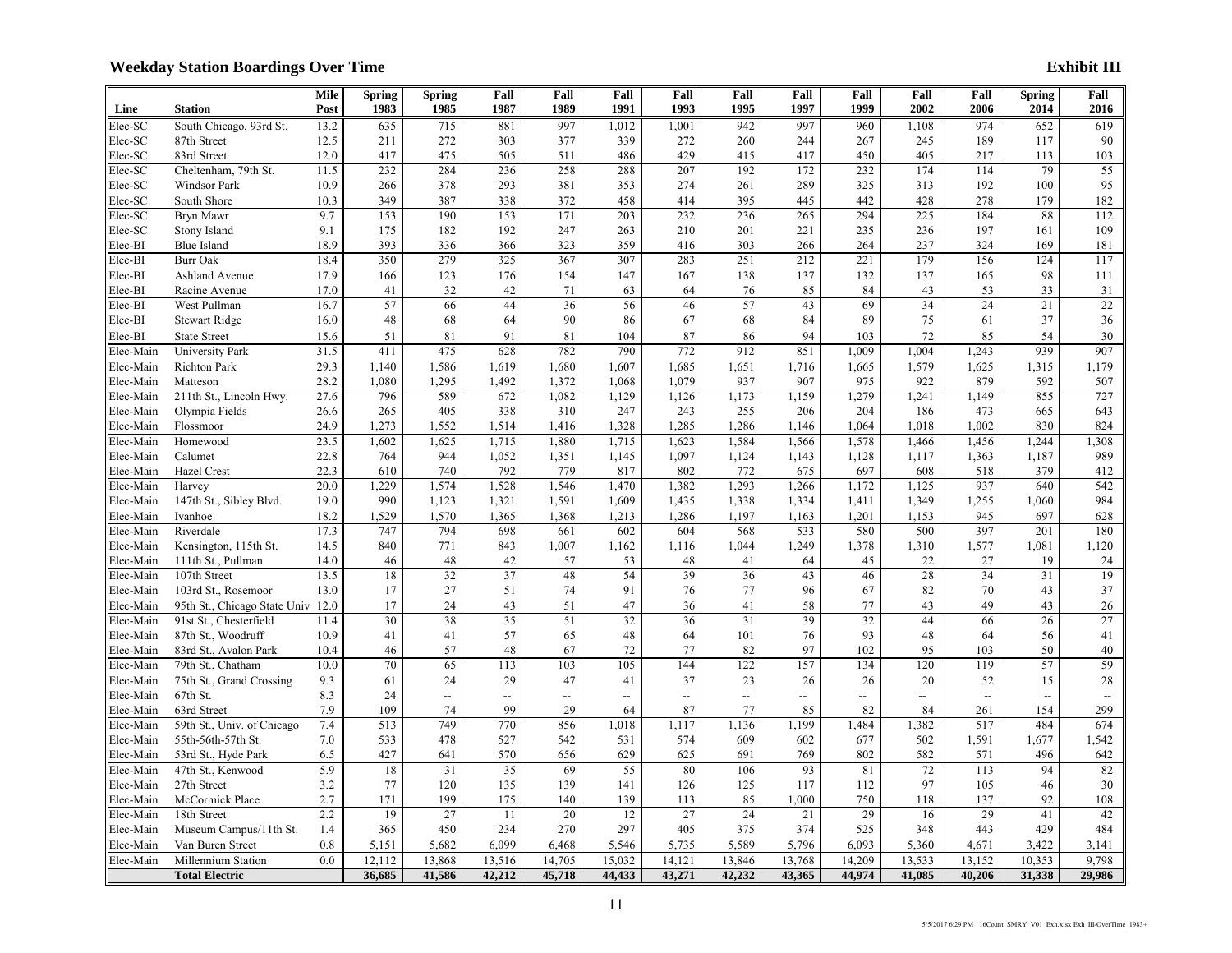|                        |                                                    | Mile         | <b>Spring</b>            | <b>Spring</b>            | Fall                     | Fall                               | Fall                     | Fall                                                | Fall           | Fall                     | Fall                     | Fall                     | Fall                     | <b>Spring</b>            | Fall                                                |
|------------------------|----------------------------------------------------|--------------|--------------------------|--------------------------|--------------------------|------------------------------------|--------------------------|-----------------------------------------------------|----------------|--------------------------|--------------------------|--------------------------|--------------------------|--------------------------|-----------------------------------------------------|
| Line                   | <b>Station</b>                                     | Post         | 1983                     | 1985                     | 1987                     | 1989                               | 1991                     | 1993                                                | 1995           | 1997                     | 1999                     | 2002                     | 2006                     | 2014                     | 2016                                                |
| RI-Main                | Joliet                                             | 40.2         | 193                      | 207                      | 307                      | 299                                | 373                      | 380                                                 | 476            | 480                      | 577                      | 715                      | 958                      | 866                      | 768                                                 |
| RI-Main                | New Lenox                                          | 34.0         | 301                      | 360                      | 562                      | 605                                | 646                      | 732                                                 | 823            | 861                      | 897                      | 1,076                    | 1,348                    | 1,146                    | 1,115                                               |
| RI-Main                | Mokena                                             | 29.6         | 382                      | 371                      | 504                      | 561                                | 624                      | 488                                                 | 524            | 606                      | 655                      | 728                      | 634                      | 572                      | 604                                                 |
| RI-Main                | <b>Hickory Creek</b>                               | 27.5         | $\overline{\phantom{a}}$ | $\overline{\phantom{a}}$ | $\overline{\phantom{a}}$ | $\overline{\phantom{a}}$           | $\overline{\phantom{a}}$ | 609                                                 | 801            | 719                      | 943                      | 1,135                    | 1,236                    | 992                      | 999                                                 |
| RI-Main                | 80th Avenue, Tinley Park                           | 25.1         | 632                      | 759                      | 1,178                    | 1,246                              | 1,268                    | 1,148                                               | 1,240          | 1,585                    | 1,822                    | 2,297                    | 2,459                    | 1,932                    | 2,050                                               |
| RI-Main                | <b>Tinley Park</b>                                 | 23.5         | 910                      | 967                      | 1,106                    | 1,397                              | 1,356                    | 1,350                                               | 1,331          | 1,169                    | 1,247                    | 1,193                    | 1,232                    | 983                      | 1,060                                               |
| RI-Main                | Oak Forest                                         | 20.4         | 1,019                    | 1,299                    | 1,570                    | 1,495                              | 1,447                    | 1,422                                               | 1,508          | 1,594                    | 1,672                    | 1,591                    | 1,487                    | 1,141                    | 1,136                                               |
| RI-Main                | Midlothian                                         | 18.4         | 864                      | 1,025                    | 1,133                    | 1,194                              | 1,218                    | 1,183                                               | 1,262          | 1,135                    | 1,144                    | 1,179                    | 1,230                    | 950                      | 1,015                                               |
| RI-Main                | Robbins                                            | 17.2         | 27                       | 60                       | 53                       | 72                                 | 111                      | 135                                                 | 142            | 119                      | 94                       | 113                      | 152                      | 77                       | 89                                                  |
| RI-Main                | Vermont St., Blue Island                           | 15.7         | 542                      | 558                      | 681                      | 678                                | 636                      | 749                                                 | 761            | 906                      | 800                      | 758                      | 915                      | 521                      | 575                                                 |
| RI-Main                | Givens                                             | 12.9         | 27                       | $\overline{\phantom{a}}$ | --                       | $\overline{\phantom{a}}$           | $\overline{\phantom{a}}$ | $\overline{\phantom{a}}$                            | -−             | $\overline{\phantom{a}}$ | $\overline{\phantom{a}}$ | $\overline{\phantom{a}}$ | $\overline{\phantom{a}}$ | $\overline{\phantom{a}}$ | $\overline{\phantom{a}}$                            |
| RI-Main                | 103rd St., Washington Hts                          | 12.0         | 80                       | 74                       | 95                       | 138                                | 216                      | 217                                                 | 197            | 198                      | 220                      | 249                      | 219                      | 168                      | 107                                                 |
| RI-Main                | 99th Street, Longwood                              | 11.4         | 24                       | 25                       | --                       | $\overline{\phantom{a}}$           | $\overline{\phantom{a}}$ | $\overline{\phantom{a}}$                            | --             | $\overline{\phantom{a}}$ | --                       | $\overline{\phantom{a}}$ | $\overline{\phantom{a}}$ | $\overline{\phantom{a}}$ | $\overline{\phantom{a}}$                            |
| RI-Main                | 95th Street, Longwood                              | 10.9         | 27                       | 54                       | 91                       | 103                                | 120                      | 127                                                 | 134            | 111                      | 140                      | 133                      | 147                      | 85                       | 60                                                  |
| RI-Branch              | Vermont St., Blue Island                           | 16.4         | 137                      | 181                      | 233                      | 269                                | 144                      | 132                                                 | 143            | 124                      | 154                      | 173                      | 233                      | 124                      | 113                                                 |
| RI-Branch              | Prairie Street                                     | 15.8         | 79                       | 82                       | 90                       | 91                                 | 85                       | 70                                                  | 65             | 59                       | 41                       | 43                       | 44                       | 46                       | $20\,$                                              |
| RI-Branch              | 123rd Street                                       | 15.2         | 65                       | 70                       | $\overline{71}$          | 75                                 | 56                       | 82                                                  | 73             | 81                       | 61                       | 67                       | 96                       | $\overline{53}$          | 45                                                  |
| RI-Branch              | 119th Street                                       | 14.8         | 424                      | 499<br>227               | 484                      | 539                                | 484                      | 406                                                 | 390            | 370<br>223               | 375                      | 405                      | 326<br>279               | 327<br>173               | 279                                                 |
| RI-Branch              | 115th St., Morgan Park                             | 14.3<br>13.8 | 215<br>766               | 862                      | 298<br>946               | 355<br>1,176                       | 338<br>1,029             | 320<br>940                                          | 267<br>796     | 774                      | 265<br>889               | 269<br>875               | 820                      | 601                      | 170<br>587                                          |
| RI-Branch              | 111th St., Morgan Park<br>107th St., Beverly Hills | 13.3         | 435                      | 494                      | 626                      | 754                                | 681                      | 655                                                 | 588            | 544                      | 628                      | 668                      | 617                      | 413                      | 451                                                 |
| RI-Branch<br>RI-Branch | 103rd St., Beverly Hills                           | 12.8         | 1,085                    | 1,216                    | 1,206                    | 1,205                              | 1,081                    | 1,036                                               | 1,026          | 987                      | 969                      | 977                      | 931                      | 767                      | 759                                                 |
| RI-Branch              | 99th St., Beverly Hills                            | 12.3         | 614                      | 767                      | 839                      | 941                                | 827                      | 755                                                 | 721            | 773                      | 756                      | 759                      | 679                      | 621                      | 725                                                 |
| RI-Branch              | 95th St., Beverly Hills                            | 11.7         | 722                      | 760                      | 795                      | 769                                | 676                      | 706                                                 | 602            | 637                      | 661                      | 649                      | 604                      | 527                      | 423                                                 |
| RI-Branch              | 91st St., Beverly Hills                            | 11.3         | 478                      | 561                      | 604                      | 706                                | 645                      | 714                                                 | 716            | 608                      | 641                      | 542                      | 437                      | 359                      | 364                                                 |
| RI-Branch              | <b>Brainerd</b>                                    | 10.6         | 123                      | 262                      | 213                      | 288                                | 293                      | 297                                                 | 316            | 301                      | 375                      | 499                      | 448                      | 322                      | 303                                                 |
| RI-Main                | Gresham                                            | 9.8          | 49                       | 81                       | 179                      | 385                                | 363                      | 526                                                 | 552            | 650                      | 690                      | 599                      | 537                      | 395                      | 318                                                 |
| RI-Main                | 35th St.                                           | 3.1          | --                       | $\overline{\phantom{a}}$ |                          | $\overline{\phantom{0}}$           | $\overline{\phantom{a}}$ |                                                     | $\overline{a}$ | $\overline{\phantom{a}}$ | $\overline{\phantom{a}}$ | $\overline{\phantom{a}}$ | $\overline{\phantom{a}}$ | 249                      | 227                                                 |
| RI-Main                | LaSalle Street Station                             | 0.0          | 10,286                   | 11,464                   | 13,248                   | 15,018                             | 14,730                   | 14,877                                              | 14,867         | 15.002                   | 16,336                   | 16,868                   | 17.026                   | 13.239                   | 12.656                                              |
|                        | <b>Total Rock Island</b>                           |              | 20,506                   | 23,285                   | 27,112                   | 30,359                             | 29,447                   | 30,056                                              | 30,321         | 30,616                   | 33,052                   | 34,560                   | 35,094                   | 27,649                   | 27,018                                              |
| <b>SWS</b>             | Manhattan                                          | 40.8         | $\overline{\phantom{a}}$ | $\overline{\phantom{a}}$ | $\overline{\phantom{a}}$ | $\overline{\phantom{a}}$           | $\overline{\phantom{a}}$ | $\overline{\phantom{a}}$                            | --             | $\overline{\phantom{a}}$ | --                       | $\overline{\phantom{a}}$ | 22                       | 29                       | $22\,$                                              |
| SWS                    | Laraway Road                                       | 35.8         | $\overline{\phantom{a}}$ | $\overline{\phantom{a}}$ | --                       | $\hspace{0.05cm} -\hspace{0.05cm}$ | $\overline{\phantom{a}}$ | $\hspace{0.05cm} -\hspace{0.05cm} -\hspace{0.05cm}$ | --             | $\overline{\phantom{a}}$ | --                       | $\overline{\phantom{a}}$ | 11                       | 27                       | 24                                                  |
| SWS                    | Orland Park, 179th St.                             | 28.9         | $\overline{\phantom{a}}$ | $\overline{\phantom{a}}$ | --                       | $\overline{\phantom{a}}$           | $\overline{\phantom{a}}$ | $\overline{\phantom{a}}$                            | 67             | 79                       | 97                       | 166                      | 209                      | 190                      | 201                                                 |
| sws                    | Orland Park, 153rd St.                             | 25.2         | $\overline{\phantom{a}}$ | $\overline{\phantom{a}}$ | $\overline{\phantom{0}}$ | $\overline{\phantom{a}}$           | 197                      | 224                                                 | 290            | 429                      | 451                      | 512                      | 715                      | 621                      | 604                                                 |
| <b>SWS</b>             | Orland Park, 143rd St.                             | 23.6         | 135                      | 151                      | 359                      | 418                                | 305                      | 294                                                 | 319            | 249                      | 315                      | 241                      | 234                      | 493                      | 548                                                 |
| <b>SWS</b>             | Palos Park                                         | 20.3         | 63                       | 111                      | 151                      | 223                                | 188                      | 190                                                 | 213            | 204                      | 273                      | 214                      | 387                      | 418                      | 432                                                 |
| sws                    | Palos Heights                                      | 19.2         | $\overline{\phantom{a}}$ | $\overline{\phantom{a}}$ | $\overline{\phantom{a}}$ | $\overline{\phantom{a}}$           | $\overline{\phantom{a}}$ | $\overline{\phantom{a}}$                            | ΞĒ,            | $\overline{\phantom{a}}$ | $\overline{\phantom{a}}$ | $\overline{\phantom{a}}$ | 281                      | 254                      | 238                                                 |
| <b>SWS</b>             | Worth                                              | 18.2         | 204                      | 234                      | 335                      | 413                                | 417                      | 413                                                 | 480            | 547                      | 557                      | 450                      | 445                      | 430                      | 419                                                 |
| <b>SWS</b>             | Chicago Ridge                                      | 16.8         | 227                      | 257                      | 425                      | 466                                | 447                      | 455                                                 | 474            | 520                      | 485                      | 372                      | 406                      | 332                      | 339                                                 |
| <b>SWS</b>             | Oak Lawn                                           | 15.2         | 443                      | 486                      | 704                      | 813                                | 793                      | 727                                                 | 713            | 701                      | 756                      | 788                      | 1,157                    | 1,246                    | 1,329                                               |
| SWS                    | Ashburn                                            | 12.6         | 244                      | 299                      | 322                      | 424                                | 408                      | 372                                                 | 322            | 344                      | 312                      | 353                      | 321                      | 255                      | 218                                                 |
| SWS                    | Wrightwood                                         | 11.9         | 130                      | 138                      | 220                      | 238                                | 210                      | 194                                                 | 147            | 174                      | 197                      | 152                      | 296                      | 294                      | 226                                                 |
| <b>SWS</b>             | Western Avenue                                     | 10.7         | 19                       | $\overline{\phantom{a}}$ | $\overline{\phantom{a}}$ | $\overline{\phantom{a}}$           | $\overline{\phantom{a}}$ |                                                     | --             | $\overline{\phantom{a}}$ | --                       | $\overline{\phantom{a}}$ |                          |                          | $\hspace{0.05cm} -\hspace{0.05cm} -\hspace{0.05cm}$ |
| SWS                    | <b>Union Station</b>                               | 0.0          | 1,437                    | 1,628                    | 2,450                    | 2,953                              | 2,896                    | 2,815                                               | 3,033          | 3,149                    | 3,400                    | 3,100                    | 4,327                    | 4,477                    | 4,503                                               |
|                        | <b>Total SouthWest Service</b>                     |              | 2.902                    | 3.304                    | 4.966                    | 5.948                              | 5.861                    | 5.684                                               | 6.058          | 6.396                    | 6.843                    | 6.348                    | 8.811                    | 9.066                    | 9.103                                               |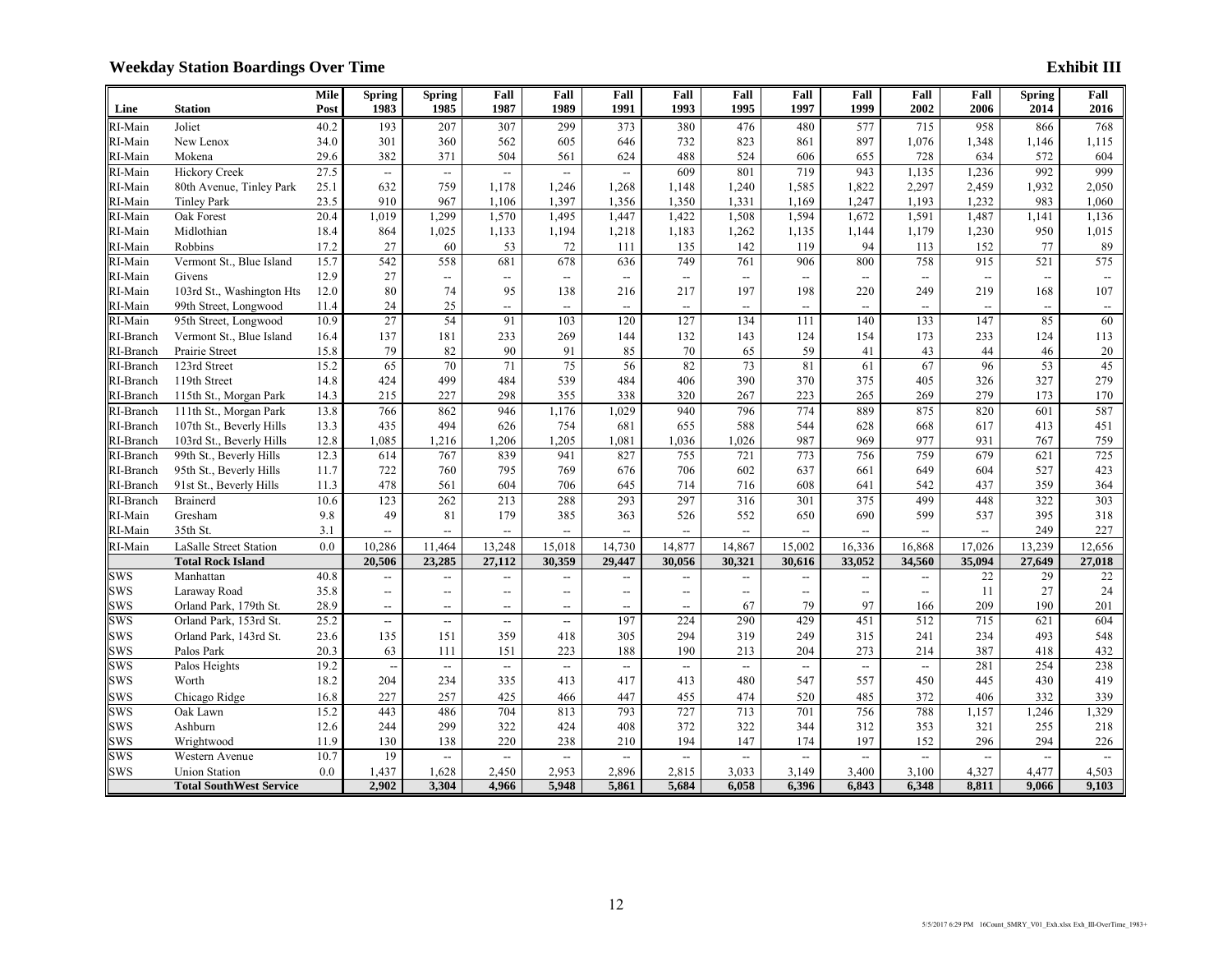|             |                         | Mile | <b>Spring</b>            | <b>Spring</b> | Fall                     | Fall                               | Fall                                                | Fall                     | Fall                     | Fall                     | Fall                     | Fall                     | Fall                     | <b>Spring</b> | Fall                     |
|-------------|-------------------------|------|--------------------------|---------------|--------------------------|------------------------------------|-----------------------------------------------------|--------------------------|--------------------------|--------------------------|--------------------------|--------------------------|--------------------------|---------------|--------------------------|
| Line        | <b>Station</b>          | Post | 1983                     | 1985          | 1987                     | 1989                               | 1991                                                | 1993                     | 1995                     | 1997                     | 1999                     | 2002                     | 2006                     | 2014          | 2016                     |
| Heritage    | Joliet                  | 37.2 | 106                      | 138           | 149                      | 192                                | 130                                                 | 100                      | 139                      | 171                      | 253                      | 313                      | 395                      | 244           | 209                      |
| Heritage    | Lockport                | 32.9 | 55                       | 67            | 79                       | 100                                | 92                                                  | 123                      | 128                      | 182                      | 201                      | 303                      | 552                      | 352           | 412                      |
| Heritage    | Lockport/5th            | 32.1 | 26                       | 14            | 17                       | $\hspace{0.05cm} -\hspace{0.05cm}$ | $\overline{\phantom{a}}$                            | --                       | $\overline{\phantom{a}}$ | $\overline{\phantom{a}}$ | --                       | $\overline{\phantom{a}}$ | $\overline{\phantom{a}}$ |               | $\overline{\phantom{a}}$ |
| Heritage    | Lemont                  | 25.3 | 130                      | 171           | 239                      | 239                                | 245                                                 | 216                      | 247                      | 252                      | 341                      | 407                      | 381                      | 456           | 489                      |
| Heritage    | <b>Willow Springs</b>   | 17.5 | 84                       | 96            | 136                      | 142                                | 134                                                 | 115                      | 82                       | 67                       | 82                       | 142                      | 97                       | 95            | 115                      |
| Heritage    | Summit                  | 11.9 | 44                       | 73            | 107                      | 109                                | 144                                                 | 123                      | 74                       | 62                       | 66                       | 79                       | 64                       | 86            | 100                      |
| Heritage    | Glenn                   | 10.3 | 51                       | 72            | 93                       | 80                                 | $\overline{\phantom{a}}$                            | −−                       | $-$                      | $\overline{\phantom{a}}$ | −−                       | $\overline{\phantom{a}}$ | −−                       |               | $\overline{\phantom{a}}$ |
| Heritage    | <b>Brighton Park</b>    | 5.2  | $\overline{3}$           | --            | --                       | $\hspace{0.05cm} -\hspace{0.05cm}$ | $\overline{\phantom{a}}$                            | --                       | $\overline{a}$           | $\overline{\phantom{a}}$ | --                       | --                       | --                       | --            |                          |
| Heritage    | Halsted                 | 2.6  | $\overline{2}$           | $-$           | $\overline{\phantom{a}}$ | $\overline{a}$                     | $\hspace{0.05cm} -\hspace{0.05cm} -\hspace{0.05cm}$ | $\overline{\phantom{a}}$ | $\overline{a}$           | $\overline{\phantom{a}}$ | $\overline{\phantom{0}}$ | $\overline{\phantom{a}}$ | $\overline{\phantom{a}}$ |               | $\overline{\phantom{a}}$ |
| Heritage    | <b>Union Station</b>    | 0.0  | 499                      | 588           | 827                      | 858                                | 748                                                 | 678                      | 631                      | 668                      | 905                      | 1.180                    | 1.421                    | 1.188         | 1.222                    |
|             | <b>Total Heritage</b>   |      | 1,000                    | 1.219         | 1,647                    | 1,720                              | 1,493                                               | 1,355                    | 1,301                    | 1,402                    | 1,848                    | 2,424                    | 2,910                    | 2,421         | 2,547                    |
| <b>BNSF</b> | Aurora                  | 37.5 | 834                      | 905           | 985                      | 1,056                              | 1,014                                               | 1,033                    | 1,184                    | 1,387                    | 1,467                    | 1,646                    | 2,180                    | 2,107         | 1,936                    |
| <b>BNSF</b> | Route 59                | 31.6 | $\overline{\phantom{a}}$ | --            | $\overline{\phantom{a}}$ | 1,112                              | 1,740                                               | 2,011                    | 2,556                    | 3,322                    | 4,178                    | 5,001                    | 5,793                    | 5,874         | 5,781                    |
| <b>BNSF</b> | Naperville              | 28.5 | 2,571                    | 3,251         | 3,791                    | 3,510                              | 3,150                                               | 3,196                    | 3,271                    | 3,516                    | 4,040                    | 3,734                    | 4,112                    | 4,002         | 4,107                    |
| <b>BNSF</b> | Lisle                   | 24.5 | 2,330                    | 2,219         | 2,150                    | 2,222                              | 2,227                                               | 2,280                    | 2,390                    | 2,648                    | 2,576                    | 2,204                    | 2,472                    | 1,993         | 1,789                    |
| <b>BNSF</b> | Belmont                 | 22.6 | 1,204                    | 1,400         | 1,460                    | 1,511                              | 1,410                                               | 1,392                    | 1,418                    | 1,495                    | 1,515                    | 1,450                    | 1,414                    | 1,325         | 1,472                    |
| <b>BNSF</b> | Downers Grove, Main St. | 21.2 | 1,830                    | 2,051         | 2,090                    | 2,261                              | 2,044                                               | 2,021                    | 2,023                    | 2,205                    | 2,277                    | 2,371                    | 2,328                    | 2,473         | 2,376                    |
| <b>BNSF</b> | <b>Fairview Avenue</b>  | 20.4 | 598                      | 635           | 612                      | 562                                | 537                                                 | 604                      | 553                      | 572                      | 550                      | 445                      | 403                      | 425           | 458                      |
| <b>BNSF</b> | Westmont                | 19.5 | 1,305                    | 1,314         | 1,268                    | 1,273                              | 1,254                                               | 1,275                    | 1,290                    | 1,292                    | 1,282                    | 1,243                    | 1,168                    | 1,070         | 1,058                    |
| <b>BNSF</b> | Clarendon Hills         | 18.3 | 1,078                    | 1,032         | 1,117                    | 1,011                              | 986                                                 | 990                      | 928                      | 902                      | 957                      | 885                      | 799                      | 808           | 806                      |
| <b>BNSF</b> | West Hinsdale           | 17.8 | 338                      | 411           | 468                      | 439                                | 340                                                 | 367                      | 409                      | 374                      | 378                      | 317                      | 323                      | 351           | 376                      |
| <b>BNSF</b> | Hinsdale                | 16.9 | 1,155                    | 1,196         | 1,194                    | 1,223                              | 1,113                                               | 1,163                    | 1,231                    | 1,215                    | 1,156                    | 1,047                    | 1,065                    | 1,168         | 1,160                    |
| <b>BNSF</b> | Highlands               | 16.4 | 210                      | 231           | 256                      | 202                                | 207                                                 | 223                      | 269                      | 238                      | 228                      | 213                      | 176                      | 167           | 203                      |
| <b>BNSF</b> | <b>Western Springs</b>  | 15.5 | 1,022                    | 1,151         | 1,121                    | 1,118                              | 1,166                                               | 1,151                    | 1,138                    | 1,081                    | 1,179                    | 1,065                    | 1,093                    | 1,113         | 1,133                    |
| <b>BNSF</b> | LaGrange, Stone Ave.    | 14.2 | 1,017                    | 985           | 1,089                    | 1,101                              | 1,171                                               | 1,078                    | 1,090                    | 1,153                    | 1,123                    | 999                      | 988                      | 1,026         | 1,046                    |
| <b>BNSF</b> | LaGrange Road           | 13.8 | 1,496                    | 1,529         | 1,567                    | 1,548                              | 1,423                                               | 1,360                    | 1,388                    | 1,366                    | 1,496                    | 1,353                    | 1,352                    | 1,468         | 1,340                    |
| <b>BNSF</b> | Congress Park           | 13.1 | 129                      | 168           | 149                      | 116                                | 105                                                 | 107                      | 113                      | 126                      | 86                       | 118                      | 176                      | 250           | 290                      |
| <b>BNSF</b> | Brookfield              | 12.3 | 708                      | 691           | 705                      | 688                                | 618                                                 | 635                      | 659                      | 633                      | 648                      | 660                      | 604                      | 607           | 572                      |
| <b>BNSF</b> | Hollywood (Zoo Stop)    | 11.8 | 152                      | 147           | 170                      | 160                                | 116                                                 | 123                      | 174                      | 133                      | 144                      | 129                      | 133                      | 95            | 120                      |
| <b>BNSF</b> | Riverside               | 11.1 | 531                      | 570           | 510                      | 583                                | 468                                                 | 490                      | 482                      | 492                      | 466                      | 438                      | 416                      | 501           | 499                      |
| <b>BNSF</b> | Harlem Avenue           | 10.1 | 680                      | 718           | 758                      | 859                                | 768                                                 | 788                      | 738                      | 676                      | 698                      | 532                      | 530                      | 497           | 421                      |
| <b>BNSF</b> | Berwyn                  | 9.6  | 852                      | 803           | 882                      | 867                                | 811                                                 | 869                      | 921                      | 804                      | 860                      | 844                      | 718                      | 732           | 632                      |
| <b>BNSF</b> | LaVergne                | 9.1  | 235                      | 267           | 346                      | 289                                | 254                                                 | 276                      | 227                      | 221                      | 229                      | 201                      | 159                      | 191           | 187                      |
| <b>BNSF</b> | Clyde                   | 8.5  | 131                      | 116           | 129                      | 128                                | 113                                                 | 110                      | 89                       | 80                       | 64                       | 71                       | 64                       | $-$           | $\overline{\phantom{a}}$ |
| <b>BNSF</b> | Cicero                  | 7.0  | 276                      | 232           | 213                      | 245                                | 182                                                 | 225                      | 249                      | 208                      | 256                      | 281                      | 246                      | 196           | 185                      |
| <b>BNSF</b> | Western Avenue          | 3.8  | 116                      | 115           | 95                       | 109                                | 77                                                  | 80                       | 92                       | 94                       | 92                       | 77                       | 110                      | 78            | 69                       |
| <b>BNSF</b> | <b>Halsted Street</b>   | 1.8  | 36                       | 52            | 37                       | 30                                 | 34                                                  | 24                       | 22                       | 21                       | 14                       | 41                       | 70                       | 92            | 120                      |
| <b>BNSF</b> | <b>Union Station</b>    | 0.0  | 18,545                   | 20,005        | 21,361                   | 22,620                             | 21,980                                              | 21,995                   | 22,546                   | 24,200                   | 25,355                   | 25,114                   | 26,547                   | 26,077        | 26,615                   |
|             | <b>Total BNSF</b>       |      | 39,379                   | 42,194        | 44,523                   | 46,843                             | 45,308                                              | 45,866                   | 47,450                   | 50,454                   | 53,314                   | 52,479                   | 55,439                   | 54,686        | 54,751                   |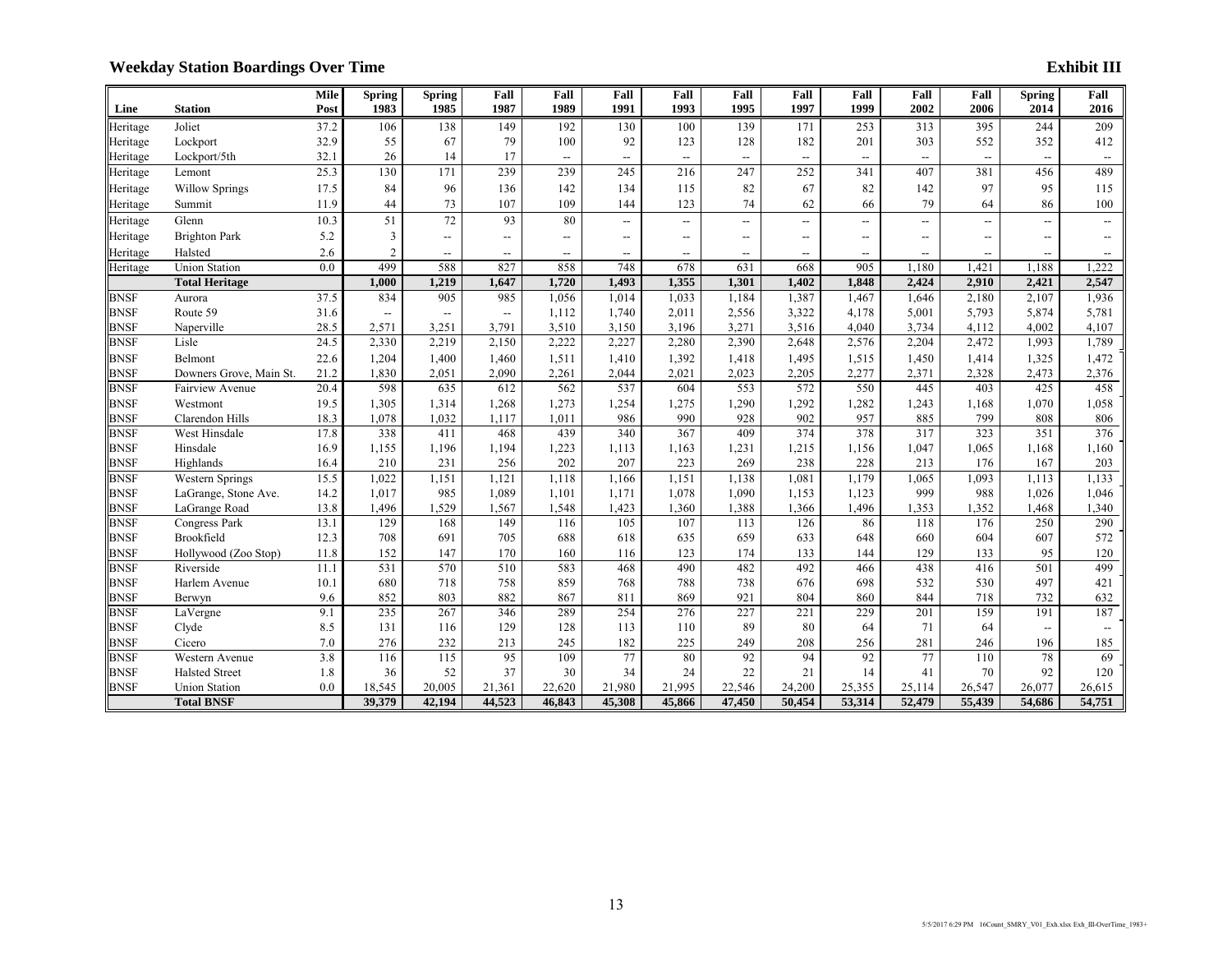|                        |                             | <b>Mile</b>  | <b>Spring</b>            | <b>Spring</b>            | Fall                     | Fall                     | Fall                     | Fall                     | Fall                     | Fall                     | Fall                     | Fall                     | Fall            | <b>Spring</b>            | Fall                     |
|------------------------|-----------------------------|--------------|--------------------------|--------------------------|--------------------------|--------------------------|--------------------------|--------------------------|--------------------------|--------------------------|--------------------------|--------------------------|-----------------|--------------------------|--------------------------|
| Line                   | <b>Station</b>              | Post         | 1983                     | 1985                     | 1987                     | 1989                     | 1991                     | 1993                     | 1995                     | 1997                     | 1999                     | 2002                     | 2006            | 2014                     | 2016                     |
| JP-West                | Elburn                      | 43.6         | $\overline{\phantom{a}}$ | -−                       | --                       | --                       | $\overline{\phantom{a}}$ | $\overline{\phantom{a}}$ | $-$                      | $\overline{\phantom{a}}$ | $\overline{\phantom{a}}$ | --                       | 255             | 345                      | 307                      |
| JP-West                | La Fox                      | 40.9         | --                       | $\overline{\phantom{a}}$ | $\overline{\phantom{a}}$ | $\overline{\phantom{a}}$ | $\overline{\phantom{a}}$ | $\overline{\phantom{a}}$ | --                       | $\overline{\phantom{a}}$ | $\overline{\phantom{a}}$ | $\overline{\phantom{a}}$ | 261             | 313                      | 276                      |
| JP-West                | Geneva                      | 35.5         | 872                      | 955                      | 1,124                    | 1,290                    | 1,366                    | 1,370                    | 1,623                    | 1,607                    | 1,642                    | 1,698                    | 1,562           | 1,732                    | 1,708                    |
| UP-West                | West Chicago                | 29.8         | 371                      | 386                      | 474                      | 464                      | 485                      | 495                      | 520                      | 518                      | 499                      | 585                      | 588             | 576                      | 527                      |
| JP-West                | Winfield                    | 27.5         | 341                      | 465                      | 546                      | 525                      | 562                      | 540                      | 495                      | 538                      | 538                      | 449                      | 503             | 517                      | 507                      |
| UP-West                | Wheaton                     | 25.0         | 1,770                    | 1,901                    | 2,132                    | 2,133                    | 2,115                    | 2,188                    | 2,027                    | 1,990                    | 1,865                    | 1,655                    | 1,661           | 1,506                    | 1,577                    |
| JP-West                | College Avenue              | 23.8         | 838                      | 838                      | 993                      | 946                      | 999                      | 970                      | 1,031                    | 973                      | 981                      | 840                      | 952             | 1,057                    | 918                      |
| UP-West                | Glen Ellyn                  | 22.4         | 1,971                    | 1,999                    | 2,280                    | 2,186                    | 2,070                    | 1,948                    | 1,844                    | 1,949                    | 1,889                    | 1,665                    | 1,537           | 1,765                    | 1,734                    |
| UP-West                | Lombard                     | 19.9         | 1,418                    | 1,360                    | 1,385                    | 1,146                    | 1,123                    | 1,261                    | 1,211                    | 1,285                    | 1,269                    | 1,213                    | 1,281           | 1,321                    | 1,343                    |
| <b>JP-West</b>         | Villa Park                  | 17.8         | 1,289                    | 1,206                    | 1,328                    | 1,219                    | 1,138                    | 1,055                    | 973                      | 1,015                    | 949                      | 914                      | 835             | 841                      | 828                      |
| JP-West                | Elmhurst                    | 15.7         | 1,521                    | 1,635                    | 1,787                    | 1,783                    | 1,704                    | 1,730                    | 1,768                    | 1,805                    | 1,776                    | 1,785                    | 1,833           | 2,313                    | 2,344                    |
| JP-West                | Berkeley                    | 14.3         | 201                      | 207                      | 246                      | 248                      | 221                      | 201                      | 201                      | 205                      | 194                      | 162                      | 176             | 161                      | 140                      |
| UP-West                | Bellwood                    | 12.6         | 248                      | $\overline{225}$         | 214                      | 202                      | 196                      | 205                      | 173                      | 196                      | 205                      | 221                      | 215             | 165                      | 148                      |
| JP-West                | Melrose Park                | 11.3         | 101                      | 112                      | 143                      | 146                      | 112                      | 166                      | 168                      | 117                      | 149                      | 109                      | 100             | 103                      | $87\,$                   |
| JP-West                | Maywood                     | 10.5         | 87                       | 96                       | 115                      | 73                       | 88                       | 117                      | 132                      | 95                       | 84                       | 93                       | 97              | 81                       | $82\,$                   |
| UP-West                | <b>River Forest</b>         | 9.7          | 127                      | 146                      | 192                      | 270                      | 292                      | 327                      | 407                      | 375                      | 406                      | 390                      | 367             | 434                      | 438                      |
| JP-West                | Oak Park, Marion St.        | 8.5          | 344                      | 374                      | 566                      | 841                      | 1,032                    | 1,307                    | 1,910                    | 1,237                    | 1,038                    | 960                      | 1,025           | 1,129                    | 905                      |
| JP-West                | Kedzie                      | 3.6          | 42                       | 33                       | 31                       | 38                       | 44                       | 42                       | 32                       | 44                       | 18                       | 36                       | 22              | 56                       | 52                       |
| JP-West                | Ogilvie Transportation Ctr. | 0.0          | 10,769                   | 10,843                   | 12,372                   | 12,736                   | 12,544                   | 12,758                   | 13,299                   | 12,770                   | 12,383                   | 11,594                   | 11,743          | 12,781                   | 13,451                   |
|                        | <b>Total UP West</b>        |              | 22,310                   | 22,781                   | 25,928                   | 26,246                   | 26,091                   | 26,680                   | 27,814                   | 26,719                   | 25,885                   | 24,369                   | 25,013          | 27,196                   | 27,372                   |
| Milw-West              | <b>Big Timber Road</b>      | 39.8         | --                       | $\overline{\phantom{a}}$ | 41                       | 33                       | 124                      | 128                      | 347                      | 385                      | 482                      | 581                      | 803             | 782                      | 789                      |
| Milw-West              | Elgin                       | 36.6         | 390                      | 495<br>222               | 463<br>183               | 465                      | 358                      | 421<br>439               | 373<br>562               | 361<br>559               | 419<br>618               | 554<br>551               | 476             | 461<br>700               | 436                      |
| Milw-West<br>Milw-West | National Street<br>Bartlett | 36.0<br>30.1 | 132<br>669               | 712                      | 805                      | 255<br>915               | 421<br>1,075             | 1,109                    | 1,213                    | 1,184                    | 1,173                    | 1,027                    | 742<br>1,064    | 1,081                    | 642<br>1,071             |
| Milw-West              | Hanover Park                | 28.4         | 738                      | 765                      | 855                      | 1,150                    | 1,171                    | 1,455                    | 1,356                    | 1,460                    | 1,506                    | 1,431                    | 1,482           | 1,414                    | 1,486                    |
|                        | Schaumburg                  |              | 480                      | 693                      | 961                      | 1,147                    | 1,238                    | 1,363                    | 1,569                    | 1,647                    | 1,733                    | 1,609                    | 1,698           | 1,737                    | 1,727                    |
| Milw-West<br>Milw-West | Roselle                     | 26.5<br>23.9 | 1,455                    | 1,621                    | 1,736                    | 1,827                    | 1,760                    | 1,797                    | 1,620                    | 1,628                    | 1,617                    | 1,298                    | 1,500           | 1,277                    | 1,455                    |
| Milw-West              | Medinah                     | 23.0         | 194                      | 215                      | 265                      | 249                      | 276                      | 274                      | 407                      | 516                      | 529                      | 399                      | 501             | 520                      | 573                      |
| Milw-West              | Itasca                      | 21.1         | 444                      | 565                      | 481                      | 491                      | 497                      | 501                      | 546                      | 609                      | 642                      | 518                      | 546             | 564                      | 601                      |
| Milw-West              | Wood Dale                   | 19.1         | 497                      | 563                      | 579                      | 708                      | 614                      | 666                      | 672                      | 709                      | 719                      | 551                      | 639             | 608                      | 624                      |
| Milw-West              | Bensenville                 | 17.2         | 439                      | 476                      | 448                      | 527                      | 447                      | 526                      | 521                      | 501                      | 498                      | 458                      | 450             | 433                      | 357                      |
| Milw-West              | Mannheim                    | 14.0         | 49                       | 45                       | 31                       | 38                       | 48                       | 48                       | 27                       | 32                       | 39                       | 13                       | 37              | 30                       | 31                       |
| Milw-West              | Franklin Park               | 13.2         | 446                      | 464                      | 533                      | $\frac{1}{553}$          | 490                      | 506                      | 547                      | 496                      | 499                      | 506                      | 461             | 399                      | 458                      |
| Milw-West              | River Grove                 | 11.4         | 222                      | 254                      | 222                      | 238                      | 244                      | 244                      | 285                      | 186                      | 184                      | 164                      | 174             | 142                      | 142                      |
| Milw-West              | Elmwood Park                | 10.2         | 466                      | 521                      | 483                      | 436                      | 400                      | 408                      | 471                      | 473                      | 471                      | 405                      | 392             | 396                      | 405                      |
| Milw-West              | Mont Clare                  | 9.5          | 314                      | 313                      | 427                      | 464                      | 474                      | 548                      | 478                      | 467                      | 440                      | 393                      | 361             | 291                      | 335                      |
| Milw-West              | Mars                        | 9.1          | 75                       | 80                       | 114                      | 117                      | 117                      | 129                      | 132                      | 117                      | 128                      | 109                      | 110             | 115                      | 142                      |
| Milw-West              | Galewood                    | 8.6          | 202                      | 212                      | 244                      | 287                      | 262                      | 343                      | 347                      | 323                      | 336                      | 324                      | 265             | 260                      | 279                      |
| Milw-West              | Hanson Park                 | 7.7          | 54                       | 63                       | 42                       | 43                       | 63                       | 49                       | 53                       | 76                       | 54                       | 53                       | 54              | 46                       | 60                       |
| Milw-West              | Cragin                      | 7.0          | 111                      | 104                      | 61                       | 54                       | 44                       | 53                       | 39                       | 53                       | 38                       | 29                       | 37              | $\overline{\phantom{a}}$ | $\overline{\phantom{a}}$ |
| Milw-West              | Grand/Cicero                | 6.5          | $\overline{\phantom{a}}$ | $\overline{\phantom{a}}$ | $\overline{\phantom{0}}$ | $\overline{\phantom{a}}$ | $\overline{\phantom{a}}$ | $\overline{\phantom{a}}$ | $\overline{\phantom{a}}$ | $\overline{\phantom{a}}$ | $\overline{\phantom{a}}$ | $\overline{\phantom{a}}$ | $\overline{a}$  | 106                      | 96                       |
| Milw-West              | Hermosa                     | 5.9          | 101                      | 90                       | 79                       | 68                       | 74                       | 69                       | 62                       | 53                       | 44                       | 50                       | $\overline{35}$ | $\overline{\phantom{a}}$ | $\overline{\phantom{a}}$ |
| Milw-West              | Western Avenue              | 2.9          | 158                      | 174                      | 135                      | 188                      | 229                      | 170                      | 224                      | 267                      | 300                      | 301                      | 372             | 348                      | 350                      |
| Milw-West              | <b>Union Station</b>        | 0.0          | 6,548                    | 7,264                    | 8,071                    | 8,649                    | 8,875                    | 9,703                    | 10,167                   | 10,313                   | 10,356                   | 9,693                    | 10,144          | 10,011                   | 10,310                   |
|                        | <b>Total Milwaukee West</b> |              | 14,184                   | 15,911                   | 17,259                   | 18.902                   | 19,301                   | 20.949                   | 22,018                   | 22,415                   | 22,825                   | 21,017                   | 22,343          | 21,721                   | 22,369                   |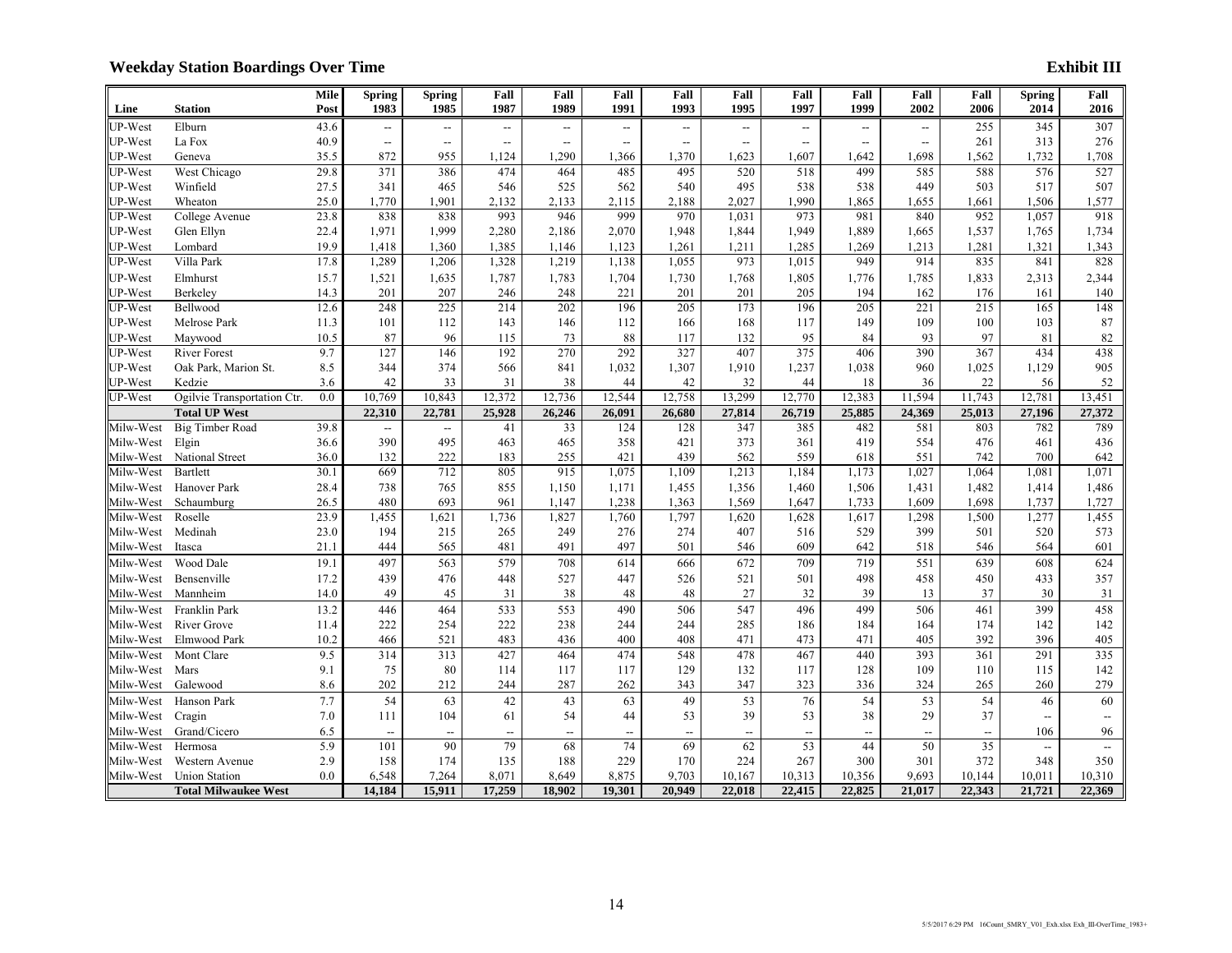|                      |                                   | <b>Mile</b> | <b>Spring</b><br>1983    | <b>Spring</b><br>1985    | Fall<br>1987             | Fall<br>1989             | Fall<br>1991             | Fall<br>1993                       | Fall<br>1995             | Fall<br>1997             | Fall<br>1999             | Fall<br>2002             | Fall<br>2006             | <b>Spring</b>            | Fall<br>2016             |
|----------------------|-----------------------------------|-------------|--------------------------|--------------------------|--------------------------|--------------------------|--------------------------|------------------------------------|--------------------------|--------------------------|--------------------------|--------------------------|--------------------------|--------------------------|--------------------------|
| Line                 | <b>Station</b>                    | Post        |                          |                          |                          |                          |                          |                                    |                          |                          |                          |                          |                          | 2014                     |                          |
| JP/McHenry McHenry   |                                   | 50.6        | 101                      | 74                       | 199                      | 115                      | 131                      | 179                                | 162                      | 154                      | 159                      | 140                      | 101                      | 114                      | 96                       |
| <b>JP-NW</b>         | Harvard                           | 63.1        | 84                       | 104                      | 112                      | 140                      | 170                      | 181                                | 235                      | 203                      | 222                      | 259                      | 274                      | 275                      | 221                      |
| <b>JP-NW</b>         | Hartland                          | 56.0        | $\overline{7}$           | $\overline{\phantom{a}}$ | $\overline{\phantom{a}}$ | $\overline{a}$           | $\overline{\phantom{a}}$ | $\overline{\phantom{0}}$           | $\overline{\phantom{a}}$ | $\overline{\phantom{a}}$ | $\overline{\phantom{a}}$ | $\overline{\phantom{a}}$ | $\overline{\phantom{a}}$ | $\overline{\phantom{a}}$ | $\overline{\phantom{a}}$ |
| <b>JP-NW</b>         | Woodstock                         | 51.6        | 166                      | 183                      | 308                      | 289                      | 327                      | 365                                | 357                      | 314                      | 349                      | 415                      | 456                      | 437                      | 317                      |
| <b>JP-NW</b>         | Crystal Lake                      | 43.2        | 907                      | 954                      | 1,084                    | 1,105                    | 1,248                    | 1,316                              | 1,463                    | 1,495                    | 1,501                    | 1,579                    | 1,370                    | 1,238                    | 1,199                    |
| <b>JP-NW</b>         | Pingree Road                      | 41.7        | $\sim$                   | $\sim$                   | $\sim$                   | $\overline{\phantom{a}}$ | --                       | $\overline{\phantom{a}}$           | $\overline{a}$           | $\sim$                   | $\sim$                   | --                       | 581                      | 744                      | 751                      |
| <b>JP-NW</b>         | Cary                              | 38.6        | 457                      | 478                      | 516                      | 615                      | 732                      | 853                                | 973                      | 899                      | 951                      | 1,035                    | 988                      | 873                      | 941                      |
| UP-NW                | Fox River Grove                   | 37.3        | 209                      | 195                      | 228                      | 321                      | 350                      | 367                                | 359                      | 370                      | 428                      | 449                      | 422                      | 410                      | 451                      |
| <b>JP-NW</b>         | Barrington                        | 31.9        | 1,564                    | 1,631                    | 1,945                    | 1,838                    | 1,748                    | 1,859                              | 1,831                    | 1,758                    | 1,745                    | 1,724                    | 1,724                    | 1,717                    | 1,738                    |
| <b>JP-NW</b>         | Palatine                          | 26.4        | 1,632                    | 1,586                    | 1,919                    | 2,104                    | 2,010                    | 2,092                              | 1,957                    | 2,092                    | 2,091                    | 1,894                    | 2,105                    | 2,334                    | 2,378                    |
| UP-NW                | <b>Arlington Park</b>             | 24.4        | 1,430                    | 1,479                    | 1,834                    | 1,845                    | 1,829                    | 1,945                              | 1,957                    | 1,980                    | 1,904                    | 1,665                    | 1,614                    | 1,672                    | 1,697                    |
| <b>JP-NW</b>         | Arlington Heights                 | 22.8        | 2,764                    | 2,727                    | 2,953                    | 3,179                    | 3,129                    | 3,001                              | 2,833                    | 2,572                    | 2,579                    | 2,496                    | 2,317                    | 2,349                    | 2,578                    |
| UP-NW                | Mount Prospect                    | 20.0        | 2,146                    | 2,220                    | 2,253                    | 2,147                    | 2,073                    | 2,055                              | 1,899                    | 1,754                    | 1,804                    | 1,655                    | 1,590                    | 1,774                    | 1,816                    |
| UP-NW                | Cumberland                        | 18.6        | 685                      | 567                      | 546                      | 604                      | 537                      | 559                                | 543                      | 520                      | 523                      | 393                      | 393                      | 431                      | 455                      |
| <b>JP-NW</b>         | Des Plaines                       | 17.1        | 1,145                    | 1,141                    | 1,159                    | 1,252                    | 1,146                    | 1,237                              | 1,117                    | 1,111                    | 1,148                    | 991                      | 1,085                    | 1,221                    | 1,142                    |
| UP-NW                | Dee Road                          | 15.0        | 397                      | 373                      | 432                      | 416                      | 403                      | 489                                | 428                      | 389                      | 438                      | 388                      | 446                      | 570                      | 515                      |
| <b>JP-NW</b>         | Park Ridge                        | 13.5        | 908                      | 850                      | 801                      | 917                      | 818                      | 900                                | 820                      | 874                      | 922                      | 932                      | 897                      | 954                      | 1,043                    |
| <b>JP-NW</b>         | <b>Edison Park</b>                | 12.6        | 383                      | 328                      | 360                      | 425                      | 402                      | 544                                | 518                      | 541                      | 547                      | 593                      | 536                      | 646                      | 694                      |
| <b>JP-NW</b>         | Norwood Park                      | 11.4        | 218                      | 195                      | 170                      | 244                      | 239                      | 307                                | 320                      | 273                      | 329                      | 269                      | 289                      | 350                      | 359                      |
| <b>JP-NW</b>         | Gladstone Park                    | 10.1        | 81                       | 81                       | 67                       | 94                       | 97                       | 138                                | 119                      | 111                      | 129                      | 124                      | 103                      | 169                      | 195                      |
| <b>JP-NW</b>         | Jefferson Park                    | 9.1         | 441                      | 434                      | 537                      | 548                      | 583                      | 736                                | 740                      | 706                      | 719                      | 749                      | 786                      | 599                      | 656                      |
| UP-NW                | <b>Irving Park</b>                | 7.0         | 175                      | 196                      | 225                      | 248                      | 257                      | 407                                | 414                      | 376                      | 408                      | 451                      | 495                      | 474                      | 443                      |
| UP-NW                | Clybourn                          | 2.9         | 272                      | 261                      | 305                      | 466                      | 408                      | 486                                | 575                      | 460                      | 531                      | 529                      | 769                      | 693                      | 857                      |
| <b>JP-NW</b>         | Ogilvie Transportation Ctr.       | 0.0         | 13,737                   | 13,517                   | 15,037                   | 15,778                   | 15,809                   | 16,516                             | 15,954                   | 15,253                   | 15,603                   | 14,542                   | 14,886                   | 15,938                   | 16,395                   |
|                      | <b>Total UP Northwest</b>         |             | 29,909                   | 29,574                   | 32.990                   | 34.690                   | 34,446                   | 36,532                             | 35,574                   | 34,205                   | 35,030                   | 33,272                   | 34,227                   | 35,982                   | 36,937                   |
| Milw-North Fox Lake  |                                   | 49.5        | 405                      | 457                      | 445                      | 495                      | 433                      | 443                                | 500                      | 558                      | 547                      | 475                      | 632                      | 442                      | 356                      |
| Milw-North Ingleside |                                   | 47.8        | 15                       | 22                       | 23                       | 25                       | 48                       | 39                                 | 27                       | 50                       | 75                       | 104                      | 150                      | 89                       | 74                       |
|                      | Milw-North Wilson Road            | 47.0        | 14                       | $\overline{\phantom{a}}$ | $\overline{a}$           | $\overline{\phantom{a}}$ | $\overline{\phantom{a}}$ | $\overline{\phantom{a}}$           | $\overline{\phantom{a}}$ | $\overline{\phantom{a}}$ | $\overline{\phantom{a}}$ | $\overline{\phantom{a}}$ | $\overline{\phantom{a}}$ | $\overline{\phantom{a}}$ | $\overline{\phantom{a}}$ |
|                      | Milw-North Long Lake              | 46.0        | 45                       | 62                       | 59                       | 75                       | 93                       | 73                                 | 58                       | 95                       | 83                       | 102                      | 133                      | 105                      | 96                       |
|                      | Milw-North Round Lake             | 44.0        | 317                      | 333                      | 356                      | 406                      | 371                      | 428                                | 487                      | 498                      | 534                      | 566                      | 710                      | 513                      | 417                      |
| Milw-North Grayslake |                                   | 41.0        | 196                      | 229                      | 294                      | 269                      | 369                      | 509                                | 691                      | 745                      | 827                      | 871                      | 772                      | 509                      | 494                      |
|                      | Milw-North Prairie Crossing       | 39.2        | $\overline{\phantom{a}}$ | $\mathbb{L}$             | $\overline{\phantom{a}}$ | $\overline{\phantom{a}}$ | $\overline{\phantom{a}}$ | $\overline{\phantom{a}}$           | $\overline{\phantom{a}}$ | $\overline{\phantom{a}}$ | $\overline{\phantom{a}}$ | $\overline{\phantom{a}}$ | 344                      | 451                      | 422                      |
|                      | Milw-North Libertyville           | 35.5        | 702                      | 817                      | 1,010                    | 1,080                    | 1,139                    | 1,228                              | 1,222                    | 1,089                    | 1,118                    | 1,119                    | 1,169                    | 826                      | 825                      |
| Milw-North Rondout   |                                   | 32.3        | 17                       | $\overline{\phantom{a}}$ | $\overline{\phantom{a}}$ | $\overline{a}$           | $\overline{\phantom{a}}$ |                                    | $\overline{a}$           | $\overline{\phantom{a}}$ | $\overline{a}$           | $\overline{\phantom{a}}$ |                          | $\overline{\phantom{a}}$ | $\overline{\phantom{a}}$ |
|                      | Milw-North Lake Forest            | 28.4        | 193                      | 249                      | 325                      | 408                      | 522                      | 680                                | 674                      | 608                      | 717                      | 576                      | 578                      | 570                      | 548                      |
| Milw-North Deerfield |                                   | 24.2        | 1,185                    | 1,439                    | 1,447                    | 1,528                    | 1,669                    | 1,676                              | 1,765                    | 1,307                    | 1,279                    | 1,286                    | 1,315                    | 1,247                    | 1,282                    |
|                      | Milw-North Lake Cook Road         | 23.0        | $\overline{\phantom{a}}$ | $\overline{\phantom{a}}$ | $\overline{\phantom{a}}$ | $\overline{\phantom{a}}$ | $\overline{\phantom{a}}$ | $\overline{a}$                     | --                       | 740                      | 1,128                    | 1,154                    | 1,406                    | 1,263                    | 1,271                    |
|                      | Milw-North Northbrook             | 21.1        | 1,213                    | 1,406                    | 1,361                    | 1,430                    | 1,458                    | 1,612                              | 1,546                    | 1,459                    | 1,505                    | 1,349                    | 1,323                    | 1,334                    | 1,392                    |
|                      | Milw-North Glen of North Glenview | 18.8        | $\overline{\phantom{a}}$ | $\overline{\phantom{a}}$ | $\overline{\phantom{a}}$ | $\overline{\phantom{a}}$ | $\overline{\phantom{a}}$ | $\hspace{0.05cm} -\hspace{0.05cm}$ | $\overline{\phantom{a}}$ | $\overline{\phantom{a}}$ | u.                       | 448                      | 770                      | 1,097                    | 1,070                    |
| Milw-North Glenview  |                                   | 17.4        | 1,218                    | 1,329                    | 1,546                    | 1,512                    | 1,450                    | 1,425                              | 1,423                    | 1,423                    | 1,646                    | 1,390                    | 1,611                    | 1,444                    | 1,439                    |
| Milw-North           | Golf                              | 16.2        | 131                      | 143                      | 181                      | 158                      | 267                      | 288                                | 271                      | 309                      | 326                      | 264                      | 315                      | 201                      | 375                      |
|                      | Milw-North Morton Grove           | 14.3        | 451                      | 538                      | 583                      | 539                      | 672                      | 710                                | 772                      | 825                      | 989                      | 943                      | 966                      | 1,054                    | 969                      |
| Milw-North           | Edgebrook                         | 11.6        | 197                      | 266                      | 328                      | 337                      | 385                      | 527                                | 587                      | 586                      | 578                      | 624                      | 544                      | 504                      | 609                      |
|                      | Milw-North Forest Glen            | 10.2        | 73                       | 75                       | 102                      | 124                      | 155                      | 197                                | 232                      | 239                      | 320                      | 332                      | 331                      | 351                      | 343                      |
| Milw-North Mayfair   |                                   | 9.0         | 53                       | 66                       | 78                       | 72                       | 109                      | 136                                | 136                      | 154                      | 239                      | 254                      | 317                      | 340                      | 284                      |
| Milw-North Grayland  |                                   | 8.2         | 78                       | 109                      | 83                       | 94                       | 119                      | 198                                | 207                      | 213                      | 263                      | 282                      | 318                      | 314                      | 339                      |
| Milw-North Healy     |                                   | 6.4         | 226                      | 244                      | 227                      | 239                      | 216                      | 256                                | 252                      | 259                      | 272                      | 309                      | 342                      | 322                      | 345                      |
|                      | Milw-North Western Avenue         | 2.9         | 136                      | 122                      | 88                       | 167                      | 175                      | 152                                | 134                      | 228                      | 288                      | 289                      | 435                      | 411                      | 421                      |
|                      |                                   |             |                          |                          |                          |                          |                          |                                    |                          |                          |                          |                          |                          |                          |                          |
|                      | Milw-North Union Station          | 0.0         | 5,805                    | 6,483                    | 6,801                    | 7,329                    | 7,802                    | 8,729                              | 8,930                    | 8.541                    | 9.300                    | 8,903                    | 9,776                    | 9,870                    | 10,072                   |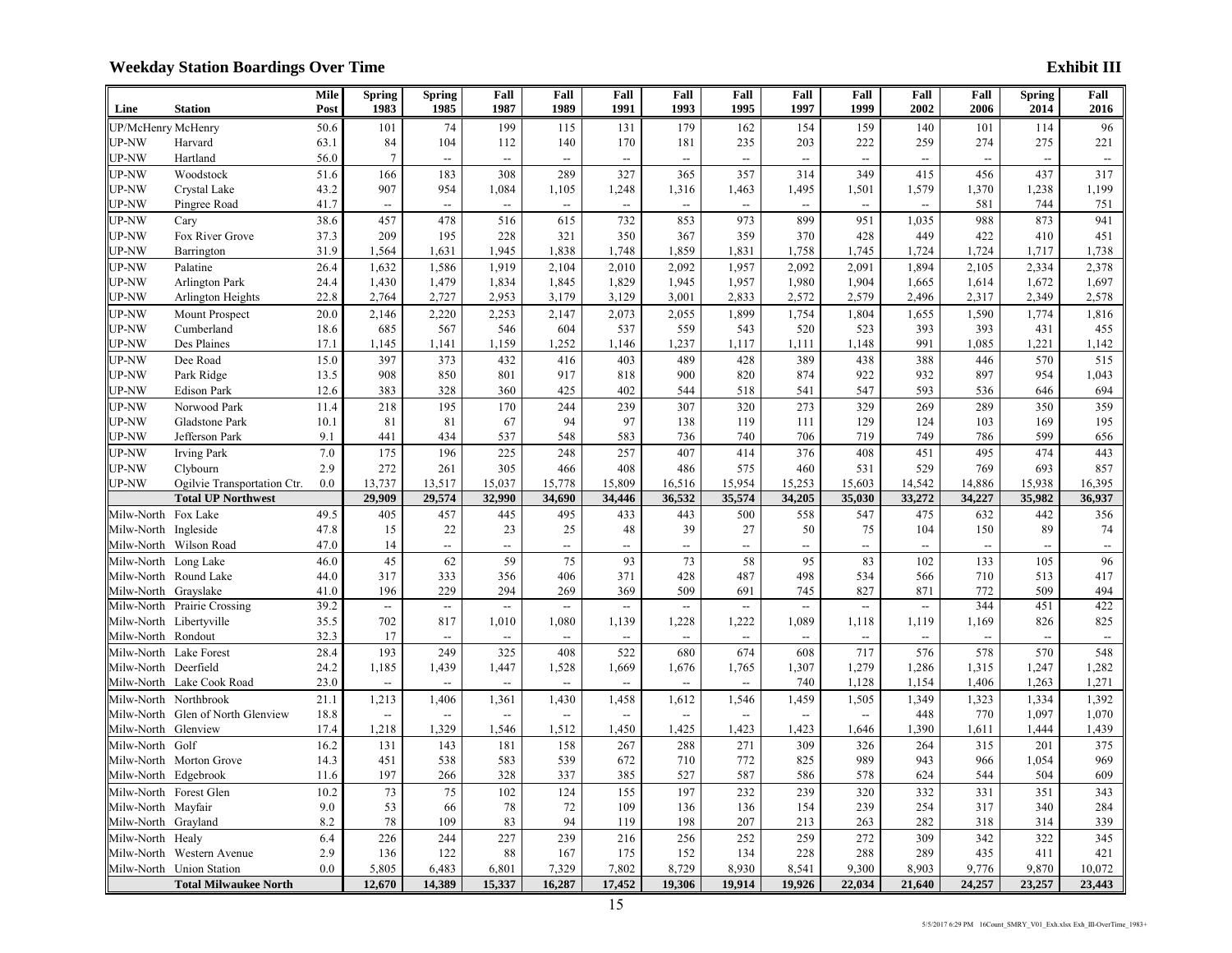|                      |                                    | Mile         | <b>Spring</b>                                       | <b>Spring</b>            | Fall                              | Fall                            | Fall                     | Fall                              | Fall                            | Fall                     | Fall                     | Fall                     | Fall                     | <b>Spring</b> | Fall                     |
|----------------------|------------------------------------|--------------|-----------------------------------------------------|--------------------------|-----------------------------------|---------------------------------|--------------------------|-----------------------------------|---------------------------------|--------------------------|--------------------------|--------------------------|--------------------------|---------------|--------------------------|
| Line                 | <b>Station</b>                     | Post         | 1983                                                | 1985                     | 1987                              | 1989                            | 1991                     | 1993                              | 1995                            | 1997                     | 1999                     | 2002                     | 2006                     | 2014          | 2016                     |
| <b>NCS</b>           | Antioch                            | 52.8         | $\overline{\phantom{a}}$                            | u.                       | $\overline{\phantom{a}}$          | $\overline{\phantom{a}}$        | $\overline{\phantom{a}}$ | $\overline{\phantom{a}}$          | $\overline{\phantom{a}}$        | 124                      | 141                      | 169                      | 262                      | 227           | 184                      |
| <b>NCS</b>           | Lake Villa                         | 48.2         | $\hspace{0.05cm} -\hspace{0.05cm} -\hspace{0.05cm}$ | --                       | $\hspace{0.05cm} \dashrightarrow$ | $\overline{a}$                  | $\overline{\phantom{a}}$ | $\overline{\phantom{a}}$          | --                              | 87                       | 108                      | 143                      | 150                      | 176           | 148                      |
| NCS                  | Round Lake Beach                   | 45.9         | $\overline{\phantom{a}}$                            | --                       | $\overline{\phantom{a}}$          | $\overline{a}$                  | -−                       | $\overline{\phantom{a}}$          | Ξ.                              | 111                      | 130                      | 157                      | 154                      | 157           | 115                      |
| <b>NCS</b>           | Washington St./Grayslake           | 43.9         | $\overline{\phantom{a}}$                            | $\overline{\phantom{a}}$ | --                                | $\overline{\phantom{a}}$        | $\overline{\phantom{a}}$ | $\overline{\phantom{a}}$          | $\overline{\phantom{a}}$        | $\overline{\phantom{a}}$ | $\overline{\phantom{a}}$ | $\overline{\phantom{a}}$ | 109                      | 122           | 110                      |
| <b>NCS</b>           | Prairie Crossing/Libertyville      | 40.7         | $\overline{\phantom{a}}$                            | --                       | $\overline{\phantom{a}}$          | $\overline{a}$                  | $\overline{\phantom{a}}$ | $\overline{\phantom{a}}$          | $\overline{\phantom{a}}$        | 38                       | 54                       | 76                       | 117                      | 125           | 102                      |
| <b>NCS</b>           | Mundelein                          | 36.9         | $\overline{\phantom{a}}$                            | $\overline{a}$           | $\overline{a}$                    | $\overline{a}$                  | $\overline{\phantom{a}}$ | $\overline{\phantom{a}}$          | $\overline{a}$                  | 223                      | 227                      | 235                      | 283                      | 304           | 277                      |
| <b>NCS</b>           | Vernon Hills                       | 33.0         | $\overline{\phantom{a}}$                            | --                       | $\overline{\phantom{a}}$          | $\overline{a}$                  | $\overline{\phantom{a}}$ | $\overline{\phantom{a}}$          | $-$                             | 231                      | 272                      | 284                      | 353                      | 435           | 370                      |
| <b>NCS</b>           | Prairie View                       | 31.6         | $\overline{\phantom{a}}$                            | --                       | $\hspace{0.05cm} \dashrightarrow$ | $\overline{a}$                  | $\overline{\phantom{a}}$ | $\overline{\phantom{a}}$          | Ξ.                              | 217                      | 232                      | 255                      | 299                      | 345           | 388                      |
| NCS                  | <b>Buffalo Grove</b>               | 29.5         | $\overline{\phantom{a}}$                            | $-$                      | $\overline{\phantom{a}}$          | $\overline{a}$                  | $\overline{\phantom{a}}$ | $\overline{\phantom{a}}$          | $\overline{a}$                  | 534                      | 599                      | 547                      | 545                      | 621           | 590                      |
| <b>NCS</b>           | Wheeling                           | 27.2         | $\overline{\phantom{a}}$                            | ΞĒ,                      | $\overline{\phantom{a}}$          | $\overline{a}$                  | $\overline{\phantom{a}}$ | $\hspace{0.05cm} \dashrightarrow$ | --                              | $\overline{245}$         | 282                      | 235                      | 306                      | 333           | 353                      |
| NCS                  | Prospect Heights                   | 24.0         | $\overline{\phantom{a}}$                            | $\overline{\phantom{a}}$ | $\overline{\phantom{a}}$          | $\overline{a}$                  | $\overline{\phantom{a}}$ | $\overline{\phantom{a}}$          | $\overline{\phantom{a}}$        | 192                      | 228                      | 240                      | 245                      | 277           | 266                      |
| <b>NCS</b>           | O'Hare Transfer                    | 17.1         | $\hspace{0.05cm} -\hspace{0.05cm}$                  | --                       | $\overline{\phantom{a}}$          | $\overline{a}$                  | $\overline{\phantom{a}}$ | $\overline{\phantom{a}}$          | --                              | 68                       | 83                       | 55                       | 106                      | 144           | 123                      |
| <b>NCS</b>           | Rosemont                           | 15.6         | $\overline{\phantom{a}}$                            | --                       | $\overline{\phantom{a}}$          | --                              | $\overline{\phantom{a}}$ | $\overline{\phantom{a}}$          | --                              | $\overline{\phantom{a}}$ | $\overline{\phantom{a}}$ | $\overline{\phantom{a}}$ | 23                       | 33            | 35                       |
| <b>NCS</b>           | Schiller Park                      | 14.8         | $\hspace{0.05cm} -\hspace{0.05cm} -\hspace{0.05cm}$ | --                       | $\overline{\phantom{a}}$          | $\overline{a}$                  | $\overline{\phantom{a}}$ | $\overline{\phantom{a}}$          | --                              | $\overline{\phantom{a}}$ | --                       | $\overline{\phantom{a}}$ | 29                       | 29            | 36                       |
| <b>NCS</b>           | Belmont Ave./Franklin Park         | 13.0         | $\overline{\phantom{a}}$                            | $\overline{\phantom{a}}$ | $\overline{\phantom{a}}$          | $\overline{a}$                  | $\overline{\phantom{a}}$ | $\overline{\phantom{0}}$          | $-$                             | $\sim$                   | $\overline{a}$           | $\overline{\phantom{a}}$ | 25                       | 29            | 32                       |
| <b>NCS</b>           | <b>River Grove</b>                 | 11.4         | $\overline{\phantom{a}}$                            | $-$                      | $\overline{\phantom{a}}$          | $\overline{a}$                  | $\overline{\phantom{a}}$ | $\overline{\phantom{a}}$          | --                              | 138                      | 176                      | 172                      | 124                      | 168           | 174                      |
| <b>NCS</b>           | Western Avenue                     | 2.9          | $\overline{\phantom{a}}$                            | --                       | $\overline{\phantom{a}}$          | $\overline{a}$                  | $\overline{\phantom{a}}$ | $\overline{\phantom{a}}$          | --                              | 25                       | 43                       | 42                       | 35                       | 92            | 53                       |
| <b>NCS</b>           | <b>Union Station</b>               | 0.0          | $\overline{\phantom{a}}$                            |                          | $\overline{\phantom{a}}$          |                                 | $\overline{\phantom{a}}$ | $\overline{\phantom{a}}$          | $\overline{a}$                  | 1,708                    | 1,905                    | 1,893                    | 2,173<br>5,338           | 2,799         | 2,772<br>6,128           |
|                      | <b>Total North Central Service</b> |              |                                                     | --<br>169                |                                   | $\overline{\phantom{a}}$<br>207 |                          |                                   | $\overline{\phantom{a}}$<br>264 | 3,941                    | 4,480                    | 4,503                    |                          | 6,416         | 276                      |
| JP-North             | Kenosha, Wisconsin                 | 51.5         | 142                                                 |                          | 208                               |                                 | 296                      | 308                               |                                 | 306                      | 301<br>49                | 341                      | 431                      | 358<br>70     | 61                       |
| JP-North<br>JP-North | Winthrop Harbor<br>Zion            | 44.5<br>42.1 | 21<br>81                                            | 18<br>67                 | 24<br>85                          | 17<br>78                        | 28<br>92                 | 34<br>100                         | 57<br>94                        | 47<br>91                 | 93                       | 77<br>103                | 79<br>152                | 155           | 124                      |
| JP-North             | Waukegan                           | 35.9         | 553                                                 | 614                      | 644                               | 694                             | 780                      | 752                               | 841                             | 806                      | 925                      | 893                      | 1,030                    | 910           | 911                      |
| UP-North             | <b>Abbott Platform</b>             | 34.0         | 14                                                  | 20                       | $\overline{\phantom{a}}$          | --                              | --                       | $\overline{\phantom{a}}$          | --                              | $\overline{\phantom{a}}$ | $\overline{\phantom{a}}$ | $\overline{\phantom{a}}$ | $\overline{\phantom{a}}$ |               | $\overline{\phantom{a}}$ |
|                      |                                    |              |                                                     |                          |                                   |                                 |                          |                                   |                                 |                          |                          |                          |                          | 232           |                          |
| JP-North             | North Chicago                      | 33.7<br>32.0 | 175<br>76                                           | 158<br>93                | 145<br>96                         | 179<br>109                      | 165<br>98                | 139<br>186                        | 192<br>110                      | 220<br>118               | 200<br>153               | 190<br>156               | 191<br>306               | 264           | 170<br>293               |
| JP-North             | <b>Great Lakes</b><br>Lake Bluff   | 30.2         | 307                                                 | 302                      | 374                               | 328                             | 357                      | 390                               | 379                             | 425                      | 420                      | 504                      | 519                      | 626           | 681                      |
| JP-North<br>JP-North | Lake Forest                        | 28.3         | 644                                                 | 715                      | 729                               | 753                             | 700                      | 721                               | 652                             | 661                      | 689                      | 726                      | 725                      | 727           | 717                      |
| JP-North             | Fort Sheridan                      | 25.7         | 311                                                 | 313                      | 394                               | 354                             | 338                      | 279                               | 296                             | 276                      | 276                      | 285                      | 279                      | 266           | 274                      |
| JP-North             | Highwood                           | 24.5         | 230                                                 | 236                      | 261                               | 267                             | 290                      | 290                               | 246                             | 258                      | 270                      | 311                      | 279                      | 314           | 293                      |
| JP-North             | <b>Highland Park</b>               | 23.0         | 970                                                 | 1,204                    | 1,155                             | 1,166                           | 1,240                    | 1,171                             | 1,118                           | 1,133                    | 1,124                    | 1,107                    | 1,118                    | 875           | 978                      |
| JP-North             | Ravinia                            | 21.5         | 366                                                 | 339                      | 366                               | 386                             | 346                      | 327                               | 416                             | 362                      | 347                      | 330                      | 332                      | 238           | 295                      |
| JP-North             | <b>Braeside</b>                    | 20.5         | 301                                                 | 286                      | 313                               | 295                             | 324                      | 292                               | 275                             | 247                      | 330                      | 340                      | 341                      | 373           | 442                      |
| JP-North             | Glencoe                            | 19.2         | 748                                                 | 809                      | 873                               | 841                             | 784                      | 789                               | 770                             | 774                      | 786                      | 724                      | 708                      | 457           | 715                      |
| JP-North             | Hubbard Woods                      | 17.7         | 511                                                 | 480                      | 502                               | 480                             | 470                      | 444                               | 428                             | 456                      | 441                      | 397                      | 371                      | 245           | 374                      |
| JP-North             | Winnetka                           | 16.6         | 673                                                 | 656                      | 671                               | 672                             | 689                      | 695                               | 721                             | 668                      | 660                      | 630                      | 562                      | 485           | 737                      |
| JP-North             | Indian Hill                        | 15.8         | 356                                                 | 349                      | 407                               | 395                             | 396                      | 372                               | 372                             | 375                      | 378                      | 368                      | 362                      | 201           | 382                      |
| JP-North             | Kenilworth                         | 15.2         | 444                                                 | 470                      | 532                               | 456                             | 533                      | 468                               | 446                             | 505                      | 480                      | 435                      | 408                      | 305           | 500                      |
| JP-North             | Wilmette                           | 14.4         | 1,175                                               | 1,245                    | 1,375                             | 1,465                           | 1,473                    | 1,465                             | 1,505                           | 1,484                    | 1,494                    | 1,363                    | 1,379                    | 1,120         | 1,614                    |
| JP-North             | Central St., Evanston              | 13.3         | 771                                                 | 845                      | 1,039                             | 1,118                           | 1,317                    | 1,226                             | 1,210                           | 1,161                    | 1,246                    | 1,276                    | 1,234                    | 1,197         | 1,428                    |
| JP-North             | Davis St., Evanston                | 12.0         | 565                                                 | 709                      | 787                               | 951                             | 1,073                    | 1,124                             | 1,208                           | 1,322                    | 1,395                    | 1,439                    | 1,854                    | 2,070         | 1,939                    |
| JP-North             | Main St., Evanston                 | 11.0         | 481                                                 | 556                      | 667                               | 697                             | 820                      | 726                               | 773                             | 756                      | 933                      | 769                      | 869                      | 1,093         | 1,133                    |
| JP-North             | Rogers Park                        | 9.4          | 464                                                 | 511                      | 611                               | 742                             | 881                      | 924                               | 877                             | 977                      | 1,072                    | 973                      | 1,176                    | 1,498         | 1,389                    |
| JP-North             | Ravenswood                         | 6.5          | 307                                                 | 353                      | 511                               | 562                             | 663                      | 747                               | 878                             | 914                      | 1,246                    | 1,455                    | 1,940                    | 2,363         | 2,721                    |
| UP-North             | Clybourn                           | 2.9          | 110                                                 | 124                      | 181                               | 221                             | 268                      | 368                               | 424                             | 419                      | 479                      | 491                      | 697                      | 906           | 974                      |
| JP-North             | Ogilvie Transportation Ctr.        | 0.0          | 8,437                                               | 8,899                    | 10,113                            | 10,216                          | 10,792                   | 10,689                            | 10,455                          | 10,714                   | 11,209                   | 10,595                   | 10,935                   | 10,833        | 12,566                   |
|                      | <b>Total UP North</b>              |              | 19.233                                              | 20.540                   | 23,063                            | 23,649                          | 25,213                   | 25,026                            | 25,007                          | 25,475                   | 26,996                   | 26,278                   | 28,277                   | 28,181        | 31,987                   |
|                      | <b>TOTAL</b>                       |              | 198,778                                             | 214,783                  | 235,037                           | 250,362                         | 249,045                  | 254,725                           | 257,689                         | 264,914                  | 277,281                  | 267,975                  | 281,915                  | 267,913       | 271,641                  |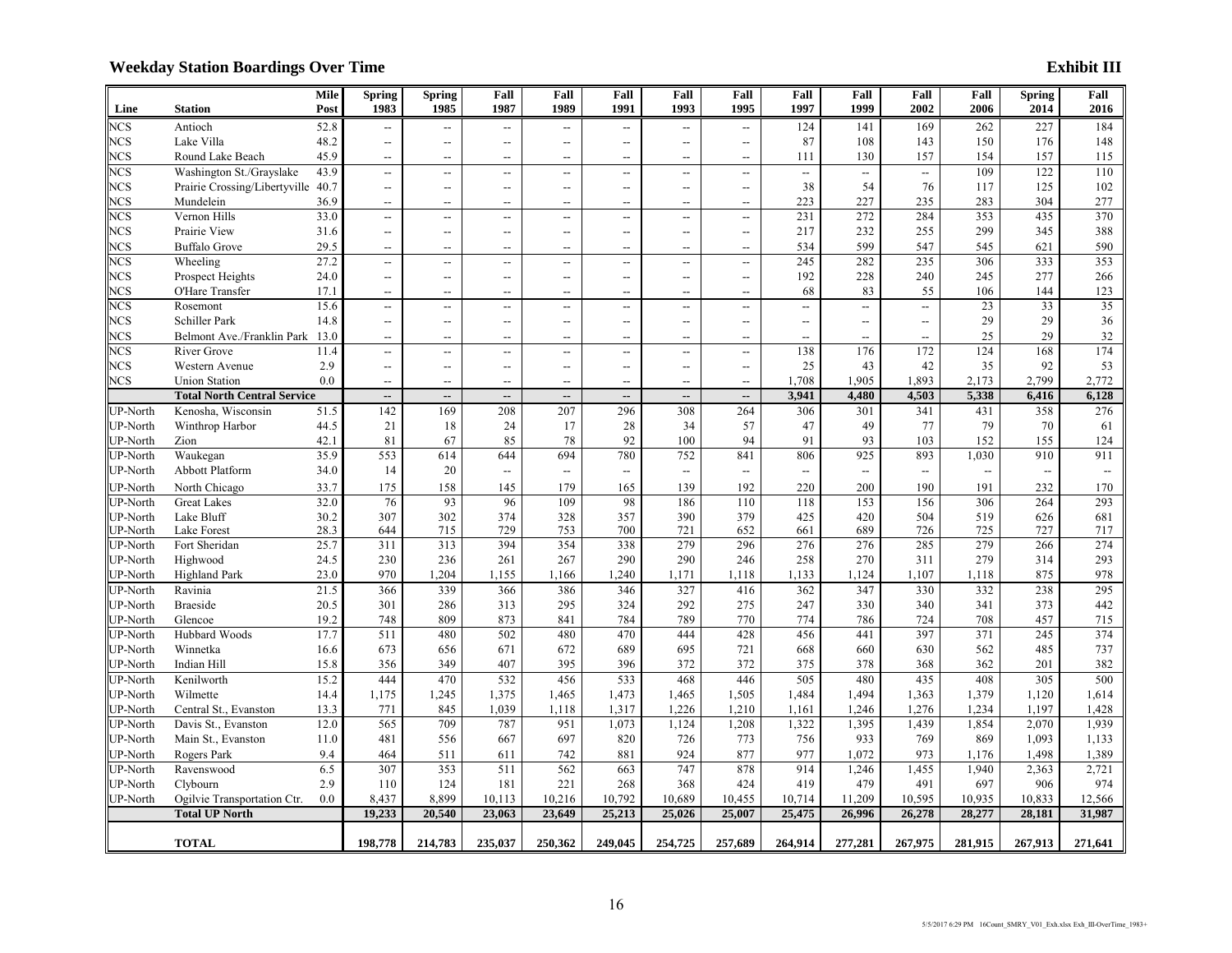|           |                               |                |                  |                         | AM PEAK          |                         |                  | <b>MIDDAY</b>    |                         |                |                         |                  | PM PEAK                 |                |                  | <b>EVENING</b>          |                  |                |
|-----------|-------------------------------|----------------|------------------|-------------------------|------------------|-------------------------|------------------|------------------|-------------------------|----------------|-------------------------|------------------|-------------------------|----------------|------------------|-------------------------|------------------|----------------|
|           |                               | Mile           | Inbound          |                         | Outbound         |                         | Inbound          |                  | Outbound                |                | Inbound                 |                  | Outbound                |                | Inbound          |                         | Outbound         |                |
| Line      | <b>Station</b>                | Post           | on               | off                     | on               | off                     | on               | off              | on                      | off            | on                      | off              | on                      | off            | on               | off                     | on               | off            |
| Elec-SC   | South Chicago, 93rd St.       | 13.2           | 483              | $\mathbf{0}$            | $\mathbf{0}$     | 11                      | 110              | $\bf{0}$         | $\mathbf{0}$            | 102            | 18                      | $\bf{0}$         | $\mathbf{0}$            | 445            | 8                | $\bf{0}$                | $\mathbf{0}$     | 73             |
| Elec-SC   | 87th Street                   | 12.5           | 71               | $\boldsymbol{0}$        | $\boldsymbol{0}$ | $\overline{\mathbf{3}}$ | 13               | $\boldsymbol{0}$ | $\mathbf{1}$            | 25             | $\overline{3}$          | $\boldsymbol{0}$ | $\boldsymbol{0}$        | 72             | $\sqrt{2}$       | $\overline{2}$          | $\mathbf{0}$     | 11             |
| Elec-SC   | 83rd Street                   | 12.0           | 69               | $\mathbf{1}$            | $\mathbf{0}$     | $\overline{4}$          | 12               | $\bf{0}$         | $\boldsymbol{0}$        | 8              | 18                      | $\mathbf{0}$     | $\mathbf{1}$            | 71             | 3                | $\Omega$                | $\Omega$         | 13             |
| Elec-SC   | Cheltenham, 79th St.          | 11.5           | 37               | $\overline{2}$          | $\boldsymbol{0}$ | 1                       | 10               | $\mathbf{1}$     | $\mathbf{1}$            | 12             | 6                       | $\mathbf{0}$     | $\boldsymbol{0}$        | 45             | $\mathbf{1}$     | $\mathbf{0}$            | $\mathbf{0}$     | 6              |
| Elec-SC   | <b>Windsor Park</b>           | 10.9           | 65               | $\boldsymbol{0}$        | 1                | $\overline{2}$          | 15               | $\overline{2}$   | 3                       | 11             | $\tau$                  | $\boldsymbol{0}$ | $\boldsymbol{0}$        | 53             | $\overline{4}$   | $\theta$                | $\theta$         | $8\,$          |
| Elec-SC   | South Shore                   | 10.3           | 142              | $\boldsymbol{0}$        | $\mathbf{0}$     | 8                       | 24               | $\mathbf{1}$     | $\mathbf{0}$            | 25             | 11                      | $\theta$         | $\mathbf{0}$            | 92             | 5                |                         | $\theta$         | 15             |
| Elec-SC   | Bryn Mawr                     | 9.7            | 66               | $\mathbf{1}$            | $\boldsymbol{0}$ |                         | 19               | $\mathfrak{Z}$   | 24                      | $10\,$         | $\overline{\mathbf{3}}$ | $\sqrt{2}$       | $\boldsymbol{0}$        | 64             | $\boldsymbol{0}$ | 3                       | $\mathbf{0}$     | 9              |
| Elec-SC   | Stony Island                  | 9.1            | 85               | $\overline{4}$          | $\boldsymbol{0}$ | $\overline{4}$          | 13               | 5                | $\bf{0}$                | 14             | $\tau$                  | $\boldsymbol{0}$ | $\overline{1}$          | 97             | 3                | $\mathbf{0}$            | $\theta$         | 17             |
| Elec-BI   | <b>Blue Island</b>            | 18.9           | 158              | $\mathbf{0}$            | $\mathbf{0}$     | 6                       | 10               | $\Omega$         | $\mathbf{0}$            | 20             | $\overline{4}$          | $\Omega$         | $\mathbf{0}$            | 105            | $\mathbf Q$      | $\theta$                | $\Omega$         | $\overline{c}$ |
| Elec-BI   | <b>Burr Oak</b>               | 18.4           | 106              | $\boldsymbol{0}$        | $\boldsymbol{0}$ | $\mathbf 0$             | 9                | $\boldsymbol{0}$ | $\boldsymbol{0}$        | $\sqrt{6}$     | $\mathbf{1}$            | $\boldsymbol{0}$ | $\overline{1}$          | 84             | $\boldsymbol{0}$ | $\mathbf{0}$            | $\theta$         | $\mathbf{1}$   |
| Elec-BI   | <b>Ashland Avenue</b>         | 17.9           | 100              | $\boldsymbol{0}$        | $\boldsymbol{0}$ | $\overline{c}$          | 9                | $\bf{0}$         | $\boldsymbol{0}$        | 12             | $\overline{c}$          | $\boldsymbol{0}$ | $\boldsymbol{0}$        | 80             | $\theta$         | $\mathbf{0}$            | $\theta$         | $\overline{c}$ |
| Elec-BI   | Racine Avenue                 | 17.0           | 26               | $\mathbf{0}$            | $\Omega$         | $\bf{0}$                | $\overline{4}$   | $\mathbf{1}$     | $\mathbf{0}$            | 3              |                         | $\Omega$         | $\mathbf{0}$            | 32             | $\Omega$         | $\Omega$                | $\Omega$         | $\mathbf{1}$   |
| Elec-BI   | West Pullman                  | 16.7           | 20               | 1                       | $\mathbf{0}$     | $\theta$                | 2                | $\mathbf{1}$     | $\mathbf{0}$            | $\overline{4}$ | $\mathbf{0}$            | $\theta$         | $\mathbf{0}$            | 13             | $\theta$         | $\theta$                | $\theta$         | $\mathbf{0}$   |
| Elec-BI   | <b>Stewart Ridge</b>          | 16.0           | 31               | $\mathbf{0}$            | $\mathbf{0}$     | 1                       | $\overline{4}$   | $\mathbf{1}$     | $\mathbf{0}$            | 1              | $\Omega$                | $\mathbf{0}$     | $\mathbf{0}$            | 22             | -1               | $\overline{2}$          | $\Omega$         | $\mathbf{1}$   |
| Elec-BI   | <b>State Street</b>           | 15.6           | 23               | $\boldsymbol{0}$        | 1                | 1                       | 6                | $\bf{0}$         | $\boldsymbol{0}$        | 3              | $\mathbf{0}$            | $\mathbf{0}$     | $\mathbf{0}$            | 27             | $\theta$         | $\mathbf{1}$            | $\theta$         | $\bf{0}$       |
| Elec-Main | University Park               | 31.5           | 701              | $\boldsymbol{0}$        | $\boldsymbol{0}$ | 34                      | 139              | $\bf{0}$         | $\boldsymbol{0}$        | 161            | 25                      | $\boldsymbol{0}$ | $\boldsymbol{0}$        | 578            | 42               | $\mathbf{0}$            | $\boldsymbol{0}$ | 55             |
| Elec-Main | <b>Richton Park</b>           | 29.3           | 947              | $\boldsymbol{0}$        | $\sqrt{2}$       | 30                      | 158              | 1                | $\mathfrak{Z}$          | 159            | 26                      | 1                | $\tau$                  | 837            | 34               | $\theta$                | $\overline{2}$   | 118            |
| Elec-Main | Matteson                      | 28.2           | 425              | $\boldsymbol{0}$        | $\mathbf{1}$     | 5                       | 56               | $\bf{0}$         | $\overline{c}$          | 60             | 13                      | $\boldsymbol{0}$ | 2                       | 354            | 8                | $\mathbf{1}$            | $\theta$         | 30             |
| Elec-Main | 211th St., Lincoln Hwy.       | 27.6           | 578              | $\overline{c}$          | $\mathbf{1}$     | 8                       | 101              | $\overline{4}$   | 5                       | 98             | 19                      | 1                | $\overline{4}$          | 576            | 19               | 3                       | $\mathbf{0}$     | 97             |
| Elec-Main | Olympia Fields                | 26.6           | 524              | 5                       | $\boldsymbol{0}$ | 10                      | 87               | $\mathbf{1}$     | $\overline{3}$          | 79             | 15                      | $\mathbf{0}$     | $\overline{c}$          | 529            | 12               | $\mathbf{0}$            | $\mathbf{0}$     | 41             |
| Elec-Main | Flossmoor                     | 24.9           | 672              | $\boldsymbol{0}$        | $\boldsymbol{0}$ | 11                      | 92               | $\overline{c}$   | $\overline{4}$          | 93             | 32                      | $\theta$         | $\mathbf{1}$            | 575            | 23               | $\overline{2}$          | $\Omega$         | 75             |
| Elec-Main | Homewood                      | 23.5           | 1,051            | 5                       | 5                | 14                      | 169              | 10               | $\,$ 8 $\,$             | 154            | 50                      | 6                | $\mathbf{1}$            | 925            | 22               | $\overline{\mathbf{3}}$ | $\overline{2}$   | $120\,$        |
| Elec-Main | Calumet                       | 22.8           | 867              | $\overline{4}$          | $\mathbf{1}$     | $\mathbf{1}$            | 98               | $\mathbf{1}$     | $\mathbf{1}$            | 67             | 8                       | $\boldsymbol{0}$ | $\overline{\mathbf{3}}$ | 958            | $7\phantom{.0}$  | $\overline{2}$          | $\overline{4}$   | 56             |
| Elec-Main | Hazel Crest                   | 22.3           | 344              | 8                       | $\overline{c}$   | $\overline{4}$          | 45               | $\bf{0}$         | $\overline{1}$          | 45             | 2                       | $\boldsymbol{0}$ | $\overline{\mathbf{3}}$ | 304            | 14               | $\overline{4}$          |                  | 22             |
| Elec-Main | Harvey                        | 20.0           | 388              | 10                      | 6                | 14                      | 85               | 18               | 12                      | 83             | 15                      | 6                | $\overline{\mathbf{3}}$ | 393            | 25               | 11                      | 8                | 38             |
| Elec-Main | 147th St., Sibley Blvd.       | 19.0           | 810              | $\boldsymbol{0}$        | 6                | $\overline{2}$          | 120              | $\overline{c}$   | $\tau$                  | 90             | 21                      | 3                | $\boldsymbol{0}$        | 748            | 18               | 5                       | $\overline{c}$   | 95             |
| Elec-Main | Ivanhoe                       | 18.2           | 513              | $\mathbf{0}$            | $\overline{4}$   | 11                      | 74               | 2                | 5                       | 78             | 12                      | $\overline{c}$   | 2                       | 436            | 17               | 3                       |                  | 59             |
| Elec-Main | Riverdale                     | 17.3           | 136              | $\mathbf{1}$            | $\overline{c}$   | $\overline{4}$          | 28               | $\mathbf{1}$     | $\overline{\mathbf{3}}$ | 26             | $\overline{3}$          | $\mathbf{1}$     | $\overline{\mathbf{3}}$ | 136            | $\overline{3}$   | 6                       | $\overline{2}$   | 20             |
| Elec-Main | Kensington, 115th St.         | 14.5           | 845              | 106                     | $10\,$           | 19                      | 105              | 25               | 46                      | 102            | 23                      | 14               | 59                      | 694            | 17               | 12                      | 15               | 44             |
| Elec-Main | 111th St., Pullman            | 14.0           | 12               | $\overline{7}$          | 3                | $\bf{0}$                | 3                | $\overline{3}$   | $\bf{0}$                | 3              | $\overline{4}$          | $\boldsymbol{0}$ | $\boldsymbol{0}$        | 18             | 2                | $\boldsymbol{0}$        | $\Omega$         | $\tau$         |
| Elec-Main | 107th Street                  | 13.5           | 11               | $\overline{\mathbf{3}}$ | $\overline{c}$   | $\bf{0}$                | $\overline{4}$   | $\bf{0}$         | $\bf{0}$                | $\mathbf{0}$   | $\overline{1}$          | $\boldsymbol{0}$ | $\boldsymbol{0}$        | 18             | $\overline{1}$   | $\mathbf{0}$            | $\mathbf{0}$     | 6              |
| Elec-Main | 103rd St., Rosemoor           | 13.0           | 29               | 3                       | $\mathbf{1}$     | $\overline{\mathbf{3}}$ | 4                | 1                | $\mathbf{1}$            | 1              | 1                       | $\sqrt{2}$       | $\overline{1}$          | 27             | $\theta$         | $\overline{3}$          | $\Omega$         | $\sqrt{2}$     |
| Elec-Main | 95th St., Chicago State Univ. | 12.0           | 10               | 16                      | $\sqrt{2}$       | $\boldsymbol{2}$        | $\mathbf{0}$     | 5                | 13                      | $\sqrt{2}$     | $\mathbf{1}$            | 3                | $\boldsymbol{0}$        | $\overline{7}$ | $\theta$         | $\overline{4}$          | $\theta$         | $\sqrt{2}$     |
| Elec-Main | 91st St., Chesterfield        | 11.4           | 23               | $\boldsymbol{0}$        | $\boldsymbol{0}$ | $\mathbf 0$             | $\mathbf{1}$     | $\mathbf 0$      | $\boldsymbol{0}$        | $\mathbf{1}$   | $\boldsymbol{0}$        | $\mathbf{0}$     | $\boldsymbol{0}$        | 15             | $\overline{1}$   | $\mathbf{1}$            | $\sqrt{2}$       | 5              |
| Elec-Main | 87th St., Woodruff            | 10.9           | 31               | $\tau$                  | $\boldsymbol{0}$ | $\mathbf{0}$            | $\mathbf{1}$     | $\boldsymbol{0}$ | 3                       | 1              | $\mathbf{0}$            | 1                | 3                       | 30             | $\overline{c}$   | $\overline{c}$          | $\mathbf{1}$     | $\mathbf{1}$   |
| Elec-Main | 83rd St., Avalon Park         | 10.4           | 38               | $\overline{c}$          | $\mathbf{0}$     | 1                       | $\overline{2}$   | $\mathbf{0}$     | $\mathbf{0}$            | 3              | $\mathbf{0}$            | $\overline{c}$   | $\mathbf{0}$            | 36             | $\theta$         | $\mathbf{1}$            | $\mathbf{0}$     | 10             |
| Elec-Main | 79th St., Chatham             | 10.0           | 45               | $\overline{4}$          | $\mathfrak{Z}$   |                         | 5                | $\sqrt{2}$       | $\mathbf{1}$            | $\mathbf{1}$   | $\mathbf{1}$            | $\mathbf{1}$     | $\mathfrak{Z}$          | 37             | $\overline{1}$   | 3                       | $\mathbf{0}$     | $\overline{c}$ |
| Elec-Main | 75th St., Grand Crossing      | 9.3            | 16               | $\boldsymbol{0}$        | $\mathbf{1}$     | $\mathbf{0}$            | $\boldsymbol{0}$ | $\bf{0}$         | $\bf{0}$                | $\overline{4}$ | $\overline{c}$          | $\mathbf{1}$     | $\mathbf{1}$            | 18             | $\overline{4}$   | $\,$ 8 $\,$             | $\overline{4}$   | $\overline{4}$ |
| Elec-Main | 63rd Street                   | 7.9            | 119              | 39                      | $\overline{4}$   | $\bf{0}$                | 13               | 5                | 31                      | 18             | $\overline{4}$          | 5                | 25                      | 89             | 8                | 13                      | 95               | 102            |
| Elec-Main | 59th St., Univ. of Chicago    | 7.4            | 280              | 346                     | $\overline{c}$   | 168                     | 133              | 21               | $\overline{1}$          | 161            | 223                     | $\boldsymbol{0}$ | $\overline{4}$          | 129            | 28               | $\sqrt{2}$              | 3                | 9              |
| Elec-Main | 55th-56th-57th St.            | 7.0            | 519              | 149                     | 29               | 105                     | 197              | 64               | 88                      | 265            | 230                     | 38               | 421                     | 498            | 29               | 21                      | 29               | 76             |
| Elec-Main | 53rd St., Hyde Park           | 6.5            | 373              | 148                     | 12               | 25                      | 76               | 23               | 5                       | 33             | 64                      | 14               | 88                      | 328            | 16               | 16                      | 8                | 43             |
| Elec-Main | 47th St., Kenwood             | 5.9            | 57               | 12                      | $\boldsymbol{0}$ | ш                       | $\overline{4}$   | 11               | 5                       | 5              | $\overline{4}$          | $\sqrt{2}$       | 11                      | 128            | $\mathbf{0}$     | 5                       | $\mathbf{1}$     | 6              |
| Elec-Main | 27th Street                   | 3.2            | 12               | 11                      | 5                | 5                       | $\mathbf{0}$     | $\boldsymbol{0}$ | 3                       | $\overline{2}$ | $\mathbf{0}$            | $\sqrt{2}$       | 9                       | 12             | $\theta$         | $\mathbf{1}$            | $\mathbf{1}$     | $\mathbf 0$    |
| Elec-Main | McCormick Place               | 2.7            | 5                | 62                      | $\overline{4}$   | 20                      | 5                | 15               | 14                      | $\mathbf{0}$   | 25                      | $\overline{2}$   | 44                      | $\overline{4}$ | 7                | $\mathbf Q$             | $\overline{4}$   | 3              |
| Elec-Main | 18th Street                   | 2.2            | 2                | 8                       | 12               | $\overline{1}$          | $\boldsymbol{0}$ | 15               | 11                      | $\overline{4}$ | $\mathbf{0}$            | 13               | 9                       | 23             | $\boldsymbol{0}$ | $\mathbf{1}$            | $\,$ 8 $\,$      | $\mathbf{1}$   |
| Elec-Main | Museum Campus/11th St.        | 1.4            | 20               | 391                     | 51               | $\mathbf 0$             | $\boldsymbol{0}$ | 127              | 87                      | 8              | 19                      | 58               | 264                     | 14             | 1                | 27                      | 42               | 3              |
| Elec-Main | Van Buren Street              | 0.8            | $\tau$           | 3,290                   | 57               | $\bf{0}$                | $\overline{1}$   | 397              | 340                     | $\bf{0}$       | $\mathbf{1}$            | 142              | 2,487                   | 12             | $\mathbf{1}$     | 52                      | 247              | $\mathbf 0$    |
| Elec-Main | Millennium Station            | 0 <sub>0</sub> | $\boldsymbol{0}$ | 7,244                   | 313              | $\boldsymbol{0}$        | $\boldsymbol{0}$ | 1,295            | 1,331                   | $\bf{0}$       | $\boldsymbol{0}$        | 603              | 7,325                   | $\theta$       | $\theta$         | 168                     | 829              | $\bf{0}$       |
|           | <b>Total Electric</b>         |                | 11,892           | 11,892                  | 543              | 543                     | 2,066            | 2,066            | 2,063                   | 2,063          | 925                     | 925              | 10,788                  | 10,788         | 398              | 398                     | 1,311            | 1,311          |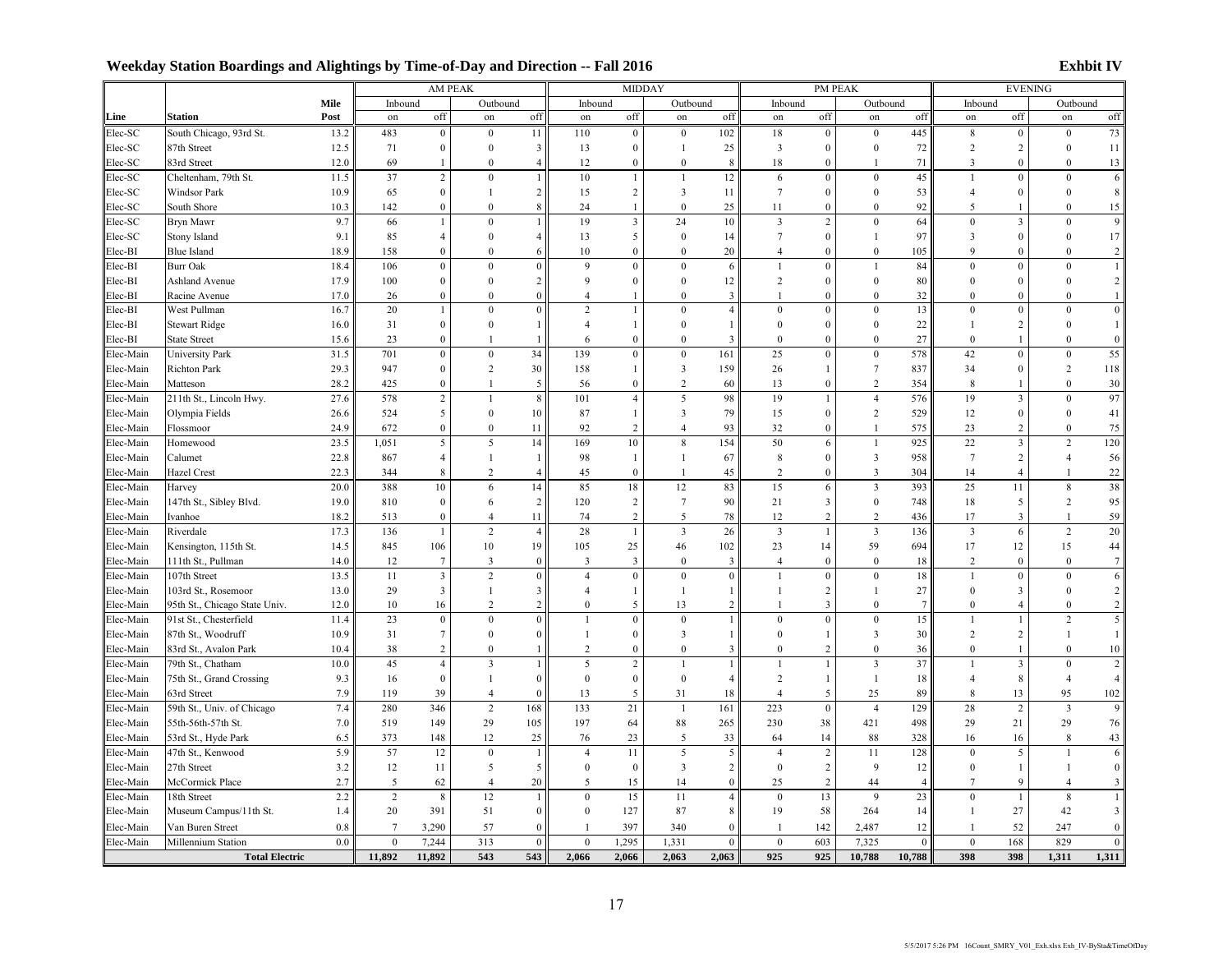|            |                                |      |              | AM PEAK                 |                         |                         |                  | MIDDAY                  |                  |                |                  |                         | PM PEAK                 |          |                |                         | <b>EVENING</b>          |                         |
|------------|--------------------------------|------|--------------|-------------------------|-------------------------|-------------------------|------------------|-------------------------|------------------|----------------|------------------|-------------------------|-------------------------|----------|----------------|-------------------------|-------------------------|-------------------------|
|            |                                | Mile | Inbound      |                         | Outbound                |                         | Inbound          |                         | Outbound         |                | Inbound          |                         | Outbound                |          | Inbound        |                         | Outbound                |                         |
| Line       | <b>Station</b>                 | Post | on           | off                     | on                      | off                     | on               | off                     | on               | off            | on               | off                     | on                      | off      | on             | off                     | on                      | off                     |
| RI-Main    | Joliet                         | 40.2 | 522          | $\boldsymbol{0}$        | $\mathbf{0}$            | 63                      | 133              | $\boldsymbol{0}$        | $\mathbf{0}$     | 135            | 78               | $\boldsymbol{0}$        | $\mathbf{0}$            | 472      | 35             | $\boldsymbol{0}$        | $\mathbf{0}$            | 64                      |
| RI-Main    | New Lenox                      | 34.0 | 1,005        | $\mathbf{1}$            | $\mathbf{1}$            | $\mathfrak{Z}$          | 66               | $\sqrt{4}$              | $\boldsymbol{0}$ | 118            | 30               | $\mathbf{1}$            | $\mathbf{3}$            | 792      | $10\,$         | $\mathbf{1}$            | $\mathbf{0}$            | 34                      |
| RI-Main    | Mokena                         | 29.6 | 533          | $\mathbf{1}$            | 2                       | 14                      | 43               | $\overline{c}$          | 3                | 53             | 16               | $\overline{2}$          | $\overline{1}$          | 481      | 6              | 5                       | $\theta$                | 19                      |
| RI-Main    | <b>Hickory Creek</b>           | 27.5 | 910          | $\boldsymbol{0}$        | $\mathbf{1}$            | 26                      | 48               | $\overline{3}$          | $\overline{1}$   | 79             | 26               | $\mathbf{1}$            | $\overline{\mathbf{3}}$ | 789      | 10             | $\mathbf{1}$            | $\theta$                | 24                      |
| RI-Main    | 80th Avenue, Tinley Park       | 25.1 | 1,848        | $\overline{4}$          | $\overline{7}$          | 14                      | 129              | $\overline{4}$          | $\mathbf{1}$     | 158            | 46               | $\mathbf{Q}$            | $\overline{9}$          | 1,675    | 10             | $\mathbf{1}$            | $\theta$                | 71                      |
| RI-Main    | <b>Tinley Park</b>             | 23.5 | 941          | $\overline{4}$          | 5                       | 6                       | 74               | $\sqrt{2}$              | 5                | 74             | 25               | $\overline{4}$          | 8                       | 817      |                | $\overline{4}$          |                         | 48                      |
| RI-Main    | Oak Forest                     | 20.4 | 1.008        | $\,$ 8 $\,$             | 11                      | $\mathbf{Q}$            | 79               | 6                       | 5                | 83             | 19               | 17                      | 8                       | 803      | $\overline{4}$ | $\overline{\mathbf{3}}$ | $\overline{c}$          | 38                      |
| RI-Main    | Midlothian                     | 18.4 | 911          | 152                     | $\overline{\mathbf{3}}$ | 1                       | 62               | $\mathfrak{Z}$          | 5                | 78             | 20               | 5                       | 9                       | 764      | $\overline{4}$ | $\overline{2}$          | $\mathbf{1}$            | 34                      |
| RI-Main    | Robbins                        | 17.2 | 68           | 35                      | $\sqrt{2}$              | 3                       | 11               | $\sqrt{2}$              | $\mathbf{1}$     | 9              | $\overline{c}$   | $\overline{4}$          | $\overline{c}$          | 55       | $\mathbf{3}$   | $\Omega$                | $\theta$                | 14                      |
| RI Main    | Vermont St., Blue Island       | 15.7 | 507          | 65                      | 14                      | $\overline{\mathbf{3}}$ | $\tau$           | $\mathbf{1}$            | $\,8\,$          | 41             | $7\overline{ }$  | 15                      | 32                      | 485      | $\theta$       | $\theta$                | $\mathbf{0}$            | $\boldsymbol{0}$        |
| RI-Main    | 103rd St., Washington Hts      | 12.0 | 106          | $\overline{4}$          | $\boldsymbol{0}$        | $\mathbf{1}$            | $\mathbf{0}$     | $\mathbf{0}$            | $\boldsymbol{0}$ | $\overline{0}$ | $\theta$         | $\boldsymbol{0}$        | $\mathbf{1}$            | 132      | $\theta$       | $\theta$                | $\theta$                | $\mathbf{0}$            |
| RI-Main    | 95th Street, Longwood          | 10.9 | 57           | $\boldsymbol{0}$        | $\overline{1}$          | $\mathbf{1}$            | $\Omega$         | $\Omega$                | $\Omega$         | $\Omega$       | $\Omega$         | $\overline{1}$          | $\overline{c}$          | 47       | $\Omega$       | $\theta$                | $\Omega$                | $\mathbf{0}$            |
| RI Branch  | Vermont St., Blue Island       | 16.4 | 63           | $\boldsymbol{0}$        | $\overline{1}$          | $\overline{4}$          | 33               | $\overline{3}$          | $\overline{3}$   | 47             | $\overline{7}$   | $\mathbf{0}$            | $\overline{1}$          | 39       | $\overline{2}$ | 5                       | $\overline{\mathbf{3}}$ | 24                      |
| RI-Branch  | Prairie Street                 | 15.8 | 9            | $\boldsymbol{0}$        | $\overline{4}$          | $\mathbf{0}$            | $7\phantom{.0}$  | $\mathbf{1}$            | $\boldsymbol{0}$ | 6              | $\theta$         | $\mathbf{1}$            | $\boldsymbol{0}$        | 17       | $\theta$       | $\mathbf{1}$            | $\theta$                | 11                      |
| RI-Branch  | 123rd Street                   | 15.2 | 31           | $\boldsymbol{0}$        | $\theta$                | $\mathbf{1}$            | 11               | $\theta$                | $\mathbf{1}$     | 16             | $\mathfrak{D}$   | $\theta$                | $\theta$                | 29       | $\Omega$       |                         | $\Omega$                | 5                       |
| RI-Branch  | 119th Street                   | 14.8 | 245          | $\boldsymbol{0}$        | $\bf{0}$                | $\boldsymbol{0}$        | 24               | $\mathbf{1}$            | 3                | 29             | 3                | $\mathbf{0}$            | $\overline{4}$          | 207      | $\Omega$       | $\overline{2}$          | $\mathbf{0}$            | 25                      |
| RI-Branch  | 115th St., Morgan Park         | 14.3 | 151          | 1                       | $\mathbf{0}$            | $\overline{c}$          | 19               | $\mathbf{0}$            | $\boldsymbol{0}$ | 19             | $\mathbf{0}$     | $\mathbf{0}$            | $\mathbf{0}$            | 130      | $\theta$       | $\mathbf{1}$            | $\theta$                | 14                      |
| RI-Branch  | 111th St., Morgan Park         | 13.8 | 521          | $\overline{4}$          | $\mathbf{0}$            | 5                       | 41               | $\mathbf{0}$            | 6                | 65             | 16               | $\mathbf{1}$            | $\overline{1}$          | 434      | $\overline{2}$ | $\overline{1}$          | $\theta$                | 35                      |
| RI-Branch  | 107th St., Beverly Hills       | 13.3 | 411          | $\mathbf{1}$            | $\mathbf{1}$            | $\sqrt{2}$              | 33               | $\theta$                | $\mathbf{0}$     | 48             | $\overline{2}$   | $\mathbf{1}$            | $\mathbf{0}$            | 395      | $\overline{4}$ | $\mathbf{1}$            | $\theta$                | 17                      |
| RI-Branch  | 103rd St., Beverly Hills       | 12.8 | 642          | $\boldsymbol{0}$        | $\overline{\mathbf{3}}$ | $\overline{4}$          | 68               | $\sqrt{2}$              | $\mathfrak{Z}$   | 98             | 14               | $\mathbf{1}$            | 29                      | 589      | $\theta$       | $\mathbf{1}$            | $\theta$                | 59                      |
| RI-Branch  | 99th St., Beverly Hills        | 12.3 | 666          | $\mathbf{0}$            | $\mathbf{0}$            | $\mathbf{1}$            | 52               | $\overline{3}$          | $\overline{1}$   | 102            | 5                | $\overline{4}$          | $\overline{1}$          | 537      | $\theta$       | $\theta$                | $\theta$                | 34                      |
| RI-Branch  | 95th St., Beverly Hills        | 11.7 | 362          | 5                       | $\overline{c}$          | $\mathbf{1}$            | 37               | 8                       | 9                | 38             | 6                | $\overline{2}$          | 3                       | 348      | $\mathbf{1}$   | $\overline{2}$          | $\overline{\mathbf{3}}$ | 16                      |
| RI-Branch  | 91st St., Beverly Hills        | 11.3 | 332          | $\mathbf{1}$            | $\mathbf{1}$            | $\mathbf{1}$            | 26               | $\mathbf{1}$            | $\mathbf{1}$     | 41             | 3                | $\mathbf{1}$            | $\boldsymbol{0}$        | 307      | $\mathbf{1}$   | $\boldsymbol{0}$        | $\mathbf{0}$            | 31                      |
| RI-Branch  | <b>Brainerd</b>                | 10.6 | 286          | $\mathbf{1}$            | $\boldsymbol{0}$        | $\overline{c}$          | 12               | $\mathbf{1}$            | $\overline{3}$   | 33             | -1               | $\theta$                | $\mathbf{0}$            | 241      |                | $\overline{\mathbf{3}}$ | $\theta$                | 13                      |
| RI-Main    | Gresham                        | 9.8  | 295          | 122                     | $\sqrt{2}$              | $\mathbf{1}$            | 12               | 9                       | $\sqrt{2}$       | 26             | $\overline{4}$   | $\overline{4}$          | $\overline{1}$          | 297      | $\overline{2}$ | $\overline{\mathbf{3}}$ | $\theta$                | 11                      |
| RI-Main    | 35th St.                       | 3.1  | 12           | 158                     | 13                      | 1                       | $\mathbf{3}$     | 99                      | 39               | $\overline{c}$ | 8                | 49                      | 135                     | 17       | $\overline{2}$ | $\tau$                  | 15                      | $\mathbf{1}$            |
| RI-Main    | <b>LaSalle Street Station</b>  | 0.0  | $\mathbf{0}$ | 11,875                  | 95                      | $\theta$                | $\mathbf{0}$     | 875                     | 1,298            | $\Omega$       | $\Omega$         | 217                     | 10,646                  | $\Omega$ | $\Omega$       | 53                      | 617                     | $\mathbf{0}$            |
|            | <b>Total Rock Island</b>       |      | 12,442       | 12,442                  | 169                     | 169                     | 1,030            | 1,030                   | 1,398            | 1,398          | 340              | 340                     | 10,899                  | 10,899   | 98             | 98                      | 642                     | 642                     |
| <b>SWS</b> | Manhattan                      | 40.8 | 20           | $\theta$                | $\mathbf{0}$            | $\Omega$                | $\theta$         | $\Omega$                | $\theta$         | $\overline{1}$ | $\overline{c}$   | $\theta$                | $\theta$                | 17       | $\theta$       | $\theta$                | $\theta$                | $\mathbf{0}$            |
| <b>SWS</b> | Laraway Road                   | 35.8 | 24           | $\boldsymbol{0}$        | $\boldsymbol{0}$        | $\mathbf{0}$            | $\boldsymbol{0}$ | $\boldsymbol{0}$        | $\boldsymbol{0}$ | $\mathbf{0}$   | $\boldsymbol{0}$ | $\theta$                | $\boldsymbol{0}$        | 27       | $\theta$       | $\theta$                | $\theta$                | $\mathbf{0}$            |
| <b>SWS</b> | Orland Park, 179th St.         | 28.9 | 158          | 1                       | $\boldsymbol{0}$        | $\mathbf{1}$            | 35               | $\mathbf{0}$            | $\mathbf{0}$     | 25             | $\overline{c}$   | $\mathbf{0}$            | $\theta$                | 133      | 6              | $\theta$                | $\theta$                | 23                      |
| <b>SWS</b> | Orland Park, 153rd St.         | 25.2 | 524          | $\boldsymbol{0}$        | $\mathbf{0}$            | 5                       | 66               | $\theta$                | $\theta$         | 51             | 8                | $\overline{2}$          | $\mathbf{1}$            | 483      | 5              | $\theta$                | $\theta$                | 50                      |
| <b>SWS</b> | Orland Park, 143rd St.         | 23.6 | 469          | $\mathbf{1}$            | $\mathbf{0}$            | 10                      | 60               | $\theta$                | $\mathbf{1}$     | 60             | 12               | $\theta$                | $\overline{1}$          | 419      | 5              | $\theta$                | $\theta$                | 39                      |
| SWS        | Palos Park                     | 20.3 | 379          | $\boldsymbol{0}$        | $\mathbf{0}$            | 1                       | 44               | $\mathbf{1}$            | $\theta$         | 47             | $\overline{7}$   | $\overline{1}$          | $\mathbf{0}$            | 343      | $\mathfrak{D}$ | $\mathbf{1}$            | $\Omega$                | 36                      |
| <b>SWS</b> | Palos Heights                  | 19.2 | 204          | $\boldsymbol{0}$        | $\bf{0}$                | $\boldsymbol{2}$        | 26               | $\theta$                | $\bf{0}$         | 28             | 5                | $\theta$                | $\bf{0}$                | 184      | 3              | $\theta$                | $\theta$                | 16                      |
| <b>SWS</b> | Worth                          | 18.2 | 376          | $\boldsymbol{0}$        | $\mathbf{0}$            | $\overline{\mathbf{3}}$ | 36               | $\theta$                | $\mathbf{0}$     | 33             | 7                | $\theta$                | $\mathbf{0}$            | 371      | $\Omega$       | $\mathbf{1}$            | $\theta$                | 23                      |
| <b>SWS</b> | Chicago Ridge                  | 16.8 | 302          | $\boldsymbol{0}$        | 2                       | $\sqrt{5}$              | 23               | $\mathbf{1}$            | $\theta$         | 24             | $\mathbf Q$      | $\Omega$                | 3                       | 295      | $\Omega$       | $\Omega$                | $\Omega$                | 30                      |
| <b>SWS</b> | Oak Lawn                       | 15.2 | 1,195        | 12                      | $\boldsymbol{0}$        | $8\,$                   | 88               | $\overline{4}$          | 12               | 88             | 24               | $\mathbf{1}$            | $\,$ 8 $\,$             | 1,097    | $\mathbf{1}$   | $\mathbf{0}$            | $\overline{1}$          | 119                     |
| <b>SWS</b> | Ashburn                        | 12.6 | 194          | $\boldsymbol{0}$        | $\mathbf{1}$            | $\overline{c}$          | 18               | $\boldsymbol{0}$        | $\overline{1}$   | 13             | 3                | 2                       | $\overline{1}$          | 208      | $\theta$       | $\boldsymbol{0}$        | $\boldsymbol{0}$        | 14                      |
| SWS        | Wrightwood                     | 11.9 | 195          | $\tau$                  | -1                      | $\overline{0}$          | 9                | $\overline{1}$          | 8                | 16             | $\overline{4}$   | $\boldsymbol{0}$        | 9                       | 184      | $\theta$       | $\theta$                | $\mathbf{0}$            | 19                      |
| SWS        | <b>Union Station</b>           | 0.0  | $\theta$     | 4,019                   | 33                      | $\theta$                | $\theta$         | 398                     | 364              | $\theta$       | $\theta$         | 77                      | 3,738                   | $\Omega$ | $\theta$       | 20                      | 368                     | $\mathbf{0}$            |
|            | <b>Total SouthWest Service</b> |      | 4,040        | 4,040                   | 37                      | 37                      | 405              | 405                     | 386              | 386            | 83               | 83                      | 3,761                   | 3,761    | 22             | 22                      | 369                     | 369                     |
| Heritage   | Joliet                         | 37.2 | 209          | $\bf{0}$                | $\mathbf{0}$            | $\mathbf{0}$            | $\mathbf{0}$     | $\Omega$                | $\mathbf{0}$     | 16             | $\Omega$         | $\theta$                | $\bf{0}$                | 166      | $\theta$       | $\theta$                | $\theta$                | $\boldsymbol{0}$        |
| Heritage   | Lockport                       | 32.9 | 412          | $\mathbf{0}$            | $\mathbf{0}$            | $\theta$                | $\Omega$         | $\theta$                | $\mathbf{0}$     | 13             | $\theta$         | $\theta$                | $\mathbf{0}$            | 372      | $\theta$       | $\theta$                | $\theta$                | $\mathbf{0}$            |
| Heritage   | Lemont                         | 25.3 | 488          | $\boldsymbol{0}$        | $\boldsymbol{0}$        | $\mathbf{0}$            | $\theta$         | $\mathbf{0}$            | $\mathbf{0}$     | 21             | $\theta$         | $\mathbf{0}$            | $\mathbf{1}$            | 413      | $\theta$       | $\Omega$                | $\theta$                | $\boldsymbol{0}$        |
| Heritage   | Willow Springs                 | 17.5 | 115          | $\mathbf{0}$            | $\mathbf{0}$            | $\theta$                | $\Omega$         | $\theta$                | $\mathbf{0}$     | $\mathbf{1}$   | $\Omega$         | $\theta$                | $\mathbf{0}$            | 124      | $\Omega$       | $\theta$                | $\Omega$                | $\mathbf{0}$            |
| Heritage   | Summit                         | 11.9 | 96           | $\overline{\mathbf{3}}$ | $\mathbf{0}$            | $\overline{0}$          | $\theta$         | $\mathbf{0}$            | $\mathbf{0}$     | $\overline{1}$ | $\Omega$         | $\mathbf{0}$            | $\overline{4}$          | 100      | $\theta$       | $\theta$                | $\Omega$                | $\boldsymbol{0}$        |
| Heritage   | <b>Union Station</b>           | 0.0  | $\mathbf{0}$ | 1,317                   | $\theta$                | $\theta$                | $\Omega$         | $\theta$                | 52               | $\theta$       | $\Omega$         | $\mathbf{0}$            | 1,170                   | $\Omega$ | $\Omega$       | $\theta$                | $\Omega$                | $\mathbf 0$             |
|            | <b>Total Heritage</b>          |      | 1.320        | 1.320                   | $\mathbf{0}$            | $\overline{\mathbf{0}}$ | $\mathbf{0}$     | $\overline{\mathbf{0}}$ | 52               | 52             | $\mathbf{0}$     | $\overline{\mathbf{0}}$ | 1,175                   | 1,175    | $\theta$       | $\bf{0}$                | $\theta$                | $\overline{\mathbf{0}}$ |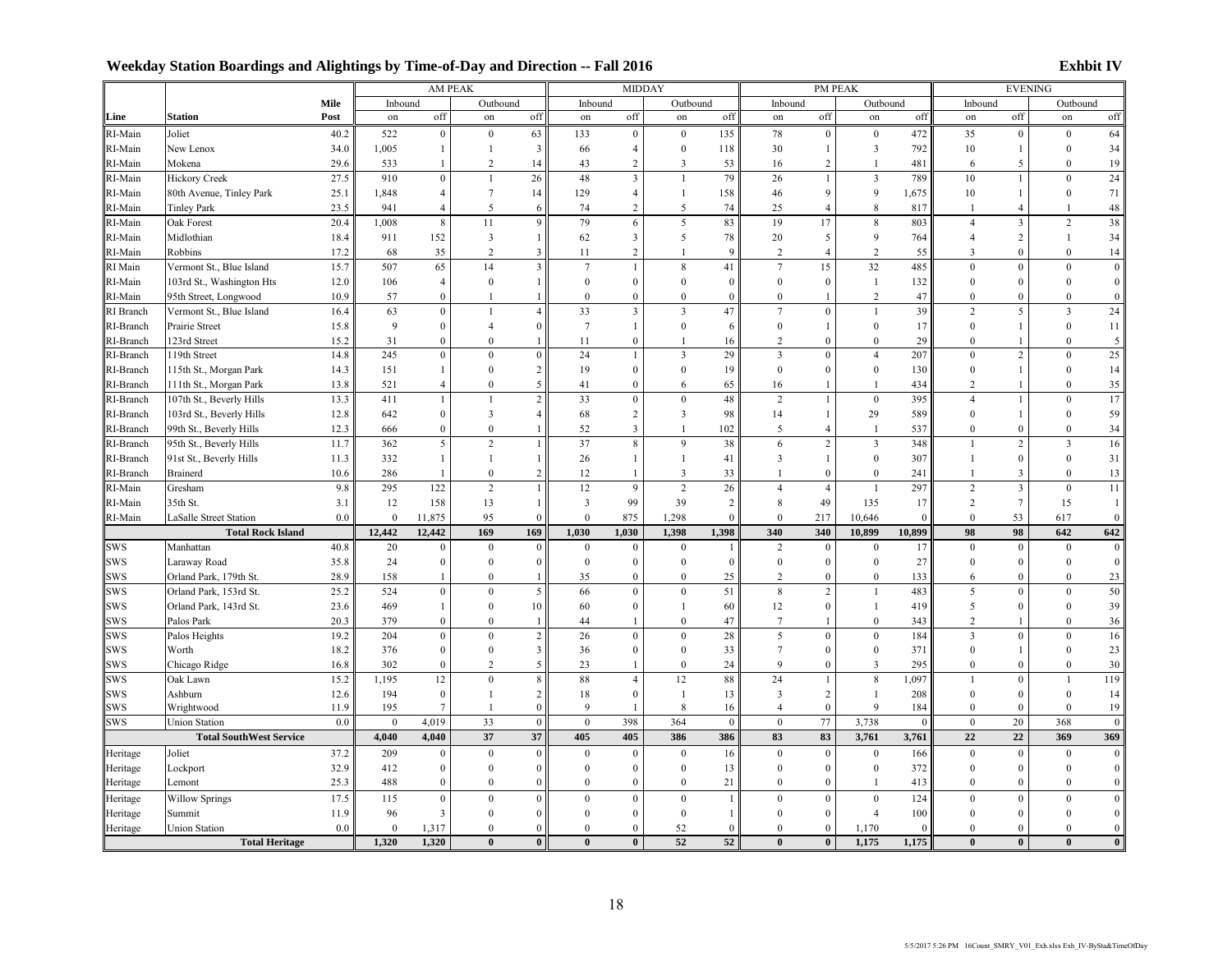|                    |                            |              |                         |                                | AM PEAK                      |                | MIDDAY         |                                  |                                      |                         | PM PEAK          |                              |                            |                  | <b>EVENING</b>   |                          |                                  |                            |
|--------------------|----------------------------|--------------|-------------------------|--------------------------------|------------------------------|----------------|----------------|----------------------------------|--------------------------------------|-------------------------|------------------|------------------------------|----------------------------|------------------|------------------|--------------------------|----------------------------------|----------------------------|
|                    |                            | Mile         | Inbound                 |                                | Outbound                     |                | Inbound        |                                  | Outbound                             |                         | Inbound          |                              | Outbound                   |                  | Inbound          |                          | Outbound                         |                            |
| Line               | <b>Station</b>             | Post         | on                      | off                            | on                           | off            | on             | off                              | on                                   | off                     | on               | off                          | on                         | off              | on               | off                      | on                               | off                        |
| <b>BNSF</b>        | Aurora                     | 37.5         | 1,547                   | $\boldsymbol{0}$               | $\mathbf{0}$                 | 73             | 156            | $\boldsymbol{0}$                 | $\bf{0}$                             | 314                     | 167              | $\mathbf{0}$                 | $\bf{0}$                   | 1,297            | 66               | $\boldsymbol{0}$         | $\boldsymbol{0}$                 | 236                        |
| <b>BNSF</b>        | Route 59                   | 31.6         | 5,376                   | $7\phantom{.0}$                | -1                           | 93             | 206            | $\overline{\mathbf{3}}$          | 5                                    | 489                     | 144              | 6                            | $\,$ 8 $\,$                | 4,417            | 38               | $\mathfrak{Z}$           | $\overline{3}$                   | 529                        |
| <b>BNSF</b>        | Naperville                 | 28.5         | 3,550                   | 15                             | 11                           | 137            | 259            | 5                                | 14                                   | 379                     | 198              | 21                           | 8                          | 3,253            | 57               | $\overline{4}$           | 10                               | 395                        |
| <b>BNSF</b>        | Lisle                      | 24.5         | 1,444                   | 9                              | $\tau$                       | 132            | 96             | 6                                | $\overline{9}$                       | 182                     | 175              | $\boldsymbol{7}$             | 28                         | 1,382            | 29               | $\overline{4}$           | $\mathbf{1}$                     | 186                        |
| <b>BNSF</b>        | Belmont                    | 22.6         | 1,265                   | $\overline{4}$                 | 1                            | 73             | 71             | $\mathbf{1}$                     | $\mathbf{1}$                         | 148                     | 91               | $\mathfrak{Z}$               | 32                         | 1,006            | 9                | $\overline{2}$           | 2                                | 129                        |
| <b>BNSF</b>        | Downers Grove, Main St.    | 21.2         | 1,957                   | 8                              | 9                            | 96             | 182            | 8                                | 12                                   | 304                     | 136              | 9                            | 32                         | 1,837            | 40               | $\overline{7}$           | $\,$ 8 $\,$                      | 249                        |
| <b>BNSF</b>        | <b>Fairview Avenue</b>     | 20.4         | 347                     | $\overline{\mathbf{3}}$        | 5                            | $\overline{7}$ | 42             | $\overline{c}$                   | $10\,$                               | 37                      | 34               | $\,$ 8 $\,$                  | $12\,$                     | 321              | 6                | $\overline{2}$           | $\overline{2}$                   | 52                         |
| <b>BNSF</b>        | Westmont                   | 19.5         | 867                     | 6                              | 8                            | 40             | 98             | 10                               | 5                                    | 112                     | 55               | 12                           | 5                          | 800              | 16               | $\mathbf{3}$             | $\overline{4}$                   | 113                        |
| <b>BNSF</b>        | Clarendon Hills            | 18.3         | 701                     | $\overline{c}$                 | $\overline{2}$               | 8              | 51             | $\boldsymbol{0}$                 | 5                                    | 92                      | 36               | $\overline{7}$               | $\boldsymbol{0}$           | 608              | 10               | $\overline{4}$           | $\overline{1}$                   | 108                        |
| <b>BNSF</b>        | West Hinsdale              | 17.8         | 366                     | $\boldsymbol{0}$               | $\mathbf{0}$                 | $\overline{0}$ | 9              | $\boldsymbol{0}$                 | $\boldsymbol{0}$                     | 19                      | $\mathbf{0}$     | $\boldsymbol{0}$             | $\overline{1}$             | 264              | $\mathbf{0}$     | $\mathbf{0}$             | $\mathbf{0}$                     | 21                         |
| <b>BNSF</b>        | Hinsdale                   | 16.9         | 912                     | 6                              | 8                            | 70             | 107            | 6                                | 6                                    | 165                     | 90               | 10                           | 21                         | 743              | 11               | $\overline{\mathbf{c}}$  | 5                                | 108                        |
| <b>BNSF</b>        | Highlands                  | 16.4         | 197                     | $\mathbf{0}$                   | $\mathbf{0}$                 | 2              | $\Omega$       | $\boldsymbol{0}$                 | $\bf{0}$                             | 23                      | 5                | $\boldsymbol{0}$             | $\mathbf{0}$               | 167              | $\Omega$         | $\theta$                 | $\mathbf{1}$                     | 15                         |
| <b>BNSF</b>        | <b>Western Springs</b>     | 15.5         | 1,011                   | $\overline{4}$                 | $\overline{7}$               | 14             | 70             | $\overline{\mathbf{3}}$          | $\overline{\mathbf{3}}$              | 141                     | 33               | 5                            | 5                          | 797              | $\sqrt{2}$       | $\overline{\mathbf{3}}$  | $\sqrt{2}$                       | 151                        |
| <b>BNSF</b>        | LaGrange, Stone Ave.       | 14.2         | 923                     | $\overline{4}$                 | -1                           | 6              | 83             | 6                                | $\overline{2}$                       | 113                     | 31               | $\overline{\mathbf{3}}$      | $\mathbf{1}$               | 617              | $\sqrt{2}$       | $\mathbf{0}$             | $\overline{3}$                   | 115                        |
| <b>BNSF</b>        | LaGrange Road              | 13.8         | 1,075                   | $\tau$                         | 11                           | 23             | 118            | 16                               | 27                                   | 151                     | 61               | 45                           | 12                         | 1,035            | 26               | $\overline{4}$           | 10                               | 171                        |
| <b>BNSF</b>        | Congress Park              | 13.1         | 286                     | $\mathbf{1}$                   | $\boldsymbol{0}$             | $\mathbf{0}$   | $\mathbf{0}$   | $\boldsymbol{0}$                 | $\bf{0}$                             | 28                      | $\mathbf{0}$     | $\boldsymbol{0}$             | $\overline{4}$             | 218              | $\theta$         | $\mathbf{0}$             | $\boldsymbol{0}$                 | 22                         |
| <b>BNSF</b>        | Brookfield                 | 12.3         | 463                     | 9                              | 13                           | 9              | 51             | 12                               | $7\phantom{.0}$                      | 46                      | 19               | 9                            | 10                         | 442              | $\overline{4}$   | $\mathbf{0}$             | 5                                | 97                         |
| <b>BNSF</b>        | Hollywood (Zoo Stop)       | 11.8         | 92                      | 1                              | $\bf{0}$                     | $\mathbf{0}$   | 21             | $\overline{4}$                   | $\overline{4}$                       | 77                      | 2                | 3                            | -1                         | 97               | $\Omega$         | $\theta$                 | $\theta$                         | 9                          |
| <b>BNSF</b>        | Riverside                  | 11.1         | 400                     | 21                             | $\sqrt{4}$                   | $\overline{4}$ | 50             | $\mathfrak{Z}$                   | 16                                   | 77                      | 15               | 8                            | $\tau$                     | 382              | 6                | $\overline{7}$           | $\mathbf{1}$                     | 72                         |
| <b>BNSF</b>        | Harlem Avenue              | 10.1         | 341                     | $7\phantom{.0}$                | 6                            | $\mathbf{0}$   | 34             | 15                               | 17                                   | 36                      | 12               | 11                           | $7\phantom{.0}$            | 243              | $\mathbf{0}$     | 6                        | $\overline{4}$                   | 59                         |
| <b>BNSF</b>        | Berwyn                     | 9.6          | 429                     | 8                              | 18                           | 16             | 54             | 8                                | 73                                   | 57                      | 21               | 16                           | 26                         | 497              | 8                | 7                        | 3                                | 73                         |
| <b>BNSF</b>        | LaVergne                   | 9.1          | 184                     | $\overline{4}$                 | $\mathbf{0}$                 | $\mathbf{0}$   | $\mathbf{0}$   | $\boldsymbol{0}$                 | $\mathbf{1}$                         | 13                      | $\bf{0}$         | $\boldsymbol{0}$             | $\mathbf{1}$               | 165              | $\boldsymbol{0}$ | $\mathbf{0}$             | $\mathbf{1}$                     | 21                         |
| <b>BNSF</b>        | Cicero                     | 7.0          | 80                      | 10                             | 35                           | 1              | 5              | 23                               | 23                                   | 10                      | $\overline{1}$   | 37                           | 18                         | 113              | $\mathbf{1}$     | 28                       | 22                               | 13                         |
| <b>BNSF</b>        | Western Avenue             | 3.8          | $\overline{\mathbf{3}}$ | 13<br>55                       | 24                           |                |                | 18                               | 15                                   | $\boldsymbol{0}$        | $\boldsymbol{0}$ | 23                           | 25                         | 6                | $\theta$         | 16                       | $\overline{1}$                   | $\bf{0}$<br>$\overline{0}$ |
| <b>BNSF</b>        | <b>Halsted Street</b>      | 1.8          | 21                      |                                | $\overline{4}$               | $\mathbf{0}$   | $\mathbf{0}$   | 9                                | 65                                   | $\overline{\mathbf{3}}$ | $\overline{3}$   | 12                           | 27                         | 18               | $\theta$         | $\boldsymbol{0}$         | $\theta$                         |                            |
| <b>BNSF</b>        | <b>Union Station</b>       | 0.0          | $\mathbf{0}$            | 23,633                         | 630                          | $\mathbf{0}$   | $\theta$       | 1,606                            | 2,696                                | $\mathbf{0}$            | $\mathbf{0}$     | 1,074                        | 20,434                     | $\theta$         | $\Omega$         | 229                      | 2,855                            | $\mathbf{0}$               |
|                    | <b>Total BNSF</b>          |              | 23,837                  | 23,837                         | 805                          | 805            | 1,764          | 1,764                            | 3,016                                | 3,016                   | 1.329            | 1,329                        | 20,725                     | 20,725           | 331<br>22        | 331                      | 2,944                            | 2,944                      |
| UP-West            | Elburn                     | 43.6         | 195                     | $\bf{0}$                       | $\mathbf{0}$                 | 11             | 67             | $\boldsymbol{0}$                 | $\mathbf{0}$                         | 40                      | 23               | $\mathbf{0}$                 | $\bf{0}$                   | 234              |                  | $\boldsymbol{0}$         | $\boldsymbol{0}$<br>$\mathbf{0}$ | 44                         |
| UP-West<br>UP-West | La Fox<br>Geneva           | 40.9<br>35.5 | 237<br>1,359            | $\mathbf{1}$<br>$\overline{2}$ | $\mathbf{0}$<br>$\mathbf{1}$ | 6<br>61        | 34<br>205      | $\mathbf{1}$<br>$\boldsymbol{0}$ | $\boldsymbol{0}$<br>$\boldsymbol{0}$ | 42<br>144               | 3<br>91          | $\mathbf{0}$<br>$\mathbf{1}$ | $\mathbf{1}$<br>$\sqrt{2}$ | 189<br>1,457     | -1<br>50         | $\mathbf{1}$<br>$\theta$ | $\theta$                         | 28<br>173                  |
| UP-West            | West Chicago               | 29.8         | 416                     | $\boldsymbol{0}$               | $\bf{0}$                     | 18             | 61             | $\overline{\mathbf{3}}$          | $\boldsymbol{0}$                     | 55                      | 34               | $\overline{c}$               | $\overline{\mathbf{3}}$    | 416              | 13               | $\overline{3}$           | $\boldsymbol{0}$                 | 59                         |
| UP-West            | Winfield                   | 27.5         |                         | $7\phantom{.0}$                | $\mathfrak{Z}$               |                | 49             | $\overline{c}$                   | $\mathbf{1}$                         |                         |                  | $\overline{4}$               | $\overline{2}$             | 421              | 22               | $\mathbf{1}$             | $\sqrt{2}$                       | 56                         |
| UP-West            | Wheaton                    | 25.0         | 389<br>1,271            | 13                             | $\overline{4}$               | 31<br>91       | 137            | $\overline{7}$                   | 11                                   | 26<br>103               | 39<br>87         | $\overline{4}$               | 24                         | 1,354            | 40               | $\overline{4}$           | 3                                | 124                        |
| UP-West            | College Avenue             | 23.8         | 795                     | $\overline{\mathbf{3}}$        | $\mathbf{1}$                 | 29             | 68             | $\mathbf{1}$                     | $\overline{c}$                       | 58                      | 36               | $\mathbf{1}$                 | 2                          | 706              | 12               | $\overline{4}$           | $\overline{c}$                   | 89                         |
| UP-West            | Glen Ellyn                 | 22.4         | 1,411                   | 11                             | $\boldsymbol{7}$             | 41             | 157            | 5                                | $\sqrt{5}$                           | 122                     | 93               | 5                            | 11                         | 1,496            | 49               | 6                        | 1                                | 155                        |
| UP-West            | Lombard                    | 19.9         | 1,130                   | 5                              | 9                            | 24             | 121            | $\overline{7}$                   | 9                                    | 82                      | 38               | 14                           | 9                          | 1,148            | 27               | 8                        | $\mathbf{0}$                     | 103                        |
| UP-West            | Villa Park                 | 17.8         | 674                     | 11                             | 19                           | 21             | 74             | 5                                | $\overline{3}$                       | 59                      | 24               | 6                            | $7\overline{ }$            | 641              | 25               | $\overline{\mathbf{3}}$  | $\overline{2}$                   | 79                         |
| UP-West            | Elmhurst                   | 15.7         | 1,922                   | 30                             | 16                           | 104            | 156            | 17                               | 14                                   | 155                     | 125              | 16                           | 46                         | 1,767            | 50               | $\sqrt{5}$               | 15                               | 181                        |
| UP-West            | Berkeley                   | 14.3         | 112                     | -1                             | 5                            | 7              | 10             | $\overline{4}$                   | 2                                    | 23                      | 6                | $\mathbf{0}$                 | 5                          | 137              | $\Omega$         | 3                        | $\Omega$                         | 13                         |
| UP-West            | Bellwood                   | 12.6         | 124                     | $\overline{4}$                 | $\overline{2}$               | 5              | 10             | $\overline{2}$                   | $\overline{4}$                       | 11                      | $\overline{c}$   | $\theta$                     | $\overline{c}$             | 122              | $\overline{4}$   | $\overline{3}$           | $\theta$                         | 13                         |
| UP-West            | Melrose Park               | 11.3         | 68                      | $\overline{\mathbf{3}}$        | $\mathbf{1}$                 | $\overline{c}$ | $\overline{7}$ | $\overline{c}$                   | $\overline{c}$                       | $\overline{4}$          | $\overline{3}$   | $\mathfrak{Z}$               | $\overline{4}$             | 85               | $\sqrt{2}$       | 5                        | $\boldsymbol{0}$                 | $\mathbf{1}$               |
| UP-West            | Maywood                    | 10.5         | 66                      | 5                              | 6                            | $\mathbf{1}$   | $\overline{1}$ | 6                                | $\mathbf{1}$                         | $\overline{c}$          | $\mathbf{0}$     | $\overline{3}$               | 5                          | 40               | $\Omega$         | 11                       | 3                                | $\sqrt{2}$                 |
| UP-West            | <b>River Forest</b>        | 9.7          | 379                     | 104                            | 10                           | $\overline{c}$ | 32             | $\overline{4}$                   | $\overline{c}$                       | 36                      | $\overline{7}$   | $\overline{7}$               | 6                          | 334              | $\overline{1}$   | 11                       | $\overline{1}$                   | 34                         |
| UP-West            | Oak Park, Marion St.       | 8.5          | 609                     | 105                            | 60                           | 16             | 57             | 34                               | 27                                   | 39                      | 18               | 72                           | 106                        | 753              | $\sqrt{2}$       | 42                       | 26                               | 87                         |
| UP-West            | Kedzie                     | 3.6          | $\overline{\mathbf{3}}$ | 17                             | 28                           | $\overline{2}$ | $\mathbf{0}$   | $\tau$                           | 11                                   | $\boldsymbol{0}$        | 2                | 14                           | 8                          | $\mathbf{1}$     | $\theta$         | 25                       | $\mathbf{0}$                     | $\bf{0}$                   |
| UP-West            | Ogilvie Transportation Ctr | 0.0          | $\mathbf{0}$            | 10,838                         | 300                          | $\overline{0}$ | $\mathbf{0}$   | 1,139                            | 907                                  | $\boldsymbol{0}$        | $\mathbf{0}$     | 479                          | 11,058                     | $\boldsymbol{0}$ | $\mathbf{0}$     | 185                      | 1,186                            | $\boldsymbol{0}$           |
|                    | <b>Total UP West</b>       |              | 11,160                  | 11,160                         | 472                          | 472            | 1,246          | 1,246                            | 1,001                                | 1,001                   | 631              | 631                          | 11,301                     | 11,301           | 320              | 320                      | 1,241                            | 1,241                      |
| Milw-West          | <b>Big Timber Road</b>     | 39.8         | 572                     | $\boldsymbol{0}$               | $\bf{0}$                     | 45             | 106            | $\boldsymbol{0}$                 | $\mathbf{0}$                         | 77                      | 85               | $\boldsymbol{0}$             | $\bf{0}$                   | 529              | 26               | $\boldsymbol{0}$         | $\boldsymbol{0}$                 | 63                         |
| Milw-West          | Elgin                      | 36.6         | 295                     | $\mathbf{1}$                   | $\overline{0}$               | 40             | 63             | $\overline{0}$                   | $\mathbf{1}$                         | 89                      | 47               | 1                            | 3                          | 324              | 27               | $\sqrt{2}$               | $\mathbf{0}$                     | 46                         |
| Milw-West          | National Street            | 36.0         | 489                     | 8                              | $\mathbf{0}$                 | 19             | 91             | 1                                | 1                                    | 77                      | 36               | 2                            | $\mathbf{1}$               | 499              | 24               | $\overline{0}$           | $\Omega$                         | 68                         |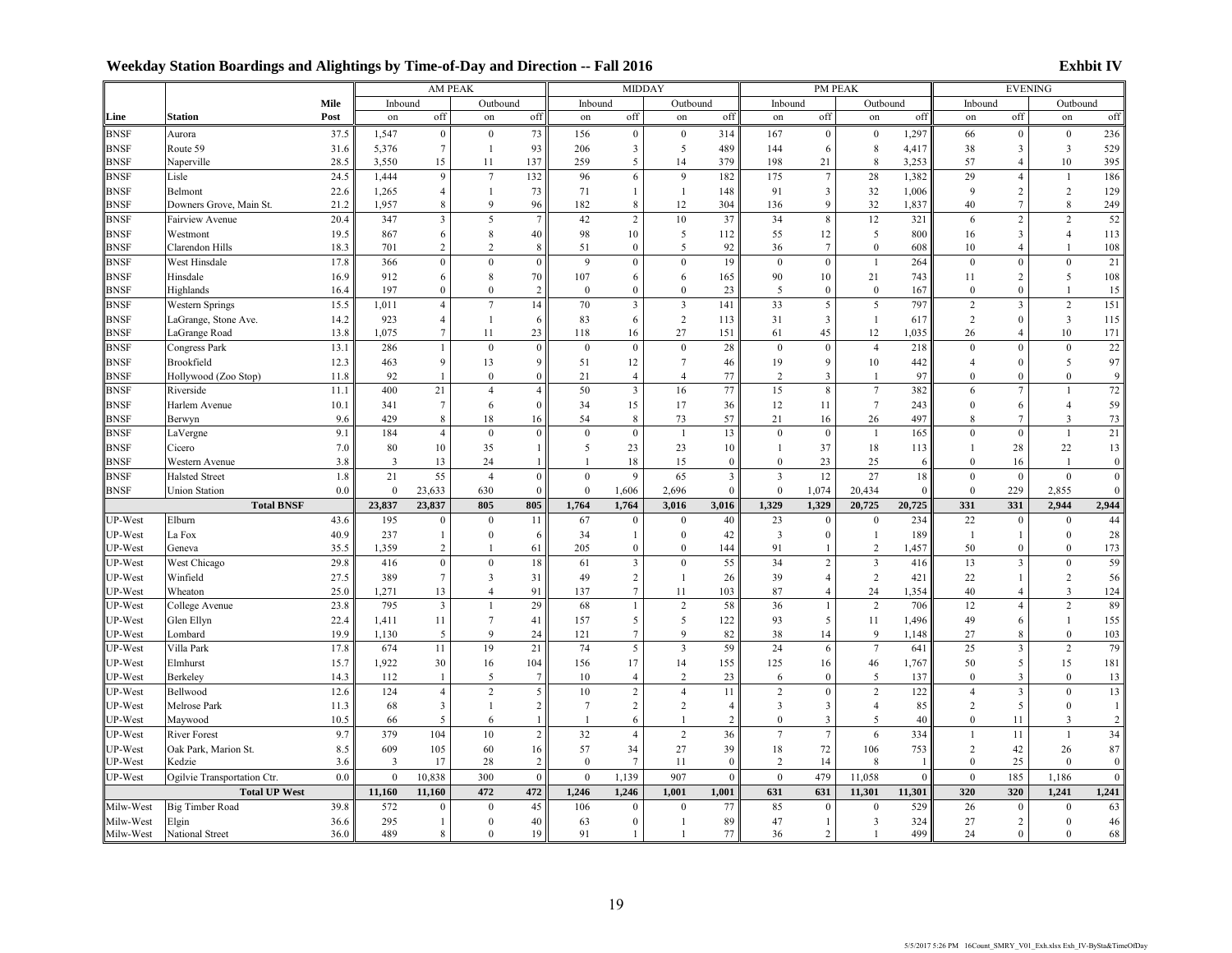|                    |                             |                |          |                  | AM PEAK          |                  |                  | MIDDAY                  |                         |                  |                         |                  | PM PEAK                 |                  |                  | <b>EVENING</b>          |                         |                  |
|--------------------|-----------------------------|----------------|----------|------------------|------------------|------------------|------------------|-------------------------|-------------------------|------------------|-------------------------|------------------|-------------------------|------------------|------------------|-------------------------|-------------------------|------------------|
|                    |                             | Mile           | Inbound  |                  | Outbound         |                  | Inbound          |                         | Outbound                |                  | Inbound                 |                  | Outbound                |                  | Inbound          |                         | Outbound                |                  |
| Line               | <b>Station</b>              | Post           | on       | off              | on               | off              | on               | off                     | on                      | off              | on                      | off              | on                      | off              | on               | off                     | on                      | off              |
| Milw-West          | <b>Bartlett</b>             | 30.1           | 872      | $\mathbf{1}$     | $\boldsymbol{0}$ | 24               | 139              | $\overline{\mathbf{3}}$ | $\overline{4}$          | 103              | 38                      | $\boldsymbol{0}$ | $\mathbf{1}$            | 870              | 17               | 5                       | $\mathbf 0$             | 80               |
| Milw-West          | Hanover Park                | 28.4           | 1,211    | 3                | $\sqrt{2}$       | 22               | 181              | 5                       | 5                       | 109              | 55                      | $\sqrt{2}$       | $\overline{4}$          | 1,159            | 25               | 6                       | $\overline{\mathbf{3}}$ | 136              |
| Milw-West          | Schaumburg                  | 26.5           | 1.439    | 6                | $\overline{4}$   | 33               | 182              | 6                       | 5                       | 116              | 79                      | 5                | $\overline{4}$          | 1,440            | 14               | $\overline{c}$          | $\theta$                | 127              |
| Milw-West          | Roselle                     | 23.9           | 1,168    | 8                | $\overline{4}$   | 53               | 162              | $\sqrt{2}$              | $\overline{4}$          | 94               | 84                      | 5                | $\boldsymbol{6}$        | 1,156            | 25               | $\theta$                | $\sqrt{2}$              | 91               |
| Milw-West          | Medinah                     | 23.0           | 451      | $\overline{4}$   | $\mathbf{1}$     | 22               | 49               | $\mathfrak{Z}$          | $\mathbf{1}$            | 50               | 50                      | $\boldsymbol{0}$ | $\overline{4}$          | 373              | 15               | $\mathbf{1}$            | $\overline{c}$          | 54               |
| Milw-West          | Itasca                      | 21.1           | 425      | 12               | 2                | 66               | 57               | $\overline{\mathbf{3}}$ | $\overline{c}$          | 50               | 90                      | 5                | 11                      | 411              | 13               | 3                       | $\mathbf{1}$            | 52               |
| Milw-West          | Wood Dale                   | 19.1           | 425      | $1\,1$           | $11\,$           | 35               | $74\,$           | $\overline{4}$          | $\sqrt{5}$              | 50               | 81                      | $\overline{7}$   | 11                      | 396              | 13               | 5                       | $\overline{4}$          | 42               |
| Milw-West          | Bensenville                 | 17.2           | 239      | 23               | $\sqrt{5}$       | 29               | 55               | $\,$ 8 $\,$             | $\tau$                  | 49               | 25                      | 5                | 15                      | 225              | $\,$ 8 $\,$      | 9                       | $\overline{\mathbf{3}}$ | 24               |
| Milw-West          | Mannheim                    | 14.0           | 11       | 6                | $\mathfrak{Z}$   | $\overline{c}$   | $\mathbf{0}$     | $\mathbf{0}$            | $\mathbf{0}$            | $\mathbf{0}$     | 12                      | $\sqrt{4}$       | 5                       | 11               | $\theta$         | $\theta$                | $\theta$                | $\boldsymbol{0}$ |
| Milw-West          | Franklin Park               | 13.2           | 276      | 41               | 19               | 13               | 43               | 16                      | 10                      | 37               | 23                      | 26               | 66                      | 300              | 12               | 8                       | $\overline{Q}$          | 29               |
| Milw-West          | <b>River Grove</b>          | 11.4           | 73       | $\tau$           | $\,$ 8 $\,$      | 3                | 11               | $\tau$                  | 13                      | 19               | 17                      | 11               | 14                      | 87               | $\sqrt{2}$       | $\,$ 8 $\,$             | $\overline{4}$          | 10               |
| Milw-West          | Elmwood Park                | 10.2           | 313      | $\overline{4}$   | 24               | $\boldsymbol{0}$ | 27               | 15                      | 15                      | 28               | $\mathbf Q$             | 30               | $\tau$                  | 291              | $\overline{4}$   | $\mathbf Q$             | 6                       | 34               |
| Milw-West          | Mont Clare                  | 9.5            | 272      | 6                | 16               | $\sqrt{2}$       | 15               | $\,$ 8 $\,$             | 9                       | 26               | $\boldsymbol{6}$        | $\,$ 8 $\,$      | 12                      | 267              | $\sqrt{2}$       | 6                       | $\overline{\mathbf{3}}$ | 28               |
| Milw-West          | Mars                        | 9.1            | 136      | $\overline{4}$   | $\sqrt{2}$       | $\mathbf{1}$     | $\bf{0}$         | $\mathbf 0$             | $\boldsymbol{0}$        | $\bf{0}$         | $\sqrt{2}$              | $\sqrt{2}$       | $\sqrt{2}$              | 103              | $\mathbf{0}$     | $\mathbf{0}$            | $\boldsymbol{0}$        | $\bf{0}$         |
| Milw-West          | Galewood                    | 8.6            | 202      | 6                | 20               | $\overline{c}$   | 13               | 10                      | 9                       | 14               | $\mathbf Q$             | 17               | 13                      | 187              | $\mathbf{1}$     | 5                       | 12                      | 17               |
| Milw-West          | Hanson Park                 | 7.7            | 49       | $\overline{4}$   | $\overline{4}$   | $\sqrt{2}$       | $\boldsymbol{0}$ | $\boldsymbol{0}$        | $\boldsymbol{0}$        | $\boldsymbol{0}$ | $\overline{4}$          | $\overline{9}$   | $\overline{\mathbf{3}}$ | 51               | $\theta$         | $\boldsymbol{0}$        | $\boldsymbol{0}$        | $\mathbf{0}$     |
| Milw-West          | Grand/Cicero                | 6.5            | 37       | 15               | 30               | $\sqrt{2}$       | $\overline{3}$   | 9                       | 12                      | $\overline{c}$   | $\overline{\mathbf{3}}$ | 28               | 10                      | 35               | $\mathbf{0}$     | 9                       | $\mathbf{1}$            | $\mathbf{1}$     |
| Milw-West          | Western Avenue              | 2.9            | 50       | 260              | 80               | $\overline{4}$   | 5                | 33                      | 47                      | $\sqrt{2}$       | 3                       | 93               | 128                     | 72               | $\overline{1}$   | 39                      | 36                      | $\sqrt{2}$       |
| Milw-West          | <b>Union Station</b>        | 0 <sub>0</sub> | $\theta$ | 8,575            | 184              | $\theta$         | $\theta$         | 1,143                   | 842                     | $\boldsymbol{0}$ | $\theta$                | 498              | 8,466                   | $\boldsymbol{0}$ | $\theta$         | 112                     | 818                     | $\boldsymbol{0}$ |
|                    | <b>Total Milwaukee West</b> |                | 9,005    | 9,005            | 419              | 419              | 1,276            | 1,276                   | 992                     | 992              | 758                     | 758              | 8,786                   | 8,786            | 229              | 229                     | 904                     | 904              |
| UP/McHenry McHenry |                             | 50.6           | 96       | $\boldsymbol{0}$ | $\boldsymbol{0}$ | $\overline{4}$   | $\bf{0}$         | $\boldsymbol{0}$        | $\boldsymbol{0}$        | $\boldsymbol{0}$ | $\bf{0}$                | $\boldsymbol{0}$ | $\boldsymbol{0}$        | 76               | $\mathbf{0}$     | $\boldsymbol{0}$        | $\boldsymbol{0}$        | $\boldsymbol{0}$ |
| UP-NW              | Harvard                     | 63.1           | 136      | $\boldsymbol{0}$ | $\boldsymbol{0}$ | 13               | 52               | $\boldsymbol{0}$        | $\boldsymbol{0}$        | 35               | 14                      | $\boldsymbol{0}$ | $\boldsymbol{0}$        | 160              | 19               | $\boldsymbol{0}$        | $\boldsymbol{0}$        | 26               |
| UP-NW              | Woodstock                   | 51.6           | 210      | $\boldsymbol{0}$ | $\boldsymbol{0}$ | 15               | 75               | 3                       | $\mathbf{1}$            | 32               | 11                      | 3                | 5                       | 234              | 13               | 3                       | $\sqrt{2}$              | 18               |
| UP-NW              | Crystal Lake                | 43.2           | 919      | 11               | $\mathfrak{Z}$   | 39               | 151              | $\,$ 8 $\,$             | $\sqrt{6}$              | 128              | 63                      | $\boldsymbol{0}$ | $10\,$                  | 869              | 45               | $\overline{c}$          | $\sqrt{2}$              | 113              |
| UP-NW              | Pingree Road                | 41.7           | 593      | $\boldsymbol{0}$ | $\mathbf{1}$     | 28               | 105              | $\overline{4}$          | $\overline{\mathbf{3}}$ | 81               | 28                      | $\boldsymbol{0}$ | $\overline{\mathbf{3}}$ | 576              | 18               | $\mathbf{1}$            | $\mathbf{0}$            | 70               |
| UP-NW              | Cary                        | 38.6           | 766      | 6                | $\mathbf{1}$     | 21               | 94               | $\sqrt{2}$              | 6                       | 58               | 22                      | $\sqrt{2}$       | 33                      | 729              | 16               | $\mathfrak{Z}$          | $\overline{3}$          | 72               |
| UP-NW              | Fox River Grove             | 37.3           | 343      | $\tau$           | $\mathfrak{Z}$   | 5                | 76               | $\sqrt{2}$              | 1                       | 31               | 15                      | $\sqrt{2}$       | $\,$ 8 $\,$             | 361              | 5                | $\mathfrak{Z}$          | $\mathbf{0}$            | 38               |
| UP-NW              | Barrington                  | 31.9           | 1,366    | 18               | $\sqrt{2}$       | 122              | 159              | 9                       | $\overline{\mathbf{3}}$ | 165              | 108                     | $\sqrt{6}$       | 50                      | 1,220            | 48               | 5                       | $\sqrt{2}$              | 136              |
| UP-NW              | Palatine                    | 26.4           | 1,781    | 61               | 10               | 117              | 337              | 22                      | 6                       | 201              | 120                     | 18               | 67                      | 1,726            | 48               | $\overline{4}$          | $\mathbf Q$             | 215              |
| UP-NW              | <b>Arlington Park</b>       | 24.4           | 1,389    | 31               | $\sqrt{2}$       | 150              | 109              | $\tau$                  | 6                       | 79               | 112                     | $\overline{4}$   | 24                      | 1,269            | 54               | 6                       | $\overline{1}$          | 113              |
| UP-NW              | Arlington Heights           | 22.8           | 1,933    | 55               | 13               | 121              | 335              | 24                      | 35                      | 155              | 123                     | 12               | 82                      | 1,811            | $48\,$           | 6                       | 9                       | 225              |
| UP-NW              | <b>Mount Prospect</b>       | 20.0           | 1,467    | 35               | 9                | 108              | 161              | 17                      | $\mathbf{Q}$            | 117              | 103                     | $\sqrt{5}$       | 49                      | 1,440            | 15               | 5                       | 3                       | 156              |
| UP-NW              | Cumberland                  | 18.6           | 322      | 12               | 10               | 33               | 60               | $\overline{4}$          | $\sqrt{2}$              | 35               | 42                      | $10\,$           | 14                      | 267              | 5                | $\overline{\mathbf{3}}$ | $\boldsymbol{0}$        | 54               |
| UP-NW              | Des Plaines                 | 17.1           | 717      | 100              | 19               | 123              | 112              | 28                      | 25                      | 105              | 105                     | 13               | 120                     | 725              | 38               | 16                      | 6                       | 91               |
| UP-NW              | Dee Road                    | 15.0           | 423      | 6                | $7\phantom{.0}$  | 10               | 56               | $\overline{\mathbf{3}}$ | $\overline{1}$          | 48               | 12                      | $\mathfrak{Z}$   | 12                      | 343              | 3                | $\overline{2}$          | $\overline{1}$          | 47               |
| UP-NW              | Park Ridge                  | 13.5           | 824      | 56               | 20               | 36               | 82               | 19                      | 15                      | 111              | 52                      | $10\,$           | 37                      | 757              | $\,$ 8 $\,$      | 5                       | $\sqrt{5}$              | 72               |
| UP-NW              | <b>Edison Park</b>          | 12.6           | 574      | $\overline{4}$   | 19               | 9                | 63               | 5                       | $\overline{4}$          | 71               | 13                      | 23               | 10                      | 525              | 3                | $\overline{\mathbf{3}}$ | 8                       | 54               |
| UP-NW              | Norwood Park                | 11.4           | 261      | 9                | 14               | 9                | 22               | $7\phantom{.0}$         | 6                       | 32               | 40                      | 17               | 11                      | 211              | $\overline{1}$   | $\overline{2}$          | $\overline{4}$          | 24               |
| UP-NW              | Gladstone Park              | 10.1           | 187      | 6                | $\bf{0}$         | $\boldsymbol{0}$ | $\bf{0}$         | $\boldsymbol{0}$        | $\mathbf{0}$            | $\mathbf{1}$     | $\mathbf{0}$            | $\boldsymbol{0}$ | $\boldsymbol{7}$        | 206              | $\boldsymbol{0}$ | $\boldsymbol{0}$        | $\mathbf{1}$            | 21               |
| UP-NW              | Jefferson Park              | 9.1            | 325      | 60               | 118              | 11               | 41               | 55                      | 63                      | 39               | 23                      | 107              | 59                      | 309              | $\overline{2}$   | 59                      | 25                      | 33               |
| UP-NW              | <b>Irving Park</b>          | 7.0            | 207      | 36               | 100              | 3                | 28               | 32                      | 24                      | 24               | $\tau$                  | 72               | 56                      | 268              | $\mathbf{0}$     | 35                      | 21                      | 12               |
| UP-NW              | Clybourn                    | 2.9            | 161      | 298              | 235              | $12\,$           | $18\,$           | 214                     | 62                      | 5                | 16                      | 200              | 275                     | 159              | $\sqrt{2}$       | 55                      | $88\,$                  | $\,8\,$          |
| UP-NW              | Ogilvie Transportation Ctr. | 0.0            | $\bf{0}$ | 14,189           | 403              | $\bf{0}$         | $\bf{0}$         | 1,671                   | 1,275                   | $\mathbf{0}$     | $\mathbf{0}$            | 522              | 13,309                  | $\mathbf{0}$     | $\mathbf{0}$     | 173                     | 1,408                   | $\mathbf{0}$     |
|                    | <b>Total UP Northwest</b>   |                | 15,000   | 15,000           | 989              | 989              | 2,136            | 2,136                   | 1,553                   | 1,553            | 1,029                   | 1,029            | 14,241                  | 14,241           | 391              | 391                     | 1,598                   | 1,598            |
| Milw-North         | Fox Lake                    | 49.5           | 292      | $\boldsymbol{0}$ | $\bf{0}$         | 8                | 38               | $\boldsymbol{0}$        | $\bf{0}$                | 66               | 15                      | $\boldsymbol{0}$ | $\boldsymbol{0}$        | 213              | 11               | $\boldsymbol{0}$        | $\boldsymbol{0}$        | 49               |
| Milw-North         | Ingleside                   | 47.8           | 66       | $\mathbf{1}$     | $\boldsymbol{0}$ | 1                | 6                | $\bf{0}$                | $\boldsymbol{0}$        | 10               | $\overline{c}$          | $\boldsymbol{0}$ | $\boldsymbol{0}$        | 69               | $\boldsymbol{0}$ | $\boldsymbol{0}$        | $\boldsymbol{0}$        | 11               |
| Milw-North         | Long Lake                   | 46.0           | 75       | $\mathbf{0}$     | $\mathbf{0}$     | $\mathbf{0}$     | 15               | $\mathbf{0}$            | $\mathbf{0}$            | 12               | 3                       | $\theta$         | -1                      | 58               | $\overline{1}$   | $\theta$                | $\mathbf{1}$            | 14               |
| Milw-North         | Round Lake                  | 44.0           | 319      | $\boldsymbol{0}$ | $\boldsymbol{0}$ | 8                | 35               | $\boldsymbol{0}$        | $\mathbf{1}$            | 43               | 49                      | $\mathbf{0}$     | $\boldsymbol{0}$        | 215              | 10               | $\mathbf{0}$            | $\overline{3}$          | 71               |
| Milw-North         | Grayslake                   | 41.0           | 368      | $\boldsymbol{0}$ | $\boldsymbol{0}$ | 12               | 80               | $\overline{3}$          | $\mathbf{1}$            | 70               | 26                      | $\mathbf{1}$     | $\boldsymbol{0}$        | 329              | 19               | $\mathbf{0}$            | $\mathbf{0}$            | 59               |
| Milw-North         | Prairie Crossing            | 39.2           | 319      | $\tau$           | $\boldsymbol{0}$ | 31               | 59               | 1                       | $\boldsymbol{0}$        | 27               | 28                      | 1                | 3                       | 309              | 13               | $\overline{0}$          | $\theta$                | 60               |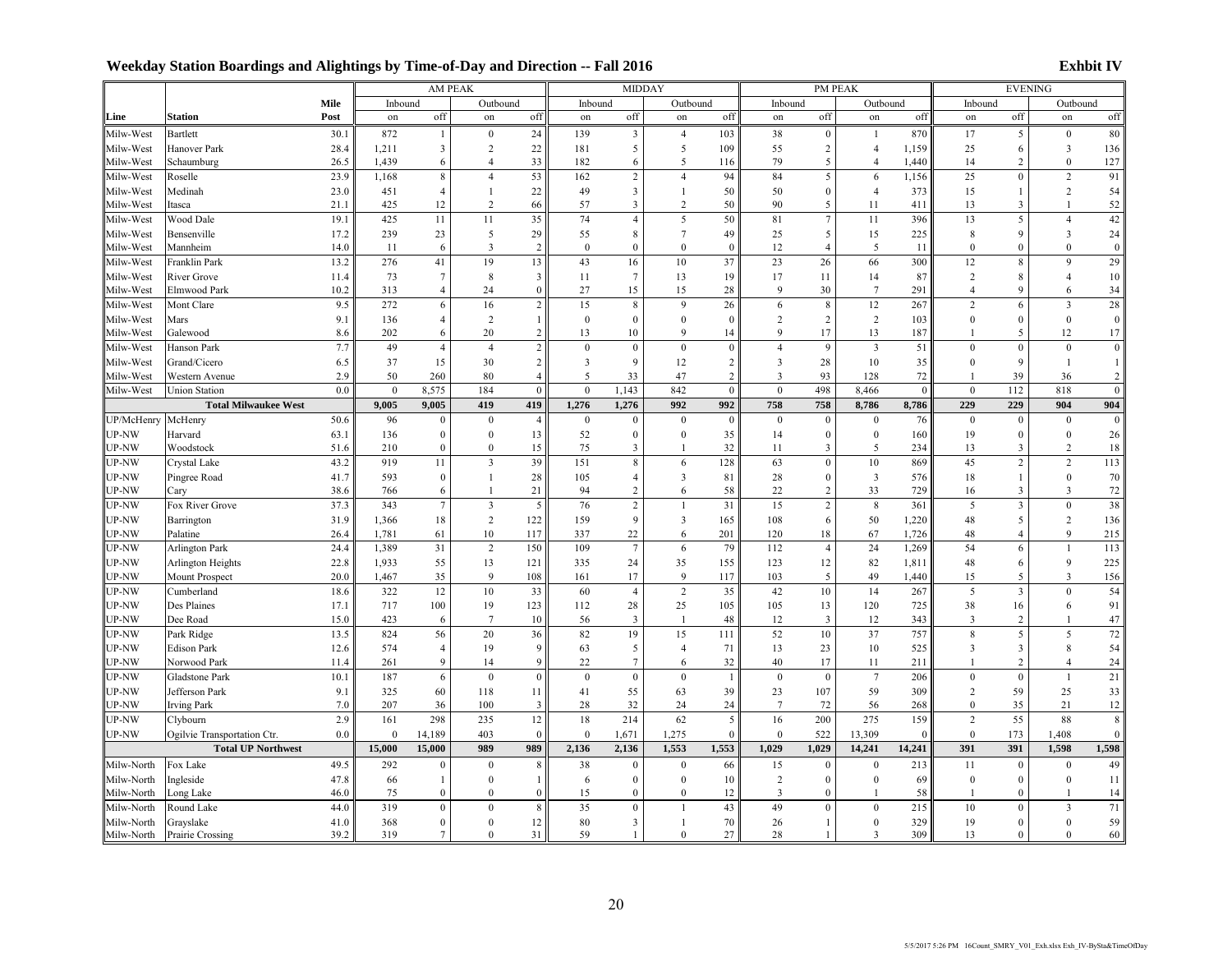|                 |                                    |      |              |                         | AM PEAK                 |                         |                 | MIDDAY                  |                         |                         |                | <b>PM PEAK</b>   |                         |                 |                         | <b>EVENING</b>          |                  |                  |
|-----------------|------------------------------------|------|--------------|-------------------------|-------------------------|-------------------------|-----------------|-------------------------|-------------------------|-------------------------|----------------|------------------|-------------------------|-----------------|-------------------------|-------------------------|------------------|------------------|
|                 |                                    | Mile | Inbound      |                         | Outbound                |                         | Inbound         |                         | Outbound                |                         | Inbound        |                  | Outbound                |                 | Inbound                 |                         | Outbound         |                  |
| Line            | <b>Station</b>                     | Post | on           | off                     | on                      | off                     | on              | off                     | on                      | off                     | on             | off              | on                      | off             | on                      | off                     | on               | off              |
| Milw-North      | Libertyville                       | 35.5 | 578          | 19                      | $\overline{\mathbf{3}}$ | 33                      | 124             | 28                      | 10                      | 89                      | 63             | $8\,$            | 15                      | 530             | 24                      | $\overline{\mathbf{3}}$ | 8                | 115              |
| Milw-North      | Lake Forest                        | 28.4 | 345          | 13                      | $\tau$                  | 110                     | 62              | $\overline{4}$          | $\overline{4}$          | 52                      | 103            | 9                | 13                      | 343             | 13                      | $\mathbf{1}$            | $\mathbf{1}$     | 57               |
| Milw-North      | Deerfield                          | 24.2 | 795          | 17                      | 10                      | 148                     | 140             | 5                       | 13                      | 82                      | 238            | 10               | 45                      | 756             | 41                      | $\overline{c}$          | $\mathbf{0}$     | 116              |
| Milw-North      | Lake Cook Road                     | 23.0 | 386          | 72                      | 1                       | 596                     | 200             | 9                       | 21                      | 88                      | 521            | 6                | 65                      | 487             | 70                      | $\boldsymbol{0}$        | $\tau$           | 92               |
| Milw-North      | Northbrook                         | 21.1 | 1,005        | 32                      | 2                       | 82                      | 143             | $\overline{4}$          | 9                       | 114                     | 173            | $\overline{7}$   | 28                      | 906             | 28                      | $\boldsymbol{0}$        | $\overline{4}$   | 125              |
| Milw-North      | Glen of North Glenview             | 18.8 | 659          | 51                      | 3                       | 133                     | 184             | 6                       | 9                       | 95                      | 146            | 8                | 43                      | 720             | 24                      | $\mathbf{1}$            | 2                | 99               |
| Milw-North      | Glenview                           | 17.4 | 1,055        | $20\,$                  | $\overline{9}$          | 82                      | 137             | $\overline{4}$          | 10                      | 86                      | 143            | 37               | 47                      | 1,013           | 34                      | $\boldsymbol{0}$        | $\overline{4}$   | 132              |
| Milw-North      | Golf                               | 16.2 | 258          | 9                       | 16                      | 33                      | 46              | $\overline{c}$          | 6                       | 34                      | 31             | 17               | 8                       | 178             | 9                       | $\sqrt{2}$              | $\overline{1}$   | 33               |
| Milw-North      | Morton Grove                       | 14.3 | 775          | 43                      | 13                      | 45                      | 77              | $\overline{4}$          | 8                       | 58                      | 51             | 18               | 30                      | 730             | 12                      | $\overline{4}$          | 3                | 94               |
| Milw-North      | Edgebrook                          | 11.6 | 451          | 19                      | 41                      | 11                      | 67              | $\tau$                  | $\boldsymbol{7}$        | 30                      | 16             | 41               | 19                      | 402             | $\overline{1}$          | $10\,$                  | $\boldsymbol{7}$ | 51               |
| Milw-North      | Forest Glen                        | 10.2 | 230          | 16                      | 48                      | $\overline{4}$          | 31              | 10                      | 12                      | 17                      | $\tau$         | 42               | 10                      | 226             | 2                       | 13                      | 3                | 27               |
| Milw-North      | Mayfair                            | 9.0  | 91           | 18                      | 133                     | $\overline{4}$          | 16              | 26                      | 20                      | 7                       | 8              | 113              | 9                       | 82              | $\mathbf{0}$            | 25                      | $\tau$           | 17               |
| Milw-North      | Grayland                           | 8.2  | 193          | 15                      | 83                      | $\overline{\mathbf{3}}$ | 27              | 16                      | 9                       | 9                       | $\overline{4}$ | 66               | $\overline{7}$          | 186             | $\overline{c}$          | 19                      | 14               | 16               |
| Milw-North      | Healy                              | 6.4  | 121          | 93                      | 145                     | 8                       | 21              | 19                      | 20                      | 10                      | 9              | 106              | 17                      | 94              | $\overline{\mathbf{3}}$ | 22                      | 9                | 18               |
| Milw-North      | Western Avenue                     | 2.9  | 53           | 271                     | 218                     | 15                      | 5               | 48                      | 31                      | $\overline{4}$          | 6              | 248              | 87                      | 58              | $\overline{1}$          | 38                      | 20               | 6                |
| Milw-North      | <b>Union Station</b>               | 0.0  | $\mathbf{0}$ | 7,718                   | 635                     | $\boldsymbol{0}$        | $\bf{0}$        | 1,317                   | 812                     | $\boldsymbol{0}$        | $\mathbf 0$    | 904              | 7,457                   | $\bf{0}$        | $\boldsymbol{0}$        | 178                     | 1,168            | $\mathbf{0}$     |
|                 | <b>Total Milwaukee North</b>       |      | 8,434        | 8,434                   | 1,367                   | 1,367                   | 1,513           | 1,513                   | 1.003                   | 1.003                   | 1,642          | 1,642            | 7,904                   | 7.904           | 318                     | 318                     | 1,262            | 1,262            |
| <b>NCS</b>      | Antioch                            | 52.8 | 150          | $\mathbf{0}$            | $\mathbf{0}$            | 5                       | 22              | $\boldsymbol{0}$        | $\mathbf{0}$            | 49                      | 11             | $\boldsymbol{0}$ | $\mathbf{0}$            | 129             | $\mathbf{1}$            | $\boldsymbol{0}$        | $\boldsymbol{0}$ | 18               |
| <b>NCS</b>      | Lake Villa                         | 48.2 | 128          | $\boldsymbol{0}$        | $\boldsymbol{0}$        | $\overline{c}$          | 13              | $\boldsymbol{0}$        | $\boldsymbol{0}$        | 20                      | 6              | $\boldsymbol{0}$ | $\boldsymbol{0}$        | 102             | $\mathbf{1}$            | $\boldsymbol{0}$        | $\boldsymbol{0}$ | 5                |
| <b>NCS</b>      | Round Lake Beach                   | 45.9 | 93           | $\overline{c}$          | $\mathbf{0}$            | $\boldsymbol{0}$        | 15              | 1                       | $\mathbf 0$             | 12                      | $\overline{4}$ | $\overline{2}$   | 1                       | 81              | $\mathbf{1}$            | $\boldsymbol{0}$        | $\mathbf{1}$     | 13               |
| <b>NCS</b>      | Washington St./Grayslake           | 43.9 | 94           | $\mathbf{1}$            | $\mathbf{0}$            |                         | $8\,$           | $\boldsymbol{0}$        | $\mathbf 0$             | 15                      | 5              | $\mathbf{1}$     | $\mathbf{1}$            | 71              | $\sqrt{2}$              | $\boldsymbol{0}$        | $\boldsymbol{0}$ | $\sqrt{6}$       |
| <b>NCS</b>      | Prairie Crossing/Libertyville      | 40.7 | 72           | $\overline{\mathbf{3}}$ | $\mathbf{0}$            | 12                      | 12              | $\mathbf{1}$            | $\overline{2}$          | 15                      | 13             | $\mathbf{1}$     | $\overline{3}$          | 72              | $\mathbf{0}$            | $\mathbf{0}$            | $\mathbf{0}$     | $\overline{4}$   |
| <b>NCS</b>      | Mundelein                          | 36.9 | 238          | 8                       | 1                       | 8                       | 14              | $\mathbf{1}$            | 5                       | 28                      | 15             | $\mathbf{1}$     | $\overline{\mathbf{3}}$ | 192             | $\theta$                | $\bf{0}$                | $\mathbf{1}$     | 27               |
| <b>NCS</b>      | Vernon Hills                       | 33.0 | 312          | $\overline{2}$          | $\mathbf{0}$            | $\overline{4}$          | 36              | $\mathbf{1}$            | 1                       | 43                      | 17             | $\mathbf{1}$     | $\overline{4}$          | 297             | $\mathbf{0}$            | $\mathbf{0}$            | $\mathbf{0}$     | 36               |
| <b>NCS</b>      | Prairie View                       | 31.6 | 337          | 12                      | $\mathbf{0}$            | 11                      | 26              | $\overline{\mathbf{3}}$ | $\overline{4}$          | 31                      | 13             | $\mathbf{1}$     | $\tau$                  | 290             | $\mathbf{0}$            | $\boldsymbol{0}$        | $\mathbf{1}$     | 28               |
| <b>NCS</b>      | <b>Buffalo Grove</b>               | 29.5 | 517          | 12                      | $\mathbf{0}$            | 25                      | 26              | $\mathbf{1}$            | $\overline{4}$          | 49                      | 34             | $\overline{c}$   | 8                       | 418             | $\mathbf{0}$            | $\boldsymbol{0}$        | $\mathbf{1}$     | 48               |
| <b>NCS</b>      | Wheeling                           | 27.2 | 291          | 20                      | $\mathbf{1}$            | 21                      | 34              | $\boldsymbol{0}$        | $\overline{2}$          | 40                      | 13             | $\boldsymbol{2}$ | 12                      | 277             | $\mathbf{0}$            | $\theta$                | $\boldsymbol{0}$ | 38               |
| <b>NCS</b>      | Prospect Heights                   | 24.0 | 225          | 17                      | $\overline{4}$          | 8                       | 15              | 1                       | $\overline{4}$          | 21                      | $\overline{2}$ | 6                | 15                      | 203             | $\mathbf{0}$            | $\mathbf{0}$            | $\mathbf{1}$     | 26               |
| <b>NCS</b>      | O'Hare Transfer                    | 17.1 | 11           | 71                      | $\overline{\mathbf{3}}$ | $\overline{2}$          | $\overline{2}$  | 21                      | 28                      | $\overline{7}$          | 9              | $\overline{7}$   | 65                      | 45              | $\mathbf{0}$            | $\mathbf{0}$            | 5                | 5                |
| <b>NCS</b>      | Rosemont                           | 15.6 | 6            | 13                      | $\overline{c}$          | $\overline{7}$          | $\mathbf{0}$    | $\boldsymbol{0}$        | $\overline{\mathbf{3}}$ | $\overline{c}$          | $\mathbf Q$    | $\overline{c}$   | 12                      | $7\phantom{.0}$ | $\mathbf{0}$            | $\mathbf{0}$            | $\overline{3}$   | $\sqrt{2}$       |
| <b>NCS</b>      | Schiller Park                      | 14.8 | 20           | 6                       | $\overline{4}$          | 1                       | $\mathbf{0}$    | 1                       | $\mathbf{1}$            | $\overline{c}$          | $\mathbf{1}$   | $\tau$           | $\tau$                  | 13              | $\mathbf{0}$            | $\bf{0}$                | $\overline{3}$   | $\mathbf{1}$     |
| <b>NCS</b>      | Belmont Ave./Franklin Park         | 13.0 | 17           | 10                      | 3                       | 1                       |                 | $\mathbf{0}$            | $\theta$                | $\overline{c}$          | $\Omega$       | 5                | $\tau$                  | 12              | $\theta$                | $\mathbf{0}$            | $\overline{A}$   | $\overline{4}$   |
| <b>NCS</b>      | River Grove                        | 11.4 | 158          | 9                       | $\boldsymbol{0}$        | $\theta$                | $\theta$        | $\boldsymbol{0}$        | 6                       | $\overline{\mathbf{3}}$ | $\mathbf{0}$   | $\mathbf{0}$     | 9                       | 117             | $\mathbf{0}$            | $\theta$                | $\overline{1}$   | 6                |
| <b>NCS</b>      | Western Avenue                     | 2.9  | 11           | 31                      | 15                      | $\overline{4}$          | $\mathbf{1}$    | 5                       | $\overline{7}$          | $\mathbf{1}$            | $\bf{0}$       | 24               | 19                      | 21              | $\bf{0}$                | $\boldsymbol{0}$        | $\mathbf 0$      | $\boldsymbol{0}$ |
| <b>NCS</b>      | <b>Union Station</b>               | 0.0  | $\mathbf{0}$ | 2,463                   | 79                      | $\theta$                | $\mathbf{0}$    | 189                     | 273                     | $\mathbf{0}$            | $\mathbf{0}$   | 90               | 2,174                   | $\mathbf{0}$    | $\bf{0}$                | 5                       | 246              | $\mathbf{0}$     |
|                 | <b>Total North Central Service</b> |      | 2,680        | 2,680                   | 112                     | 112                     | 225             | 225                     | 340                     | 340                     | 152            | 152              | 2,347                   | 2,347           | $\sqrt{5}$              | $\overline{\mathbf{5}}$ | 267              | ${\bf 267}$      |
| UP-North        | Kenosha, Wisconsin                 | 51.5 | 171          | $\boldsymbol{0}$        | $\mathbf{0}$            | 24                      | 48              | $\mathbf{0}$            | $\mathbf{0}$            | 37                      | 34             | $\boldsymbol{0}$ | $\bf{0}$                | 215             | 23                      | $\mathbf{0}$            | $\mathbf{0}$     | 31               |
| <b>UP-North</b> | Winthrop Harbor                    | 44.5 | 53           | $\overline{0}$          | $\mathbf{0}$            | $\mathbf{0}$            | $\overline{4}$  | $\overline{0}$          | $\mathbf{0}$            | 1                       | $\overline{4}$ | $\mathbf{0}$     | $\mathbf{0}$            | 59              | $\mathbf{0}$            | $\mathbf{0}$            | $\mathbf{0}$     | $\,$ 8 $\,$      |
| UP-North        | Zion                               | 42.1 | 96           | $\overline{4}$          | $\overline{2}$          | 10                      | $7\phantom{.0}$ | 1                       | 1                       |                         | 14             | $\mathbf{0}$     | $\overline{2}$          | 95              | $\overline{2}$          | $\mathbf{0}$            | $\theta$         | 11               |
| UP-North        | Waukegan                           | 35.9 | 527          | 10                      | $\overline{\mathbf{3}}$ | 82                      | 205             | 1                       | 5                       | 175                     | 101            | $\boldsymbol{0}$ | 6                       | 407             | 60                      | $\overline{2}$          | $\overline{4}$   | 119              |
| UP-North        | North Chicago                      | 33.7 | 57           | 1                       | $\mathbf{0}$            | 69                      | 24              | $\tau$                  | $\mathbf 0$             | 25                      | 64             | $\boldsymbol{0}$ | $\overline{4}$          | 65              | 21                      | $\mathbf{1}$            | $\mathbf 0$      | 20               |
| UP-North        | <b>Great Lakes</b>                 | 32.0 | 51           | 15                      | $\overline{\mathbf{3}}$ | 120                     | 59              | 11                      | $\mathbf 0$             | 45                      | 116            | $\overline{4}$   | 18                      | 50              | 34                      | $\mathfrak{Z}$          | 12               | 12               |
| UP-North        | Lake Bluff                         | 30.2 | 275          | 5                       | $\overline{c}$          | 295                     | 35              | 9                       | $7\phantom{.0}$         | 32                      | 279            | $\mathfrak{Z}$   | $\,$ 8 $\,$             | 278             | 71                      | 5                       | $\overline{4}$   | 37               |
| UP-North        | Lake Forest                        | 28.3 | 314          | 15                      | $\mathbf{1}$            | 239                     | 68              | 11                      | 15                      | 77                      | 206            | 6                | 19                      | 300             | 83                      | $\mathfrak{Z}$          | 11               | 52               |
| <b>UP-North</b> | Fort Sheridan                      | 25.7 | 195          | $\mathbf{1}$            | 2                       | 51                      | 24              | $\tau$                  | $\overline{4}$          | 15                      | 37             | 3                | 5                       | 177             | 5                       | $\overline{7}$          | 2                | 23               |
| UP-North        | Highwood                           | 24.5 | 129          | 9                       | 17                      | 26                      | 48              | 14                      | 21                      | 44                      | 41             | 14               | 6                       | 121             | 27                      | 16                      | $\overline{4}$   | 39               |
| UP-North        | <b>Highland Park</b>               | 23.0 | 536          | 27                      | 25                      | 194                     | 111             | 21                      | 23                      | 82                      | 197            | 15               | 42                      | 565             | 41                      | 7                       | $\overline{3}$   | 74               |
| UP-North        | Ravinia                            | 21.5 | 198          | $\overline{4}$          | $\bf{0}$                | 37                      | 42              | $\overline{4}$          | $\,$ 8 $\,$             | 20                      | 28             | 6                | 5                       | 196             | 8                       | 6                       | 6                | 32               |
| <b>UP-North</b> | <b>Braeside</b>                    | 20.5 | 205          | 6                       | $\overline{2}$          | 177                     | 45              | 8                       | $\overline{2}$          | 22                      | 153            | 4                | 11                      | 187             | 22                      | $\bf{0}$                | 2                | 17               |
| UP-North        | Glencoe                            | 19.2 | 488          | 14                      | $\tau$                  | 81                      | 60              | $\overline{4}$          | 5                       | 49                      | 100            | 10               | 25                      | 453             | 25                      | $\mathbf{3}$            | 5                | 55               |
| UP-North        | Hubbard Woods                      | 17.7 | 280          | $\overline{4}$          | 6                       | 24                      | 34              | 5                       | $\tau$                  | 40                      | 31             | 8                | $7\phantom{.0}$         | 195             | $7\phantom{.0}$         | $\mathbf{1}$            | $\overline{2}$   | 34               |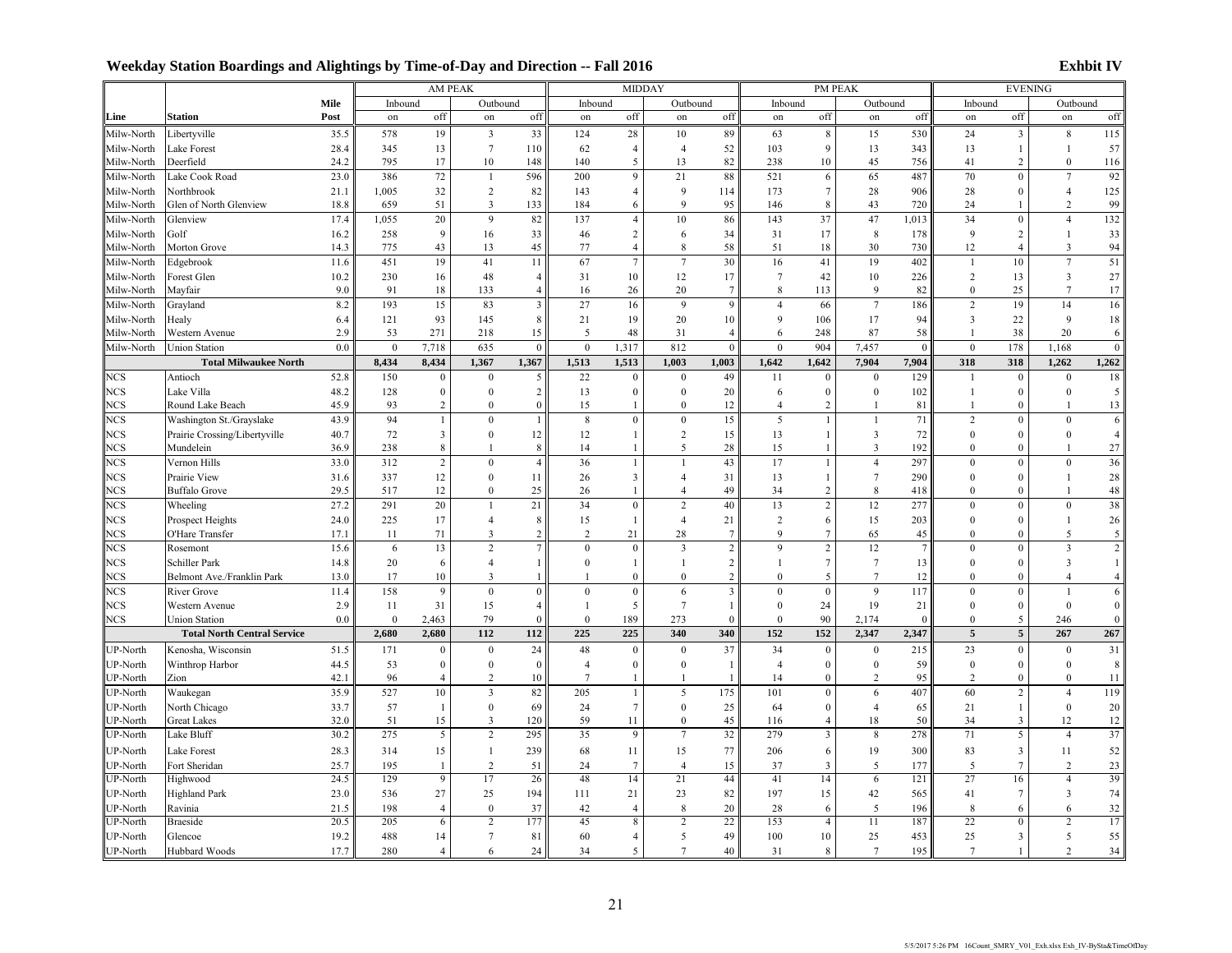|              |                             |      |          | AM PEAK |          |       | <b>MIDDAY</b> |        |          |        |         | <b>PM PEAK</b> |          |         | <b>EVENING</b> |       |          |        |
|--------------|-----------------------------|------|----------|---------|----------|-------|---------------|--------|----------|--------|---------|----------------|----------|---------|----------------|-------|----------|--------|
|              |                             | Mile | Inbound  |         | Outbound |       | Inbound       |        | Outbound |        | Inbound |                | Outbound |         | Inbound        |       | Outbound |        |
| Line         | <b>Station</b>              | Post | on       | off     | on       | off   | on            | off    | on       | off    | on      | off            | on       | off     | on             | off   | on       | off    |
| UP-North     | Winnetka                    | 16.6 | 505      | 26      |          | 90    | 70            |        |          | 73     | 105     |                | 20       | 477     | 19             |       |          | 60     |
| UP-North     | Indian Hill                 | 15.8 | 238      | 73      |          | 50    | 33            |        |          | 32     | 71      |                | 21       | 181     |                |       |          | 31     |
| UP-North     | Kenilworth                  | 15.2 | 364      |         |          | 16    |               |        |          | 46     | 59      |                | 15       | 334     |                |       |          | 49     |
| UP-North     | Wilmette                    | 14.4 | 1,291    | 19      | 23       | 72    | 115           |        | 8        | 133    | 129     | 15             | 20       | .101    | 20             |       |          | 152    |
| UP-North     | Central St., Evanston       | 13.3 | 1,098    | 20      | 26       | 58    | 134           | 19     | 8        | 95     | 90      | 19             | 25       | 962     | 29             |       | 18       | 123    |
| UP-North     | Davis St., Evanston         | 12.0 | 813      | 237     | 96       | 547   | 195           | 83     | 60       | 157    | 483     | 137            | 195      | 819     | 73             | 34    | 24       | 120    |
| UP-North     | Main St., Evanston          | 11.0 | 793      |         | 110      | 34    | 106           | 16     | 21       | 98     | 51      | 129            | 33       | 692     | 18             | 25    |          | 130    |
| UP-North     | Rogers Park                 | 9.4  | 995      |         | 154      |       | 103           | 21     | 22       | 56     | 59      | 96             | 35       | 855     |                | 58    | 14       | 96     |
| UP-North     | Ravenswood                  | 6.5  | 1,524    | 87      | 761      | 45    | 89            | 93     | 122      | 58     | 56      | 666            | 111      | 1,516   |                | 161   | 45       | 126    |
| UP-North     | Clybourn                    | 2.9  | 173      | 195     | 503      | 22    |               | 91     | 51       | 10     | 33      | 499            | 157      | 161     |                | 90    | 43       |        |
| UP-North     | Ogilvie Transportation Ctr. | 0.0  | $\Omega$ | 10,573  | 636      |       | $\theta$      | 1,275  | 1,017    |        |         | 892            | 9,671    |         |                | 184   | 1,242    |        |
|              | <b>Total UP North</b>       |      | 11,369   | 11,369  | 2,390    | 2,390 | 1,721         | 1,721  | 1,423    | 1,423  | 2,541   | 2,541          | 10,461   | 10,461  | 623            | 623   | 1,459    | 1,459  |
|              |                             |      |          |         |          |       |               |        |          |        |         |                |          |         |                |       |          |        |
| <b>TOTAL</b> |                             |      | 111,179  | 111,179 | 7,303    | 7,303 | 13,382        | 13,382 | 13,227   | 13,227 | 9,430   | 9,430          | 102,388  | 102,388 | 2,735          | 2,735 | 11,997   | 11,997 |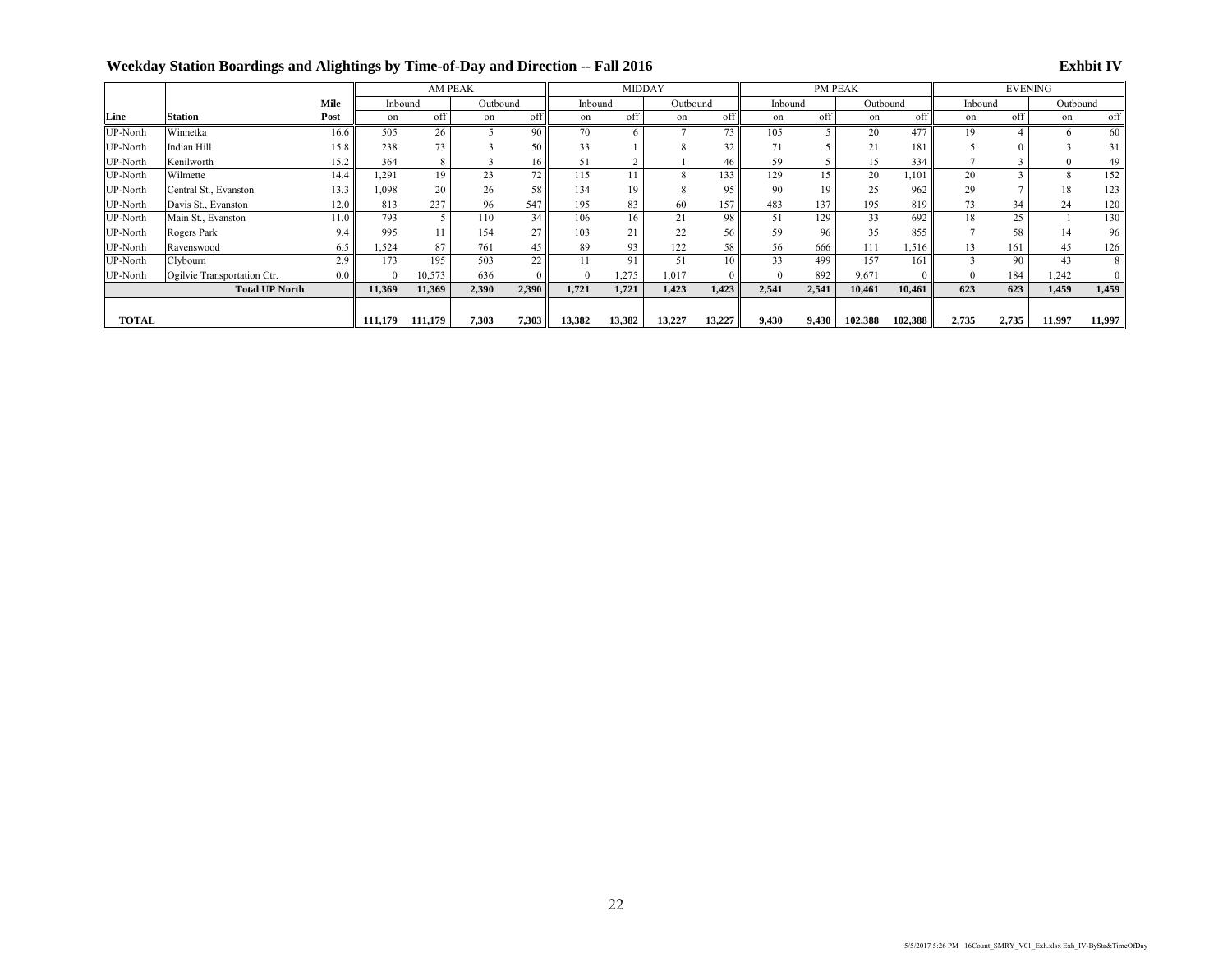### **Non-Downtown Metra Stations Ranked By Total Weekday Boardings -- Fall 2016 Exhibit V**

|                |                          |                   |      |       | Change          |    |                             |                  |      |       | Change          |
|----------------|--------------------------|-------------------|------|-------|-----------------|----|-----------------------------|------------------|------|-------|-----------------|
|                |                          |                   | Mile | Fall  | from Spring     |    |                             |                  | Mile | Fall  | from Spri       |
| Rank *         | Station                  | Line(s)           | Post | 2016  | 2014            |    | Rank * Station              | Line(s)          | Post | 2016  | 2014            |
|                | Route 59                 | <b>BNSF</b>       | 31.6 | 5,781 | $-93$           | 45 | <b>Tinley Park</b>          | RI-Main          | 23.5 | 1,060 | $\overline{77}$ |
| $\overline{2}$ | Naperville               | <b>BNSF</b>       | 28.5 | 4,107 | 105             | 46 | Westmont                    | <b>BNSF</b>      | 19.5 | 1,058 | $-12$           |
| 3              | Ravenswood               | $UP-N$            | 6.5  | 2,721 | 358             | 47 | LaGrange, Stone Ave.        | <b>BNSF</b>      | 14.2 | 1,046 | 20              |
| $\overline{4}$ | <b>Arlington Heights</b> | <b>UP-NW</b>      | 22.8 | 2,578 | 229             | 48 | Park Ridge                  | UP-NW            | 13.5 | 1,043 | 89              |
| 5              | Palatine                 | <b>UP-NW</b>      | 26.4 | 2,378 | 44              | 49 | Midlothian                  | RI-Main          | 18.4 | 1,015 | 65              |
| 6              | Downers Grove, Main St.  | <b>BNSF</b>       | 21.2 | 2,376 | $-97$           | 50 | <b>Hickory Creek</b>        | RI-Main          | 27.5 | 999   | $\overline{7}$  |
| $\overline{7}$ | Elmhurst                 | UP-West           | 15.7 | 2,344 | $\overline{31}$ | 51 | Calumet                     | Elec-Main        | 22.8 | 989   | $-198$          |
| 8              | 80th Avenue, Tinley Park | RI-Main           | 25.1 | 2,050 | 118             | 52 | 147th St., Sibley Blvd.     | Elec-Main        | 19.0 | 984   | $-76$           |
| 9              | Davis St., Evanston      | $UP-N$            | 12.0 | 1,939 | $-131$          | 53 | <b>Highland Park</b>        | $UP-N$           | 23.0 | 978   | 103             |
| 10             | Aurora                   | <b>BNSF</b>       | 37.5 | 1,936 | $-171$          | 54 | Clybourn [UP-N]             | $UP-N$           | 2.9  | 974   | 68              |
| 11             | Mount Prospect           | <b>UP-NW</b>      | 20.0 | 1,816 | 42              | 55 | Morton Grove                | Milw-N           | 14.3 | 969   | $-85$           |
| 12             | Lisle                    | <b>BNSF</b>       | 24.5 | 1,789 | $-204$          | 56 | Carv                        | <b>UP-NW</b>     | 38.6 | 941   | 68              |
| 13             | Barrington               | <b>UP-NW</b>      | 31.9 | 1,738 | 21              | 57 | College Avenue              | UP-West          | 23.8 | 918   | $-139$          |
| 14             | Glen Ellyn               | UP-West           | 22.4 | 1,734 | $-31$           | 58 | Waukegan                    | $UP-N$           | 35.9 | 911   | -1              |
| 15             | Schaumburg               | Milw-W            | 26.5 | 1,727 | $-10$           | 59 | University Park             | Elec-Main        | 31.5 | 907   | $-32$           |
| 16             | Geneva                   | <b>UP-West</b>    | 35.5 | 1,708 | $-24$           | 60 | Oak Park, Marion St.        | UP-West          | 8.5  | 905   | $-224$          |
| 17             | <b>Arlington Park</b>    | UP-NW             | 24.4 | 1,697 | 25              | 61 | Clybourn [UP-NW]            | <b>UP-NW</b>     | 2.9  | 857   | 164             |
| 18             | Wilmette                 | $UP-N$            | 14.4 | 1,614 | 494             | 62 | Villa Park                  | UP-West          | 17.8 | 828   | $-13$           |
| 19             | Wheaton                  | UP-West           | 25.0 | 1,577 | 71              | 63 | Libertyville                | Milw-N           | 35.5 | 825   | $-1$            |
| 20             | 55th-56th-57th St.       | Elec-Main         | 7.0  | 1,542 | $-135$          | 64 | Flossmoor                   | Elec-Main        | 24.9 | 824   | $-6$            |
| 21             | Hanover Park             | Milw-W            | 28.4 | 1,486 | 72              | 64 | Western Avenue [Milw & NCS] | Milw-N,-W, & NCS | 2.9  | 824   | $-27$           |
| 22             | Belmont                  | <b>BNSF</b>       | 22.6 | 1,472 | 147             | 66 | Clarendon Hills             | <b>BNSF</b>      | 18.3 | 806   | $-2$            |
| 23             | Roselle                  | Milw-W            | 23.9 | 1,455 | 178             | 67 | <b>Big Timber Road</b>      | Milw-W           | 39.8 | 789   | $\overline{7}$  |
| 24             | Glenview                 | Milw-N            | 17.4 | 1,439 | $-5$            | 68 | Joliet [RI-Main]            | RI-Main          | 40.2 | 768   | $-98$           |
| 25             | Central St., Evanston    | $\overline{UP-N}$ | 13.3 | 1,428 | 231             | 69 | 103rd St., Beverly Hills    | RI-Branch        | 12.8 | 759   | $-8$            |
| 26             | Northbrook               | Milw-N            | 21.1 | 1,392 | 58              | 70 | Pingree Road                | <b>UP-NW</b>     | 41.7 | 751   | $\overline{7}$  |
| 27             | Rogers Park              | $\overline{UP-N}$ | 9.4  | 1,389 | $-109$          | 71 | Winnetka                    | $UP-N$           | 16.6 | 737   | 252             |
| 28             | Lombard                  | <b>UP-West</b>    | 19.9 | 1,343 | 22              | 72 | 211th St., Lincoln Hwy.     | Elec-Main        | 27.6 | 727   | $-128$          |
| 29             | LaGrange Road            | <b>BNSF</b>       | 13.8 | 1,340 | $-128$          | 73 | 99th St., Beverly Hills     | RI-Branch        | 12.3 | 725   | 104             |
| 30             | Oak Lawn                 | <b>SWS</b>        | 15.2 | 1,329 | 83              | 74 | Lake Forest                 | $UP-N$           | 28.3 | 717   | $-10$           |
| 31             | Homewood                 | Elec-Main         | 23.5 | 1,308 | 64              | 75 | Glencoe                     | $UP-N$           | 19.2 | 715   | 258             |
| 32             | Deerfield                | Milw-N            | 24.2 | 1,282 | $\overline{35}$ | 76 | <b>Edison Park</b>          | <b>UP-NW</b>     | 12.6 | 694   | 48              |
| 33             | Lake Cook Road           | Milw-N            | 23.0 | 1,271 | 8               | 77 | Lake Bluff                  | $UP-N$           | 30.2 | 681   | 55              |
| 34             | Crystal Lake             | UP-NW             | 43.2 | 1,199 | $-39$           | 78 | 59th St., Univ. of Chicago  | Elec-Main        | 7.4  | 674   | 190             |
| 35             | Richton Park             | Elec-Main         | 29.3 | 1,179 | $-136$          | 79 | Jefferson Park              | UP-NW            | 9.1  | 656   | 57              |
| 36             | Hinsdale                 | <b>BNSF</b>       | 16.9 | 1,160 | $-8$            | 80 | Olympia Fields              | Elec-Main        | 26.6 | 643   | $-22$           |
| 37             | Des Plaines              | <b>UP-NW</b>      | 17.1 | 1,142 | $-79$           | 81 | 53rd St., Hyde Park         | Elec-Main        | 6.5  | 642   | 146             |
| 38             | Oak Forest               | RI-Main           | 20.4 | 1,136 | $-5$            | 81 | National Street             | Milw-W           | 36.0 | 642   | $-58$           |
| 39             | <b>Western Springs</b>   | <b>BNSF</b>       | 15.5 | 1,133 | 20              | 83 | Berwyn                      | <b>BNSF</b>      | 9.6  | 632   | $-100$          |
| 39             | Main St., Evanston       | $UP-N$            | 11.0 | 1,133 | 40              | 84 | Ivanhoe                     | Elec-Main        | 18.2 | 628   | $-69$           |
| 41             | Kensington, 115th St.    | Elec-Main         | 14.5 | 1,120 | 39              |    | <b>System Average</b>       |                  |      | 628   | 5               |
| 42             | New Lenox                | RI-Main           | 34.0 | 1,115 | $-31$           | 85 | Wood Dale                   | Milw-W           | 19.1 | 624   | 16              |
| 43             | <b>Bartlett</b>          | Milw-W            | 30.1 | 1,071 | $-10$           | 86 | South Chicago, 93rd St.     | Elec-SC          | 13.2 | 619   | $-33$           |
| 44             | Glen of North Glenview   | Milw-N            | 18.8 | 1,070 | $-27$           | 87 | Edgebrook                   | Milw-N           | 11.6 | 609   | 105             |

|                         |                   | $, \, \ldots$ |                 |        |                             |                            |      |       |                  |
|-------------------------|-------------------|---------------|-----------------|--------|-----------------------------|----------------------------|------|-------|------------------|
|                         |                   |               | Change          |        |                             |                            |      |       | Change           |
|                         | Mile              | Fall          | from Spring     |        |                             |                            | Mile | Fall  | from Spring      |
| e(s)                    | Post              | 2016          | 2014            |        | Rank * Station              | Line(s)                    | Post | 2016  | 2014             |
| SF                      | 31.6              | 5,781         | $-93$           | 45     | <b>Tinley Park</b>          | RI-Main                    | 23.5 | 1.060 | 77               |
| SF                      | 28.5              | 4,107         | 105             | 46     | Westmont                    | <b>BNSF</b>                | 19.5 | 1,058 | $-12$            |
| Ñ                       | 6.5               | 2,721         | 358             | 47     | LaGrange, Stone Ave.        | <b>BNSF</b>                | 14.2 | 1,046 | $\overline{20}$  |
| $\overline{\text{NW}}$  | 22.8              | 2,578         | 229             | 48     | Park Ridge                  | UP-NW                      | 13.5 | 1,043 | 89               |
| NW                      | 26.4              | 2,378         | 44              | 49     | Midlothian                  | RI-Main                    | 18.4 | 1,015 | 65               |
| $\overline{\text{SF}}$  | 21.2              | 2,376         | $-97$           | 50     | <b>Hickory Creek</b>        | RI-Main                    | 27.5 | 999   | $\overline{7}$   |
| West                    | 15.7              | 2,344         | 31              | 51     | Calumet                     | Elec-Main                  | 22.8 | 989   | $-198$           |
| Main                    | 25.1              | 2,050         | 118             | 52     | 147th St., Sibley Blvd.     | Elec-Main                  | 19.0 | 984   | $-76$            |
| N                       | 12.0              | 1,939         | $-131$          | 53     | <b>Highland Park</b>        | $UP-N$                     | 23.0 | 978   | 103              |
| SF                      | 37.5              | 1,936         | $-171$          | 54     | Clybourn [UP-N]             | $UP-N$                     | 2.9  | 974   | 68               |
| NW.                     | 20.0              | 1,816         | 42              | 55     | Morton Grove                | $\overline{\text{Milw-N}}$ | 14.3 | 969   | $-85$            |
| $\overline{\text{SF}}$  | 24.5              | 1,789         | $-204$          | 56     | Cary                        | <b>UP-NW</b>               | 38.6 | 941   | 68               |
| $\overline{\text{NW}}$  | 31.9              | 1,738         | 21              | 57     | College Avenue              | UP-West                    | 23.8 | 918   | $-139$           |
| West                    | 22.4              | 1,734         | $-31$           | 58     | Waukegan                    | $UP-N$                     | 35.9 | 911   | $\mathbf{1}$     |
| w-W                     | 26.5              | 1,727         | $-10$           | 59     | <b>University Park</b>      | Elec-Main                  | 31.5 | 907   | $-32$            |
| West                    | 35.5              | 1,708         | $-24$           | 60     | Oak Park, Marion St.        | UP-West                    | 8.5  | 905   | $-224$           |
| NW.                     | 24.4              | 1,697         | 25              | 61     | Clybourn [UP-NW]            | UP-NW                      | 2.9  | 857   | 164              |
| N                       | 14.4              | 1,614         | 494             | 62     | Villa Park                  | UP-West                    | 17.8 | 828   | $-13$            |
| West                    | 25.0              | 1,577         | 71              | 63     | Libertyville                | Milw-N                     | 35.5 | 825   | $-1$             |
| :-Main                  | 7.0               | 1,542         | $-135$          | 64     | Flossmoor                   | Elec-Main                  | 24.9 | 824   | $-6$             |
| w-W                     | 28.4              | 1,486         | 72              | 64     | Western Avenue [Milw & NCS] | Milw-N,-W, & NCS           | 2.9  | 824   | $-27$            |
| SF                      | 22.6              | 1,472         | 147             | 66     | Clarendon Hills             | <b>BNSF</b>                | 18.3 | 806   | $-2$             |
| w-W                     | 23.9              | 1,455         | 178             | 67     | <b>Big Timber Road</b>      | Milw-W                     | 39.8 | 789   | $\boldsymbol{7}$ |
| w-N                     | 17.4              | 1,439         | $-5$            | 68     | Joliet [RI-Main]            | RI-Main                    | 40.2 | 768   | $-98$            |
| N                       | 13.3              | 1,428         | 231             | 69     | 103rd St., Beverly Hills    | RI-Branch                  | 12.8 | 759   | $-8$             |
| w-N                     | 21.1              | 1,392         | 58              | $70\,$ | Pingree Road                | <b>UP-NW</b>               | 41.7 | 751   | $\overline{7}$   |
| N                       | 9.4               | 1,389         | $-109$          | 71     | Winnetka                    | $UP-N$                     | 16.6 | 737   | 252              |
| West                    | 19.9              | 1,343         | 22              | 72     | 211th St., Lincoln Hwy.     | Elec-Main                  | 27.6 | 727   | $-128$           |
| $\overline{\text{SF}}$  | 13.8              | 1,340         | $-128$          | 73     | 99th St., Beverly Hills     | RI-Branch                  | 12.3 | 725   | 104              |
| $\overline{\mathbf{S}}$ | 15.2              | 1,329         | 83              | 74     | Lake Forest                 | $UP-N$                     | 28.3 | 717   | $-10$            |
| :-Main                  | 23.5              | 1,308         | 64              | 75     | Glencoe                     | $UP-N$                     | 19.2 | 715   | 258              |
| w-N                     | 24.2              | 1,282         | 35              | 76     | <b>Edison Park</b>          | <b>UP-NW</b>               | 12.6 | 694   | 48               |
| w-N                     | 23.0              | 1,271         | 8               | 77     | Lake Bluff                  | $UP-N$                     | 30.2 | 681   | 55               |
| $\overline{\text{NW}}$  | 43.2              | 1,199         | $-39$           | 78     | 59th St., Univ. of Chicago  | Elec-Main                  | 7.4  | 674   | 190              |
| c-Main                  | 29.3              | 1,179         | $-136$          | 79     | Jefferson Park              | UP-NW                      | 9.1  | 656   | 57               |
| $\overline{\text{SF}}$  | 16.9              | 1,160         | $-8$            | 80     | Olympia Fields              | Elec-Main                  | 26.6 | 643   | $-22$            |
| NW.                     | 17.1              | 1,142         | $-79$           | 81     | 53rd St., Hyde Park         | Elec-Main                  | 6.5  | 642   | 146              |
| Main                    | 20.4              | 1,136         | $-5$            | 81     | National Street             | Milw-W                     | 36.0 | 642   | $-58$            |
| SF                      | 15.5              | 1,133         | $\overline{20}$ | 83     | Berwyn                      | <b>BNSF</b>                | 9.6  | 632   | $-100$           |
| N                       | $\overline{11.0}$ | 1,133         | 40              | 84     | Ivanhoe                     | Elec-Main                  | 18.2 | 628   | $-69$            |
| c-Main                  | 14.5              | 1,120         | 39              |        | <b>System Average</b>       |                            |      | 628   | 5                |
| Main                    | 34.0              | 1,115         | $-31$           | 85     | Wood Dale                   | Milw-W                     | 19.1 | 624   | 16               |
| w-W                     | 30.1              | 1,071         | $-10$           | 86     | South Chicago, 93rd St.     | Elec-SC                    | 13.2 | 619   | $-33$            |
| w-N                     | 18.8              | 1,070         | $-27$           | 87     | Edgebrook                   | Milw-N                     | 11.6 | 609   | 105              |
|                         |                   |               |                 |        |                             |                            |      |       |                  |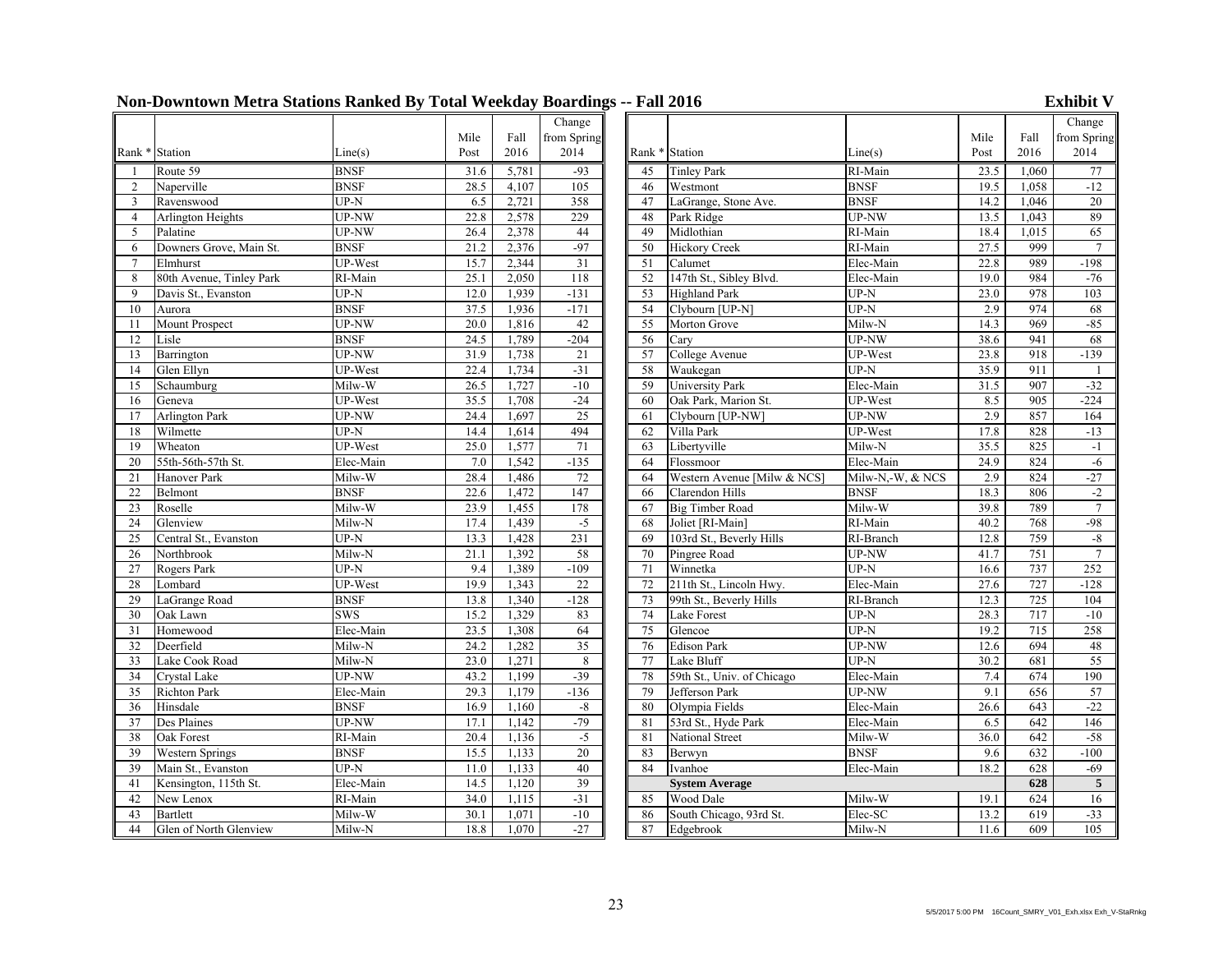### **Non-Downtown Metra Stations Ranked By Total Weekday Boardings -- Fall 2016 Exhibit V**

|            |                                       |                           |              |            | Change          |            |                              |                      |              |            | Change                  |
|------------|---------------------------------------|---------------------------|--------------|------------|-----------------|------------|------------------------------|----------------------|--------------|------------|-------------------------|
|            |                                       |                           | Mile         | Fall       | from Spring     |            |                              |                      | Mile         | Fall       | from Spring             |
|            | Rank * Station                        | Line(s)                   | Post         | 2016       | 2014            |            | Rank * Station               | Line(s)              | Post         | 2016       | 2014                    |
| 88         | Mokena                                | RI-Main                   | 29.6         | 604        | 32              | 132        | 91st St., Beverly Hills      | RI-Branch            | 11.3         | 364        | 5 <sup>5</sup>          |
| 88         | Orland Park, 153rd St.                | <b>SWS</b>                | 25.2         | 604        | $-17$           | 133        | Norwood Park                 | UP-NW                | 11.4         | 359        | $\mathbf{Q}$            |
| 90         | Itasca                                | Milw-W                    | 21.1         | 601        | 37              | 134        | Bensenville                  | Milw-W               | 17.2         | 357        | $-76$                   |
| 91         | <b>Buffalo Grove</b>                  | <b>NCS</b>                | 29.5         | 590        | $-31$           | 135        | Fox Lake                     | Milw-N               | 49.5         | 356        | $-86$                   |
| 92         | 111th St., Morgan Park                | RI-Branch                 | 13.8         | 587        | $-14$           | 136        | Wheeling                     | <b>NCS</b>           | 27.2         | 353        | 20                      |
| 93         | Vermont St. [main]                    | RI-Main                   | 15.7         | 575        | 54              | 137        | Healy                        | Milw-N               | 6.4          | 345        | 23                      |
| 94         | Medinah<br>Brookfield                 | Milw-W                    | 23.0         | 573<br>572 | 53<br>$-35$     | 138<br>139 | Forest Glen                  | Milw-N               | 10.2         | 343        | $-8$<br>$7\overline{ }$ |
| 95<br>96   | Orland Park, 143rd St.                | <b>BNSF</b><br><b>SWS</b> | 12.3<br>23.6 | 548        | 55              | 139        | Chicago Ridge<br>Grayland    | <b>SWS</b><br>Milw-N | 16.8<br>8.2  | 339<br>339 | 25                      |
| 96         | <b>Lake Forest</b>                    | Milw-N                    | 28.4         | 548        | $-22$           | 141        | Mont Clare                   | Milw-W               | 9.5          | 335        | 44                      |
| 98         | Harvey                                | Elec-Main                 | 20.0         | 542        | $-98$           | 142        | Gresham                      | RI-Main              | 9.8          | 318        | $-77$                   |
| 99         | West Chicago                          | UP-West                   | 29.8         | 527        | $-49$           | 143        | Woodstock                    | UP-NW                | 51.6         | 317        | $-120$                  |
| 100        | Dee Road                              | UP-NW                     | 15.0         | 515        | $-55$           | 144        | River Grove                  | Milw-W & NCS         | 11.4         | 316        | 6                       |
| 101        | Matteson                              | Elec-Main                 | 28.2         | 507        | $-85$           | 145        | Elburn                       | UP-West              | 43.6         | 307        | $-38$                   |
| 101        | Winfield                              | UP-West                   | 27.5         | 507        | $-10$           | 146        | <b>Brainerd</b>              | RI-Branch            | 10.6         | 303        | $-19$                   |
| 103        | Kenilworth                            | $UP-N$                    | 15.2         | 500        | 195             | 147        | 63rd Street                  | Elec-Main            | 7.9          | 299        | 145                     |
| 104        | Riverside                             | <b>BNSF</b>               | 11.1         | 499        | $-2$            | 148        | Ravinia                      | $UP-N$               | 21.5         | 295        | 57                      |
| 105        | Grayslake                             | Milw-N                    | 41.0         | 494        | $-15$           | 149        | Highwood                     | $UP-N$               | 24.5         | 293        | $-21$                   |
| 106        | Lemont                                | Heritage                  | 25.3         | 489        | 33              | 149        | <b>Great Lakes</b>           | $UP-N$               | 32.0         | 293        | 29                      |
| 107        | Museum Campus/11th Street             | Elec-Main                 | 1.4          | 484        | $\overline{55}$ | 151        | Congress Park                | <b>BNSF</b>          | 13.1         | 290        | 40                      |
| 108        | Fairview Avenue                       | <b>BNSF</b>               | 20.4         | 458        | 33              | 152        | Mayfair                      | Milw-N               | 9.0          | 284        | $-56$                   |
| 108        | Franklin Park                         | Milw-W                    | 13.2         | 458        | 59              | 153        | 119th Street                 | RI-Branch            | 14.8         | 279        | $-48$                   |
| 110        | Cumberland                            | <b>UP-NW</b>              | 18.6         | 455        | 24              | 153        | Galewood                     | Milw-W               | 8.6          | 279        | 19                      |
| 111        | 107th St., Beverly Hills              | RI-Branch                 | 13.3         | 451        | 38              | 155        | Mundelein                    | <b>NCS</b>           | 36.9         | 277        | $-27$<br>$-37$          |
| 111<br>113 | Fox River Grove                       | UP-NW<br>UP-NW            | 37.3<br>7.0  | 451<br>443 | 41<br>$-31$     | 156<br>156 | La Fox<br>Kenosha, Wisconsin | UP-West<br>$UP-N$    | 40.9<br>51.5 | 276<br>276 | $-82$                   |
| 114        | <b>Irving Park</b><br><b>Braeside</b> | UP-N                      | 20.5         | 442        | 69              | 158        | Fort Sheridan                | UP-N                 | 25.7         | 274        | 8                       |
| 115        | <b>River Forest</b>                   | UP-West                   | 9.7          | 438        | $\overline{4}$  | 159        | Prospect Heights             | <b>NCS</b>           | 24.0         | 266        | $-11$                   |
| 116        | Elgin                                 | Milw-W                    | 36.6         | 436        | $-25$           | 160        | Palos Heights                | <b>SWS</b>           | 19.2         | 238        | $-16$                   |
| 117        | Palos Park                            | <b>SWS</b>                | 20.3         | 432        | 14              | 161        | 35th Street                  | RI-Main              | 3.1          | 227        | $-22$                   |
| 118        | 95th St., Beverly Hills               | RI-Branch                 | 11.7         | 423        | $-104$          | 162        | Wrightwood                   | <b>SWS</b>           | 11.9         | 226        | $-68$                   |
| 119        | Prairie Crossing [Milw-N]             | Milw-N                    | 39.2         | 422        | $-29$           | 163        | Harvard                      | UP-NW                | 63.1         | 221        | $-54$                   |
| 120        | Harlem Avenue                         | <b>BNSF</b>               | 10.1         | 421        | $-76$           | 164        | Ashburn                      | <b>SWS</b>           | 12.6         | 218        | $-37$                   |
| 121        | Worth                                 | <b>SWS</b>                | 18.2         | 419        | $-11$           | 165        | Joliet [Heritage]            | RI-Main              | 37.2         | 209        | $-35$                   |
| 122        | Round Lake                            | Milw-N                    | 44.0         | 417        | $-96$           | 166        | Highlands                    | <b>BNSF</b>          | 16.4         | 203        | $\overline{36}$         |
| 123        | <b>Hazel Crest</b>                    | Elec-Main                 | 22.3         | 412        | 33              | 167        | Orland Park, 179th St.       | <b>SWS</b>           | 28.9         | 201        | 11                      |
| 123        | Lockport                              | Heritage                  | 32.9         | 412        | 60              | 168        | <b>Gladstone Park</b>        | UP-NW                | 10.1         | 195        | 26                      |
| 125        | Elmwood Park                          | Milw-W                    | 10.2         | 405        | 9               | 169        | LaVergne                     | <b>BNSF</b>          | 9.1          | 187        | $-4$                    |
| 126        | Prairie View                          | <b>NCS</b>                | 31.6         | 388        | 43              | 170        | Cicero                       | <b>BNSF</b>          | 7.0          | 185        | $-11$                   |
| 127        | Indian Hill                           | $UP-N$                    | 15.8         | 382        | 181             | 171        | Antioch                      | <b>NCS</b>           | 52.8         | 184        | $-43$                   |
| 128        | West Hinsdale                         | <b>BNSF</b>               | 17.8         | 376        | 25              | 172        | South Shore                  | Elec-SC              | 10.3         | 182        | $\overline{\mathbf{3}}$ |
| 129        | Golf                                  | Milw-N                    | 16.2         | 375        | 174             | 173        | <b>Blue Island</b>           | Elec-BI              | 18.9         | 181        | 12                      |
| 130        | Hubbard Woods                         | $\overline{UP-N}$         | 17.7<br>33.0 | 374<br>370 | 129             | 174        | Riverdale                    | Elec-Main            | 17.3         | 180        | $-21$<br>$-3$           |
| 131        | Vernon Hills                          | <b>NCS</b>                |              |            | $-65$           | 175        | 115th St., Morgan Park       | RI-Branch            | 14.3         | 170        |                         |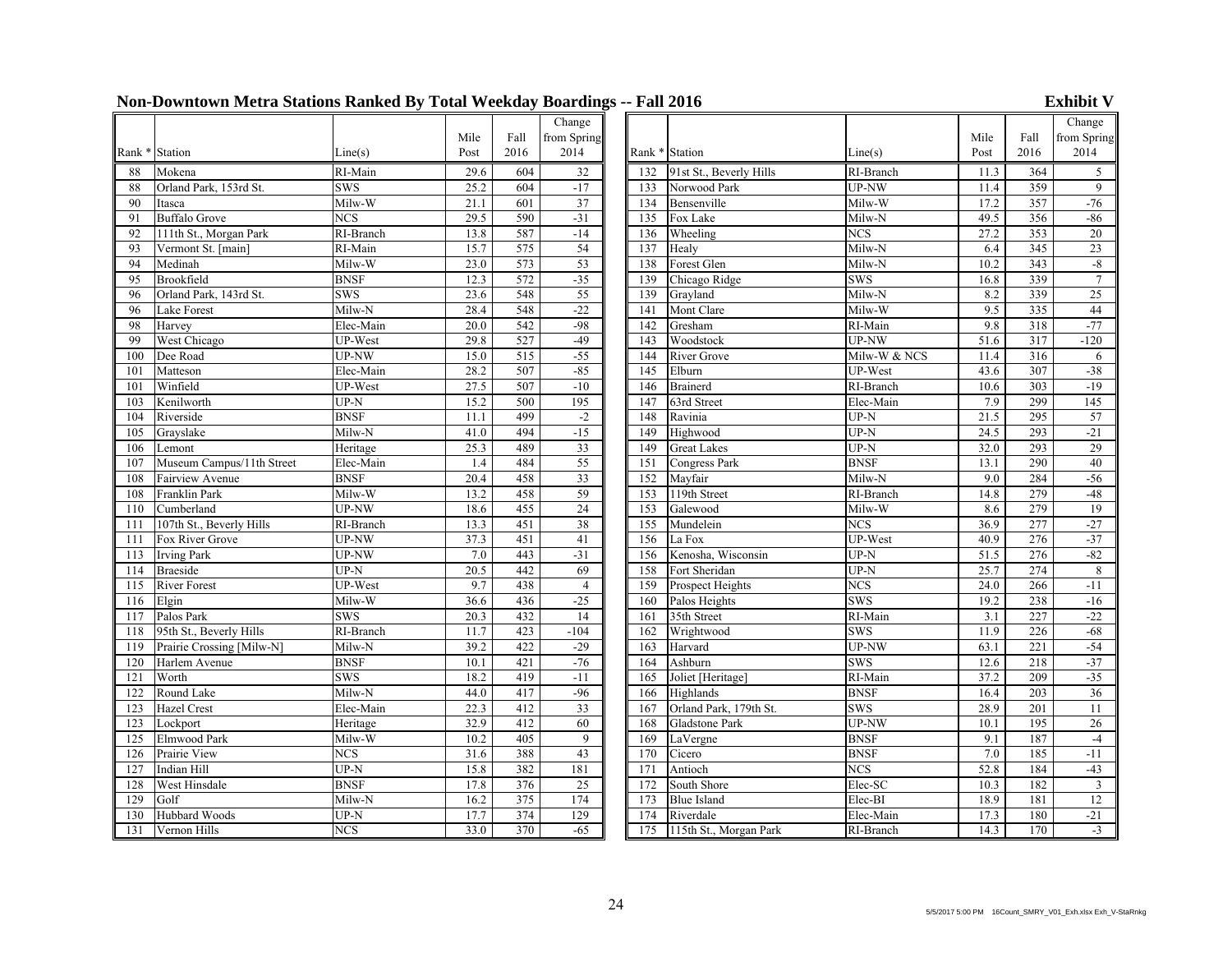### **Non-Downtown Metra Stations Ranked By Total Weekday Boardings -- Fall 2016 Exhibit V**

|     |                            |                         |      |      | Change      |     |                                                                                |                         |      |                 | Change                  |
|-----|----------------------------|-------------------------|------|------|-------------|-----|--------------------------------------------------------------------------------|-------------------------|------|-----------------|-------------------------|
|     |                            |                         | Mile | Fall | from Spring |     |                                                                                |                         | Mile | Fall            | from Spri               |
|     | Rank * Station             | Line(s)                 | Post | 2016 | 2014        |     | Rank * Station                                                                 | Line(s)                 | Post | 2016            | 2014                    |
| 175 | North Chicago              | $UP-N$                  | 33.7 | 170  | $-62$       | 220 | <b>Stewart Ridge</b>                                                           | Elec-BI                 | 16.0 | 36              | $-1$                    |
| 177 | Bellwood                   | UP-West                 | 12.6 | 148  | $-17$       | 220 | Schiller Park                                                                  | <b>NCS</b>              | 14.8 | 36              | $\overline{7}$          |
| 177 | Lake Villa                 | <b>NCS</b>              | 48.2 | 148  | $-28$       | 222 | Rosemont                                                                       | NCS                     | 15.6 | $\overline{35}$ | $\overline{2}$          |
| 179 | Mars                       | Milw-W                  | 9.1  | 142  | 27          | 223 | Belmont Ave./Franklin Park                                                     | $\overline{\text{NCS}}$ | 13.0 | $\overline{32}$ | $\overline{\mathbf{3}}$ |
| 180 | Berkeley                   | UP-West                 | 14.3 | 140  | $-21$       | 224 | Racine Avenue                                                                  | Elec-BI                 | 17.0 | 31              | $-2$                    |
| 181 | Zion                       | $UP-N$                  | 42.1 | 124  | $-31$       | 224 | Mannheim                                                                       | Milw-W                  | 14.0 | 31              | $\overline{1}$          |
| 182 | O'Hare Transfer            | <b>NCS</b>              | 17.1 | 123  | $-21$       | 226 | <b>State Street</b>                                                            | Elec-BI                 | 15.6 | $\overline{30}$ | $-24$                   |
| 183 | <b>Halsted Street</b>      | <b>BNSF</b>             | 1.8  | 120  | $28\,$      | 226 | 27th Street                                                                    | Elec-Main               | 3.2  | $\overline{30}$ | $-16$                   |
| 183 | Hollywood (Zoo Stop)       | <b>BNSF</b>             | 11.8 | 120  | 25          | 228 | 75th St., Grand Crossing                                                       | Elec-Main               | 9.3  | 28              | 13                      |
| 185 | <b>Burr Oak</b>            | Elec-BI                 | 18.4 | 117  | $-7$        | 229 | 91st St., Chesterfield                                                         | Elec-Main               | 11.4 | 27              | - 1                     |
| 186 | <b>Willow Springs</b>      | Heritage                | 17.5 | 115  | 20          | 230 | 95th St., Chicago State Univ.                                                  | Elec-Main               | 12.0 | 26              | $-17$                   |
| 186 | Round Lake Beach           | <b>NCS</b>              | 45.9 | 115  | $-42$       | 231 | 111th St., Pullman                                                             | Elec-Main               | 14.0 | $\overline{24}$ | 5                       |
| 188 | Vermont St. [branch]       | RI-Branch               | 16.4 | 113  | $-11$       | 231 | Laraway Road                                                                   | SWS                     | 35.8 | $\overline{24}$ | $-3$                    |
| 189 | Bryn Mawr                  | Elec-SC                 | 9.7  | 112  | 24          | 233 | West Pullman                                                                   | Elec-BI                 | 16.7 | $22\,$          |                         |
| 190 | <b>Ashland Avenue</b>      | Elec-BI                 | 17.9 | 111  | 13          | 233 | Manhattan                                                                      | <b>SWS</b>              | 40.8 | $\overline{22}$ | $-7$                    |
| 191 | Washington St./Grayslake   | <b>NCS</b>              | 43.9 | 110  | $-12$       | 235 | Prairie Street                                                                 | RI-Branch               | 15.8 | 20              | $-26$                   |
| 192 | Stony Island               | Elec-SC                 | 9.1  | 109  | $-52$       | 236 | 107th Street                                                                   | Elec-Main               | 13.5 | 19              | $-12$                   |
| 193 | McCormick Place            | Elec-Main               | 2.7  | 108  | 16          |     | * based on revenue stations open in Fall 2016; excludes South Shore boardings. |                         |      |                 |                         |
| 194 | 103rd St., Washington Hts. | RI-Main                 | 12.0 | 107  | $-61$       |     |                                                                                |                         |      |                 |                         |
| 195 | 83rd Street                | Elec-SC                 | 12.0 | 103  | $-10$       |     |                                                                                |                         |      |                 |                         |
| 196 | Prairie Crossing [NCS]     | $\overline{\text{NCS}}$ | 40.7 | 102  | $-23$       |     |                                                                                |                         |      |                 |                         |
| 197 | Summit                     | Heritage                | 11.9 | 100  | 14          |     |                                                                                |                         |      |                 |                         |
| 198 | Grand/Cicero               | Milw-W                  | 6.5  | 96   | $-10$       |     |                                                                                |                         |      |                 |                         |
| 198 | McHenry (Branch Line)      | UP-NW/McHenry Br.       | 50.6 | 96   | $-18$       |     |                                                                                |                         |      |                 |                         |
| 198 | Long Lake                  | Milw-N                  | 46.0 | 96   | $-9$        |     |                                                                                |                         |      |                 |                         |
| 201 | Windsor Park               | Elec-SC                 | 10.9 | 95   | $-5$        |     |                                                                                |                         |      |                 |                         |
| 202 | 87th Street                | Elec-SC                 | 12.5 | 90   | $-27$       |     |                                                                                |                         |      |                 |                         |
| 203 | Robbins                    | RI-Main                 | 17.2 | 89   | 12          |     |                                                                                |                         |      |                 |                         |
| 204 | Melrose Park               | UP-West                 | 11.3 | 87   | $-16$       |     |                                                                                |                         |      |                 |                         |
| 205 | 47th St., Kenwood          | Elec-Main               | 5.9  | 82   | $-12$       |     |                                                                                |                         |      |                 |                         |
| 205 | Maywood                    | UP-West                 | 10.5 | 82   | -1          |     |                                                                                |                         |      |                 |                         |
| 207 | Ingleside                  | Milw-N                  | 47.8 | 74   | $-15$       |     |                                                                                |                         |      |                 |                         |
| 208 | Western Avenue [BNSF]      | <b>BNSF</b>             | 3.8  | 69   | $-9$        |     |                                                                                |                         |      |                 |                         |
| 209 | Winthrop Harbor            | $UP-N$                  | 44.5 | 61   | $-9$        |     |                                                                                |                         |      |                 |                         |
| 210 | 95th Street, Longwood      | RI-Main                 | 10.9 | 60   | $-25$       |     |                                                                                |                         |      |                 |                         |
| 210 | Hanson Park                | Milw-W                  | 7.7  | 60   | 14          |     |                                                                                |                         |      |                 |                         |
| 212 | 79th St., Chatham          | Elec-Main               | 10.0 | 59   | 2           |     |                                                                                |                         |      |                 |                         |
| 213 | Cheltenham, 79th St.       | Elec-SC                 | 11.5 | 55   | $-24$       |     |                                                                                |                         |      |                 |                         |
| 214 | Kedzie                     | UP-West                 | 3.6  | 52   | $-4$        |     |                                                                                |                         |      |                 |                         |
| 215 | 123rd Street               | RI-Branch               | 15.2 | 45   | $-8$        |     |                                                                                |                         |      |                 |                         |
| 216 | 18th Street                | Elec-Main               | 2.2  | 42   |             |     |                                                                                |                         |      |                 |                         |
| 217 | 87th St., Woodruff         | Elec-Main               | 10.9 | 41   | $-15$       |     |                                                                                |                         |      |                 |                         |
| 218 | 83rd St., Avalon Park      | Elec-Main               | 10.4 | 40   | $-10$       |     |                                                                                |                         |      |                 |                         |
| 219 | 103rd St., Rosemoor        | Elec-Main               | 13.0 | 37   | $-6$        |     |                                                                                |                         |      |                 |                         |

| $\mathbf{u}$ $\mathbf{u}$ $\mathbf{u}$ |                               |            |      |      |                |
|----------------------------------------|-------------------------------|------------|------|------|----------------|
|                                        |                               |            |      |      | Change         |
|                                        |                               |            | Mile | Fall | from Spring    |
| Rank * Station                         |                               | Line(s)    | Post | 2016 | 2014           |
| 220                                    | <b>Stewart Ridge</b>          | Elec-BI    | 16.0 | 36   | $-1$           |
| 220                                    | <b>Schiller Park</b>          | <b>NCS</b> | 14.8 | 36   | 7              |
| 222                                    | Rosemont                      | <b>NCS</b> | 15.6 | 35   | $\overline{c}$ |
| 223                                    | Belmont Ave./Franklin Park    | <b>NCS</b> | 13.0 | 32   | 3              |
| 224                                    | Racine Avenue                 | Elec-BI    | 17.0 | 31   | $-2$           |
| 224                                    | Mannheim                      | Milw-W     | 14.0 | 31   |                |
| 226                                    | <b>State Street</b>           | Elec-BI    | 15.6 | 30   | $-24$          |
| 226                                    | 27th Street                   | Elec-Main  | 3.2  | 30   | $-16$          |
| 228                                    | 75th St., Grand Crossing      | Elec-Main  | 9.3  | 28   | 13             |
| 229                                    | 91st St., Chesterfield        | Elec-Main  | 11.4 | 27   |                |
| 230                                    | 95th St., Chicago State Univ. | Elec-Main  | 12.0 | 26   | $-17$          |
| 231                                    | 111th St., Pullman            | Elec-Main  | 14.0 | 24   | 5              |
| 231                                    | Laraway Road                  | SWS        | 35.8 | 24   | $-3$           |
| 233                                    | West Pullman                  | Elec-BI    | 16.7 | 22   | $\mathbf{1}$   |
| 233                                    | Manhattan                     | <b>SWS</b> | 40.8 | 22   | $-7$           |
| 235                                    | Prairie Street                | RI-Branch  | 15.8 | 20   | $-26$          |
| 236                                    | 107th Street                  | Elec-Main  | 13.5 | 19   | $-12$          |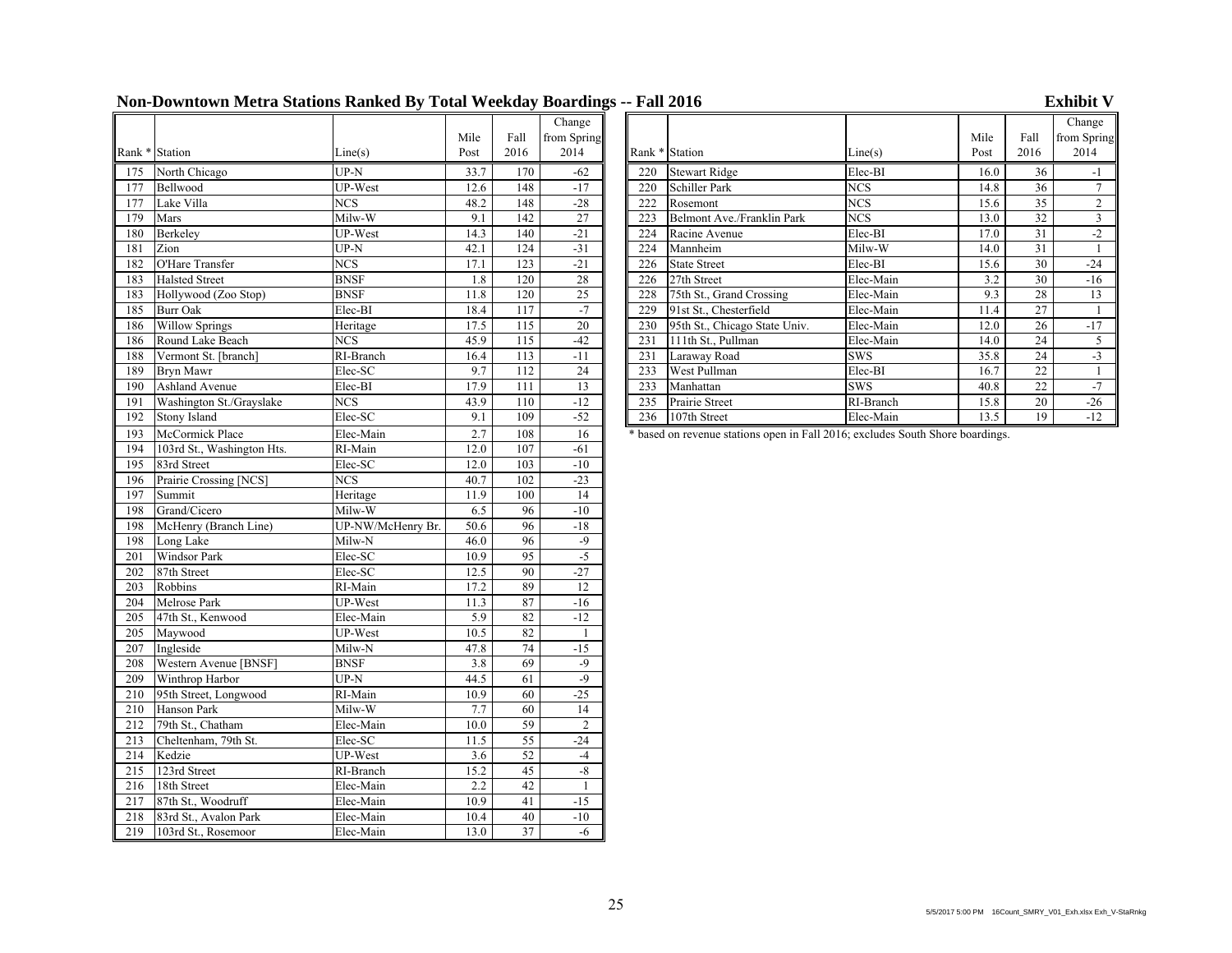# **Downtown Station Boardings Over Time Exhibit VIa.**

| <b>Station</b>                               |  | <b>Spring</b> | <b>Spring</b> | Fall    | Fall                                  | Fall    | Fall                                  | Fall    | Fall    | Fall    | Fall    | Fall    | <b>Spring</b> | Fall    |
|----------------------------------------------|--|---------------|---------------|---------|---------------------------------------|---------|---------------------------------------|---------|---------|---------|---------|---------|---------------|---------|
| Line                                         |  | 1983          | 1985          | 1987    | 1989                                  | 1991    | 1993                                  | 1995    | 1997    | 1999    | 2002    | 2006    | 2014          | 2016    |
| <b>Chicago Union Station</b>                 |  |               |               |         |                                       |         |                                       |         |         |         |         |         |               |         |
| <b>BNSF</b>                                  |  | 18,545        | 20,005        | 21,361  | 22,620                                | 21,980  | 21,995                                | 22,546  | 24,200  | 25,355  | 25,114  | 26,547  | 26,077        | 26,615  |
| Heritage                                     |  | 499           | 588           | 827     | 858                                   | 748     | 678                                   | 631     | 668     | 905     | 1,180   | 1,421   | 1,188         | 1,222   |
| Milw-N                                       |  | 5,805         | 6,483         | 6,801   | 7,329                                 | 7,802   | 8,729                                 | 8,930   | 8,541   | 9,300   | 8,903   | 9,776   | 9,870         | 10,072  |
| Milw-W                                       |  | 6,548         | 7,264         | 8,071   | 8,649                                 | 8,875   | 9,703                                 | 10,167  | 10,313  | 10,356  | 9,693   | 10,144  | 10,011        | 10,310  |
| North Central                                |  | --            | --            | --      | $\hspace{0.05cm}$ – $\hspace{0.05cm}$ | --      | $\hspace{0.05cm}$ – $\hspace{0.05cm}$ | --      | 1,708   | 1,905   | 1,893   | 2,173   | 2,799         | 2,772   |
| SouthWest                                    |  | 1,437         | 1,628         | 2,450   | 2,953                                 | 2,896   | 2,815                                 | 3,033   | 3,149   | 3,400   | 3,100   | 4,327   | 4,477         | 4,503   |
| Sub-Total                                    |  | 32,834        | 35,968        | 39,510  | 42,409                                | 42,301  | 43,920                                | 45,307  | 48,579  | 51,221  | 49,883  | 54,388  | 54,422        | 55,494  |
| <b>LaSalle Street Station</b>                |  |               |               |         |                                       |         |                                       |         |         |         |         |         |               |         |
| Rock Island                                  |  | 10,286        | 11,464        | 13,248  | 15,018                                | 14,730  | 14,877                                | 14,867  | 15,002  | 16,336  | 16,868  | 17,026  | 13,239        | 12,656  |
| <b>Ogilvie Transportation Center</b>         |  |               |               |         |                                       |         |                                       |         |         |         |         |         |               |         |
| $UP-N$                                       |  | 8,437         | 8,899         | 10,113  | 10,216                                | 10,792  | 10,689                                | 10,455  | 10,714  | 11,209  | 10,595  | 10,935  | 10,833        | 12,566  |
| <b>UP-NW</b>                                 |  | 13,737        | 13,517        | 15,037  | 15,778                                | 15,809  | 16,516                                | 15,954  | 15,253  | 15,603  | 14,542  | 14,886  | 15,938        | 16,395  |
| $UP-W$                                       |  | 10,769        | 10,843        | 12,372  | 12,736                                | 12,544  | 12,758                                | 13,299  | 12,770  | 12,383  | 11,594  | 11,743  | 12,781        | 13,451  |
| Sub-Total                                    |  | 32,943        | 33,259        | 37,522  | 38,730                                | 39,145  | 39,963                                | 39,708  | 38,737  | 39,195  | 36,731  | 37,564  | 39,552        | 42,412  |
| <b>Millennium Station at Randolph Street</b> |  |               |               |         |                                       |         |                                       |         |         |         |         |         |               |         |
| Electric                                     |  | 12,112        | 13,868        | 13,516  | 14,705                                | 15,032  | 14,121                                | 13,846  | 13,768  | 14,209  | 13,533  | 13,152  | 10,353        | 9,798   |
| Van Buren Street Station (outbound only)     |  |               |               |         |                                       |         |                                       |         |         |         |         |         |               |         |
| Electric                                     |  | 5,151         | 5,682         | 6,099   | 6,468                                 | 5,546   | 5,735                                 | 5,589   | 5,796   | 6,093   | 5,360   | 4,634   | 3,325         | 3,131   |
|                                              |  |               |               |         |                                       |         |                                       |         |         |         |         |         |               |         |
| <b>Total</b>                                 |  | 93,326        | 100,241       | 109,895 | 117,330                               | 116,754 | 118,616                               | 119,317 | 121,882 | 127,054 | 122,375 | 126,764 | 120,891       | 123,491 |